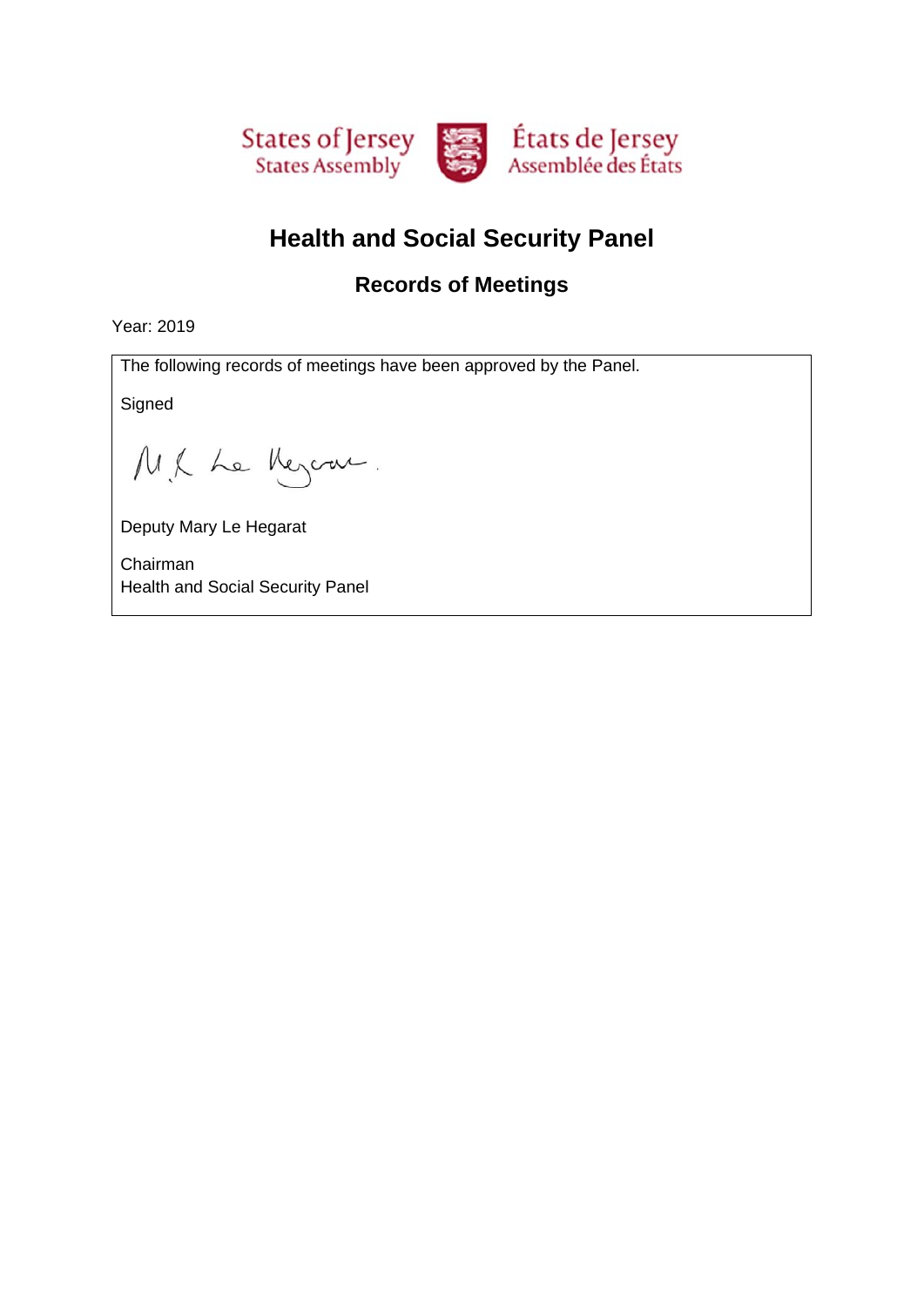### **Record of Meeting**

Date: 9th January 2019

| Present       | Deputy Mary Le Hegarat, Chairman<br>Deputy Kevin Pamplin, Vice-Chairman<br><b>Deputy Carina Alves</b><br><b>Deputy Trevor Pointon</b>            |
|---------------|--------------------------------------------------------------------------------------------------------------------------------------------------|
| Apologies     |                                                                                                                                                  |
| Absent        |                                                                                                                                                  |
| In attendance | Vic Tanner Davy, Honorary Chief Executive Officer, Liberate Jersey<br>Stuart Barette, Member, Liberate Jersey<br>Tom Leveridge, Scrutiny Officer |

| Agenda matter                                                                                                                                                                                       | Action |
|-----------------------------------------------------------------------------------------------------------------------------------------------------------------------------------------------------|--------|
| 1. Assessment of Mental Health Services<br>The Panel held a hearing in public with representatives from Liberate Jersey. The<br>proceedings were recorded in order that a transcript could be made. |        |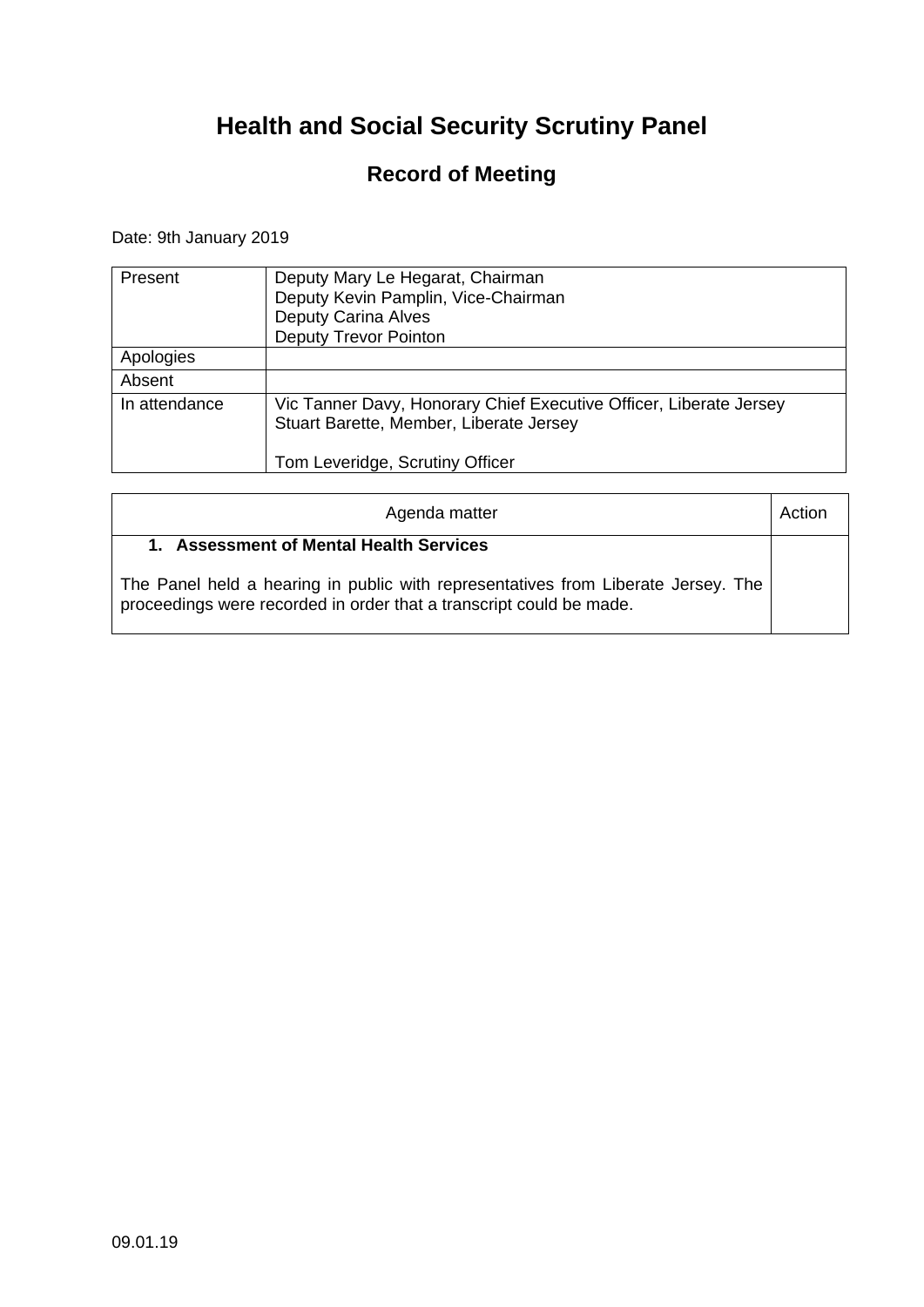### **Record of Meeting**

Date: 10th January 2019

| Present       | Deputy Mary Le Hegarat, Chairman                                       |
|---------------|------------------------------------------------------------------------|
|               | Deputy Kevin Pamplin, Vice-Chairman                                    |
|               | <b>Deputy Carina Alves</b>                                             |
|               | Deputy Trevor Pointon                                                  |
| Apologies     |                                                                        |
| Absent        |                                                                        |
| In attendance | Deputy Richard Renouf, Minister for Health and Social Services         |
|               | Robert Sainsbury, Managing Director, Hospital and Community Services   |
|               | Karen Wilson, Interim Director of Quality, Governance and Nursing      |
|               | (Community)                                                            |
|               | Dr Miguel Garcia, Consultant Psychiatrist and Acting Clinical Director |
|               | Rose Naylor, Chief Nurse                                               |
|               | John Hodge, Director, Shelter Trust                                    |
|               | <b>Trevor Garrett, Trustee, Shelter Trust</b>                          |
|               | Sean Pontin, Manager, Jersey Alzheimer's Association                   |
|               | Lionel Gomes, Interim Director, Autism Jersey                          |
|               |                                                                        |
|               | Tom Leveridge, Scrutiny Officer                                        |

| Agenda matter                                                                                                                                                                                               | Action |
|-------------------------------------------------------------------------------------------------------------------------------------------------------------------------------------------------------------|--------|
| 1. Assessment of Mental Health Services                                                                                                                                                                     |        |
| The Panel held a hearing in public with representatives from Shelter Trust, Jersey<br>Alzheimer's Association and Autism Jersey. The proceedings were recorded in order<br>that a transcript could be made. |        |
| The Panel held a hearing in public with the Minister for Health and Social Services and<br>his officers. The proceedings were recorded in order that a transcript could be made.                            |        |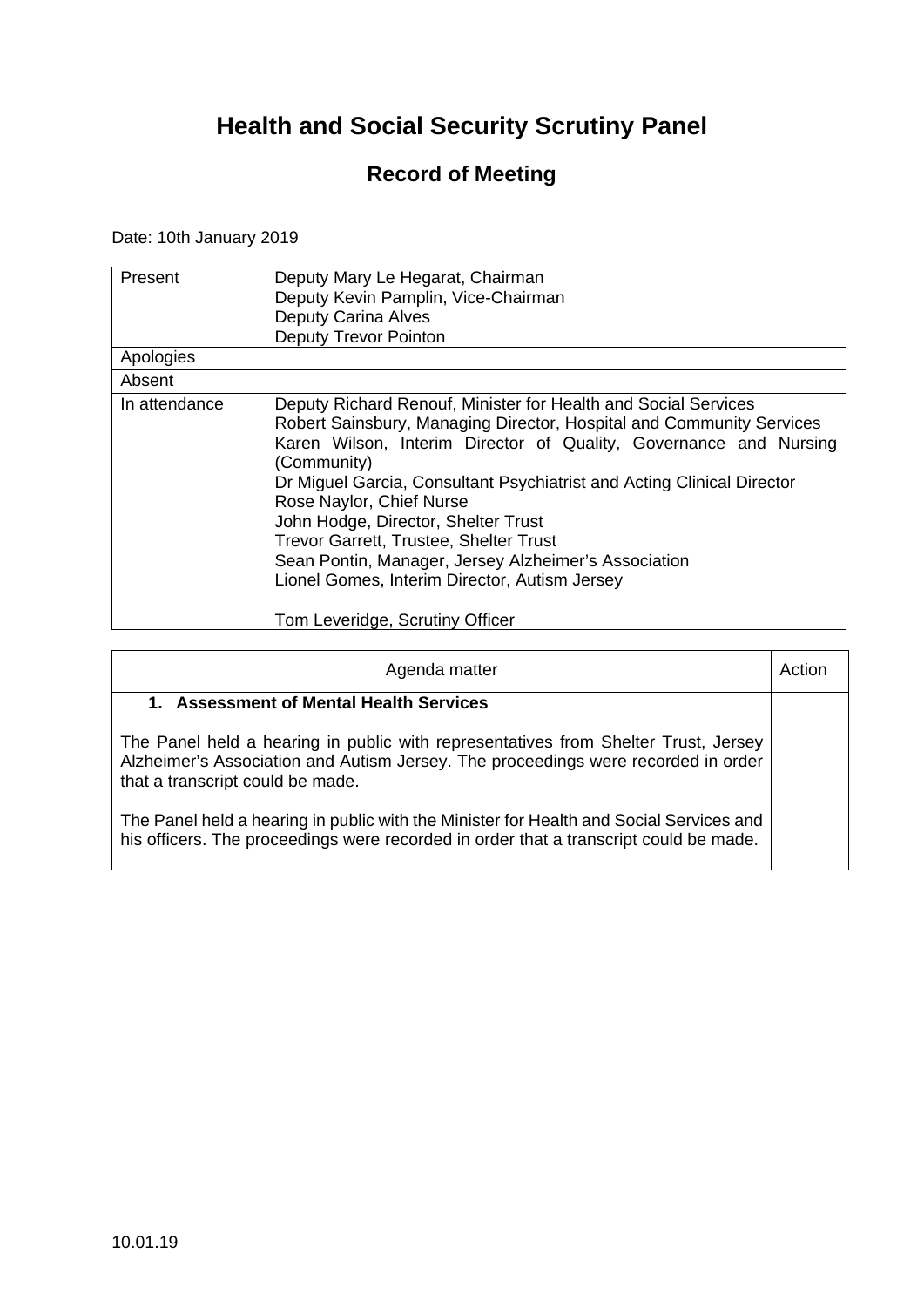### **Record of Meeting**

Date: 24th January 2019

 $\mathbf{r}$ 

| Present       | Deputy Kevin Pamplin, Vice-Chairman<br><b>Deputy Carina Alves</b><br><b>Deputy Trevor Pointon</b> |
|---------------|---------------------------------------------------------------------------------------------------|
| Apologies     | Deputy Mary Le Hegarat, Chairman                                                                  |
| Absent        |                                                                                                   |
| In attendance | Tom Leveridge, Scrutiny Officer                                                                   |

┑

| Agenda matter                                                                                                                                                                                                                                                                                                                           | Action |
|-----------------------------------------------------------------------------------------------------------------------------------------------------------------------------------------------------------------------------------------------------------------------------------------------------------------------------------------|--------|
| 1. Minutes                                                                                                                                                                                                                                                                                                                              |        |
| The Panel noted and agreed the minutes from the meetings 10th, 12th, 13th and 18th<br>December 2018 and the 9th and 10th January 2019.                                                                                                                                                                                                  |        |
| 2. Assessment of Mental Health Services                                                                                                                                                                                                                                                                                                 |        |
| The Panel noted the draft Heads of Report. The Panel agreed that it would like to<br>request to visit mental health outpatient facilities (La Chasse) and Child and Adult<br>Mental Health services. The Panel agreed to write to relevant stakeholders to give<br>them an indication as to when the report would be published.         | TL     |
| 3. Health and Community departmental changes                                                                                                                                                                                                                                                                                            |        |
| The Panel noted the letter from the Comité des Connétables. The Scrutiny Officer<br>updated the Panel on arrangements for a future public hearing with the Minister for<br>Health and Social Services and Officers to discuss the proposed changes to the<br>Department for Health and Community Services.                              |        |
| 4. Family Friendly Employment Rights                                                                                                                                                                                                                                                                                                    |        |
| The Panel noted the draft legislation on Family Friendly Employment Rights that had<br>been shared with the Panel at the request of the Minister for Social Security, in<br>confidence. The Panel agreed to invite relevant Officers to brief the Panel on the draft<br>legislation.                                                    | TL     |
| 5. Future programme                                                                                                                                                                                                                                                                                                                     |        |
| The Panel considered its future programme and asked the Scrutiny Officer to organise<br>a trip to Westminster as part of its ongoing training and development. The Panel<br>agreed that it would like to visit all relevant Department for Health and Community<br>Services sites on an ongoing basis over the course of this Assembly. | TL     |
| The Panel noted that its next scheduled meeting would take place on 7th February<br>2019.                                                                                                                                                                                                                                               |        |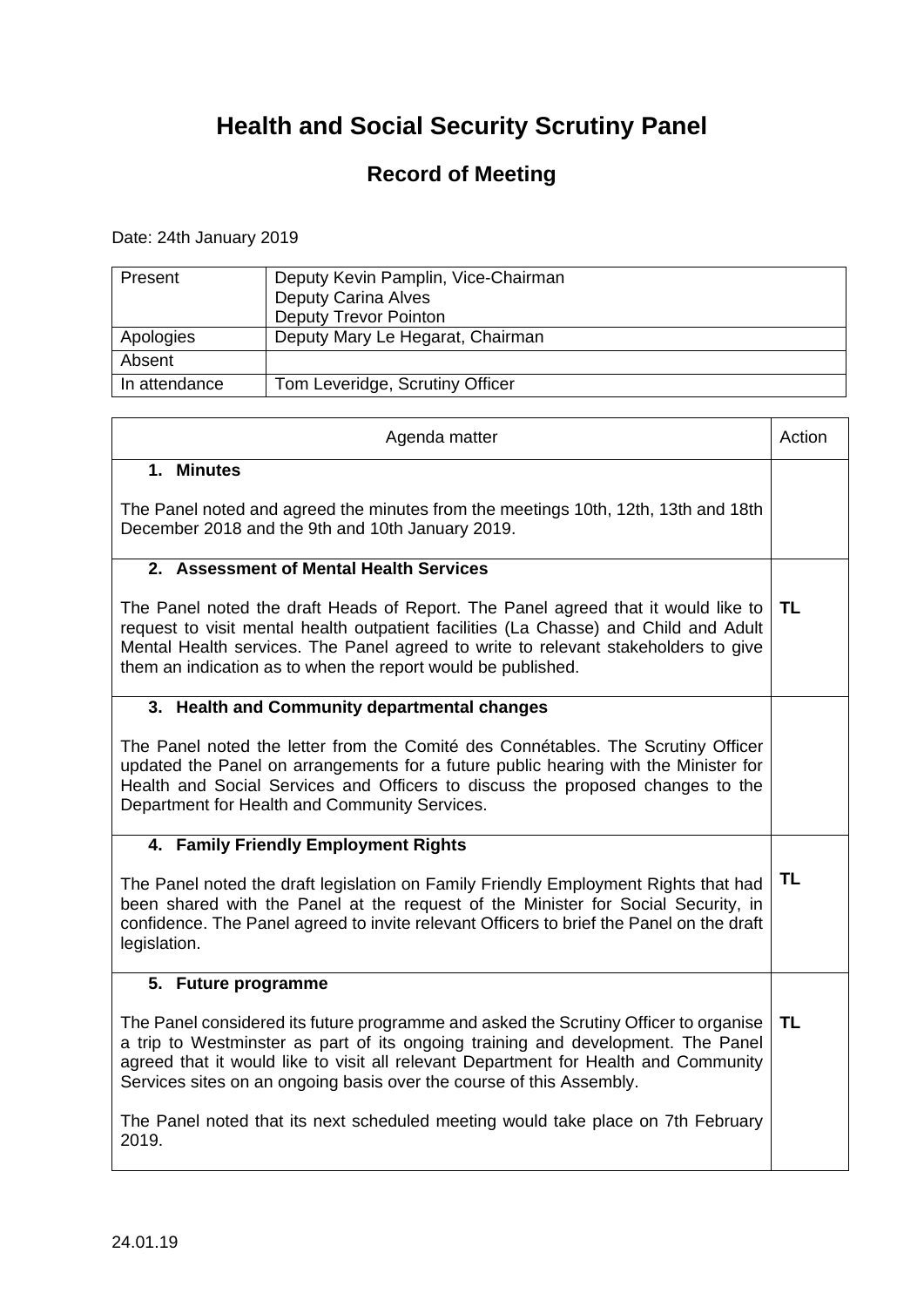### **Record of Meeting**

#### Date: 31th January 2019

| Present       | Deputy Mary Le Hegarat, Chairman<br>Deputy Kevin Pamplin, Vice-Chairman<br>Deputy Carina Alves<br><b>Deputy Trevor Pointon</b>                                                                                                                                                        |
|---------------|---------------------------------------------------------------------------------------------------------------------------------------------------------------------------------------------------------------------------------------------------------------------------------------|
| Apologies     |                                                                                                                                                                                                                                                                                       |
| Absent        |                                                                                                                                                                                                                                                                                       |
| In attendance | Person providing personal testimony [Item 1]<br>Sue Duhamel, Director of Policy, Department for Strategic Policy,<br>Performance and Population [Item 2]<br>Kate Morel, Policy Principal, Strategic Policy, Performance and Population<br>[Item 2]<br>Tom Leveridge, Scrutiny Officer |

| Agenda matter                                                                                                                                                                                                                                                                                                                                                                                                                                                                                                                                                                                             | Action |
|-----------------------------------------------------------------------------------------------------------------------------------------------------------------------------------------------------------------------------------------------------------------------------------------------------------------------------------------------------------------------------------------------------------------------------------------------------------------------------------------------------------------------------------------------------------------------------------------------------------|--------|
| 1. Assessment of Mental Health Services                                                                                                                                                                                                                                                                                                                                                                                                                                                                                                                                                                   |        |
| In accordance with the Freedom of Information (Jersey) Law 2011 (as amended) under<br>Absolute Exemption Article 25, the Panel held a private hearing with a person who<br>wanted to share their experience of accessing and using mental health services in<br>Jersey. The proceedings were recorded in order that a transcript could be made. The<br>Panel agreed that the transcript would not be published to maintain the privacy and<br>confidentiality of the individual concerned.                                                                                                                |        |
| 2. Family Friendly Employment Rights                                                                                                                                                                                                                                                                                                                                                                                                                                                                                                                                                                      |        |
| The Panel met with Officers from the Department for Strategic Policy, Performance<br>and Population to discuss forthcoming family friendly employment rights.                                                                                                                                                                                                                                                                                                                                                                                                                                             |        |
| The Officers explained that the draft proposals had recently been signed off by the<br>Corporate Strategy Board and were due to go to the Council of Ministers the following<br>week. If the Council of Ministers approved the proposals, they would be lodged in the<br>States Assembly on 12 February to be debated at the end of March.                                                                                                                                                                                                                                                                |        |
| The Officers explained that the proposals would make a number of changes to the<br>Employment (Jersey) Law 2003.                                                                                                                                                                                                                                                                                                                                                                                                                                                                                          |        |
| In relation to maternity, parental, adoptive and surrogacy leave, employees would have<br>the right to 52 weeks of leave for all parents. 6 weeks would be paid at 100% by the<br>employer. The 52 weeks could be used over a 3 year period. This system differed from<br>the UK where parents received 52 weeks leave but only 2 weeks were paid for men<br>and the 52 weeks had to be shared between the parents. The Officers explained that<br>only 2% of parents had taken up shared leave in the UK. The Officers were hoping<br>that Jersey's proposals would improve on the experience in the UK. |        |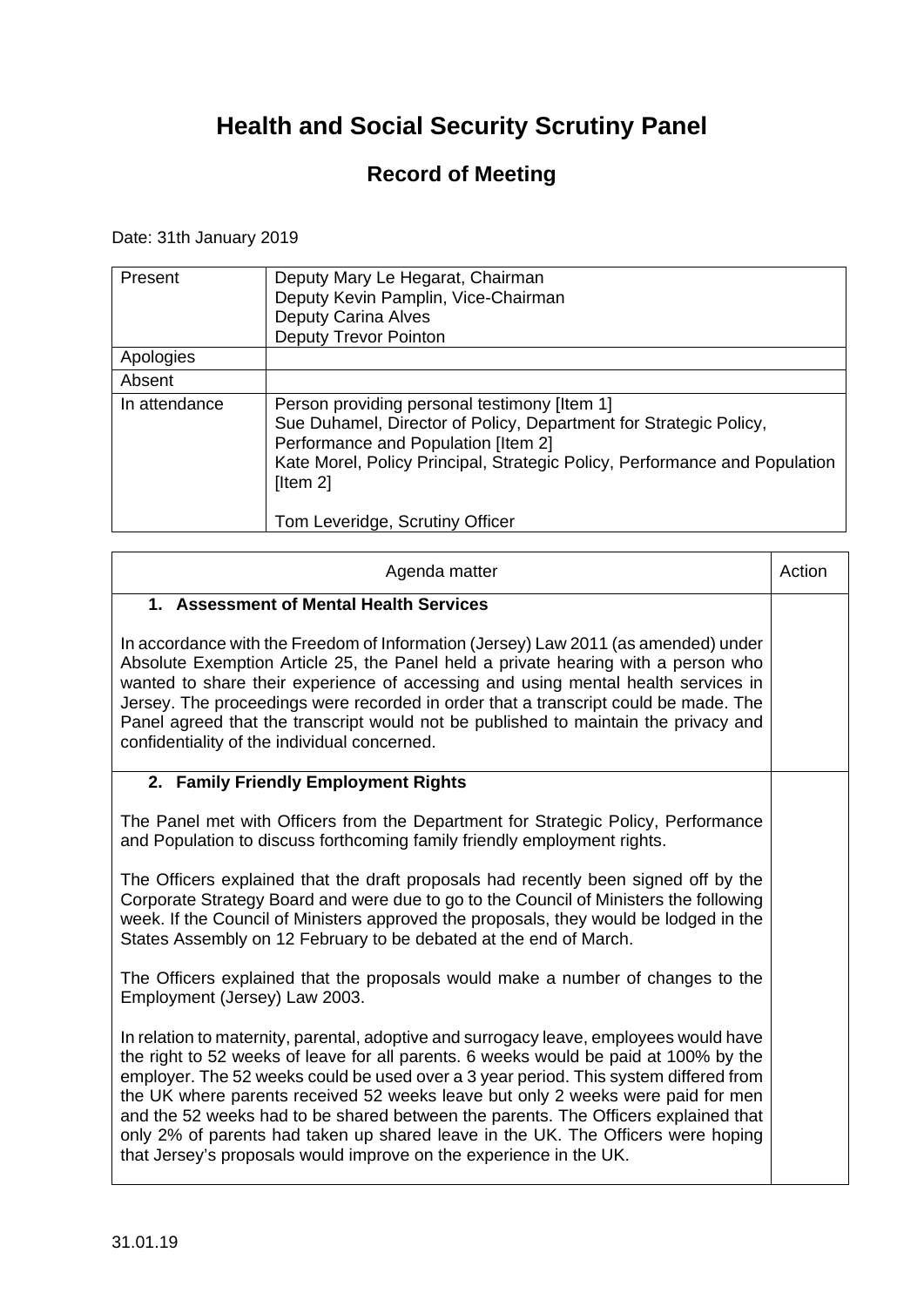The Officers said that the Employment Forum had consulted widely on these proposals including employers. Some employers did have concerns about the proposals. The Officers said that while not everyone would be able to afford to take 46 weeks of unpaid leave, they wanted to give people the choice. Under the proposals, employees would maintain the same terms and conditions during their leave (except the right to be paid).

In relation to breastfeeding, employees would have the right to request a temporary change to their terms and conditions to include, for example, a shorter working day or extra breaks. The employer would have to consider making reasonable adjustments via a proper process.

Surrogate and adoptive parents would have the right to unlimited attendance at appointments and up to 10 hours paid, the rest unpaid.

In relation to paid absence on health and safety grounds, employees would have the right to paid absence where a risk assessment identified that a job was too dangerous and prevented a pregnant or breastfeeding woman from carrying out her normal job, and could not be allocated to other duties. These arrangements were not time limited. The circumstances were considered to be very rare as they would involve chemicals or radiation.

The Officers said that there were also a number of consequential amendments to the Discrimination (Jersey) Law 2013 as a result of the proposals.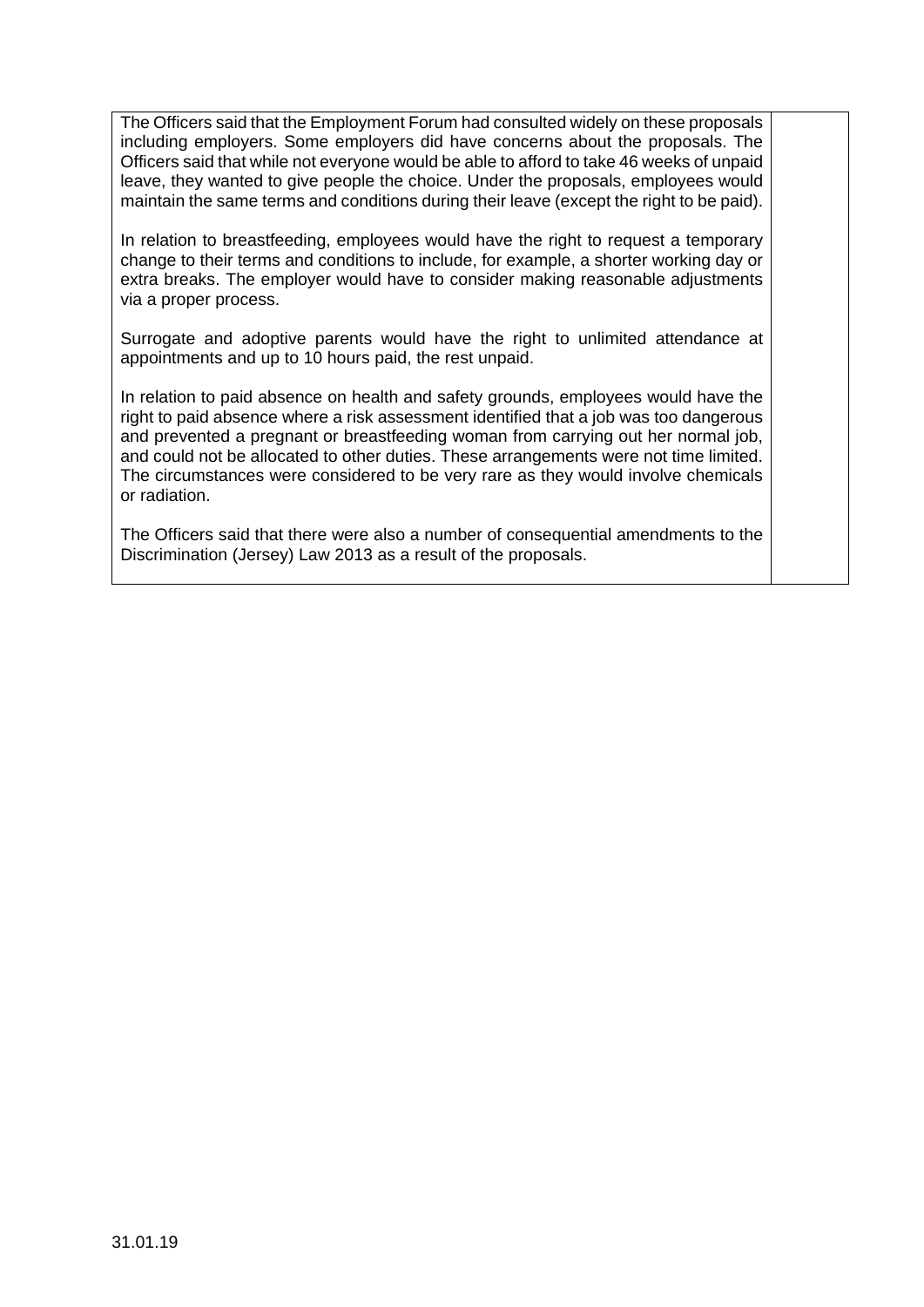### **Record of Meeting**

Date: 7th February 2019

| Present       | Deputy Kevin Pamplin, Vice-Chairman<br><b>Deputy Carina Alves</b><br><b>Deputy Trevor Pointon</b> |
|---------------|---------------------------------------------------------------------------------------------------|
| Apologies     | Deputy Mary Le Hegarat, Chairman                                                                  |
| Absent        |                                                                                                   |
| In attendance | Tom Leveridge, Scrutiny Officer                                                                   |

| Agenda matter                                                                                                                                                                                                                                                                                                                                                                                                                                                                              | Action |
|--------------------------------------------------------------------------------------------------------------------------------------------------------------------------------------------------------------------------------------------------------------------------------------------------------------------------------------------------------------------------------------------------------------------------------------------------------------------------------------------|--------|
| 1. Assessment of Mental Health Services                                                                                                                                                                                                                                                                                                                                                                                                                                                    |        |
| The Panel visited La Chasse, Jersey's Community Mental Health Service, as part of<br>its review into mental health services. The topics discussed at the meeting included<br>how the service operated and the quality of the building.                                                                                                                                                                                                                                                     |        |
| The Panel visited Child and Adolescent Mental Health Services (CAMHS) as part of<br>its review into mental health services. The topics discussed at the meeting included<br>how the service operated and the location and quality of the building.                                                                                                                                                                                                                                         |        |
| In accordance with the Freedom of Information (Jersey) Law 2011 (as amended) under<br>Absolute Exemption Article 25, the Panel held a private hearing with a person who<br>wanted to share their experience of accessing and using mental health services in<br>Jersey. The proceedings were recorded in order that a transcript could be made. The<br>Panel agreed that the transcript would not be published to maintain the privacy and<br>confidentiality of the individual concerned. |        |
| 2. Future Programme                                                                                                                                                                                                                                                                                                                                                                                                                                                                        |        |
| The Panel noted that its next scheduled meeting would take place on 21st February<br>2019.                                                                                                                                                                                                                                                                                                                                                                                                 |        |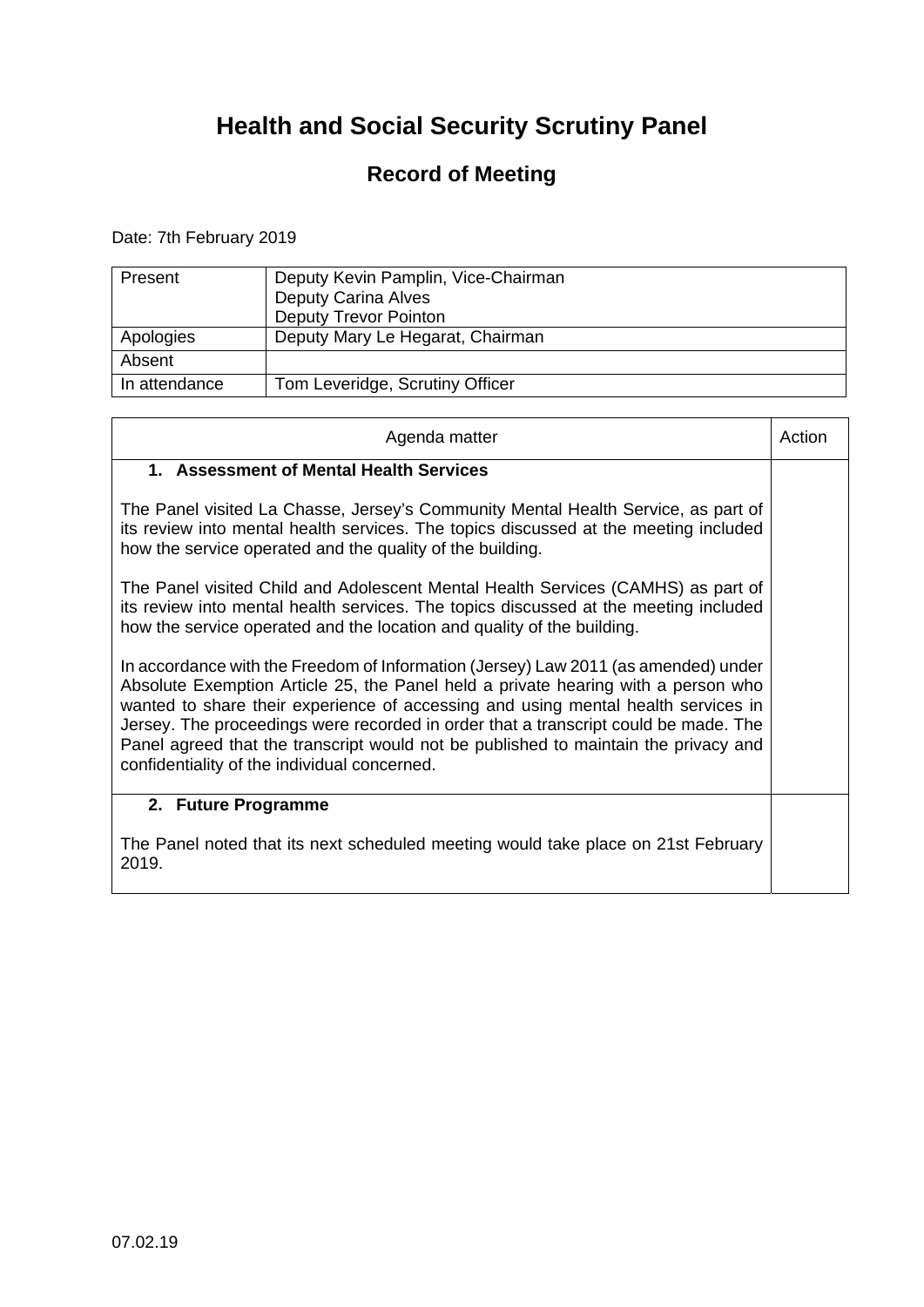### **Record of Meeting**

### Date: 14th February 2019

| Present       | Deputy Mary Le Hegarat, Chairman<br>Deputy Kevin Pamplin, Vice-Chairman<br><b>Deputy Carina Alves</b><br><b>Deputy Trevor Pointon</b> |
|---------------|---------------------------------------------------------------------------------------------------------------------------------------|
| Apologies     |                                                                                                                                       |
| Absent        |                                                                                                                                       |
| In attendance | Tom Leveridge, Scrutiny Officer                                                                                                       |

| Agenda matter                                                                                                                                                                                                                                                                                                             |  |
|---------------------------------------------------------------------------------------------------------------------------------------------------------------------------------------------------------------------------------------------------------------------------------------------------------------------------|--|
| 1. Assessment of Mental Health Services<br>The Panel met to consider its draft mental health report. In line with the Scrutiny<br>Proceedings and Engagement Code of Practice, the Panel agreed to share, in<br>confidence, the draft report with individuals and organisations who contributed to the<br>Panel's review. |  |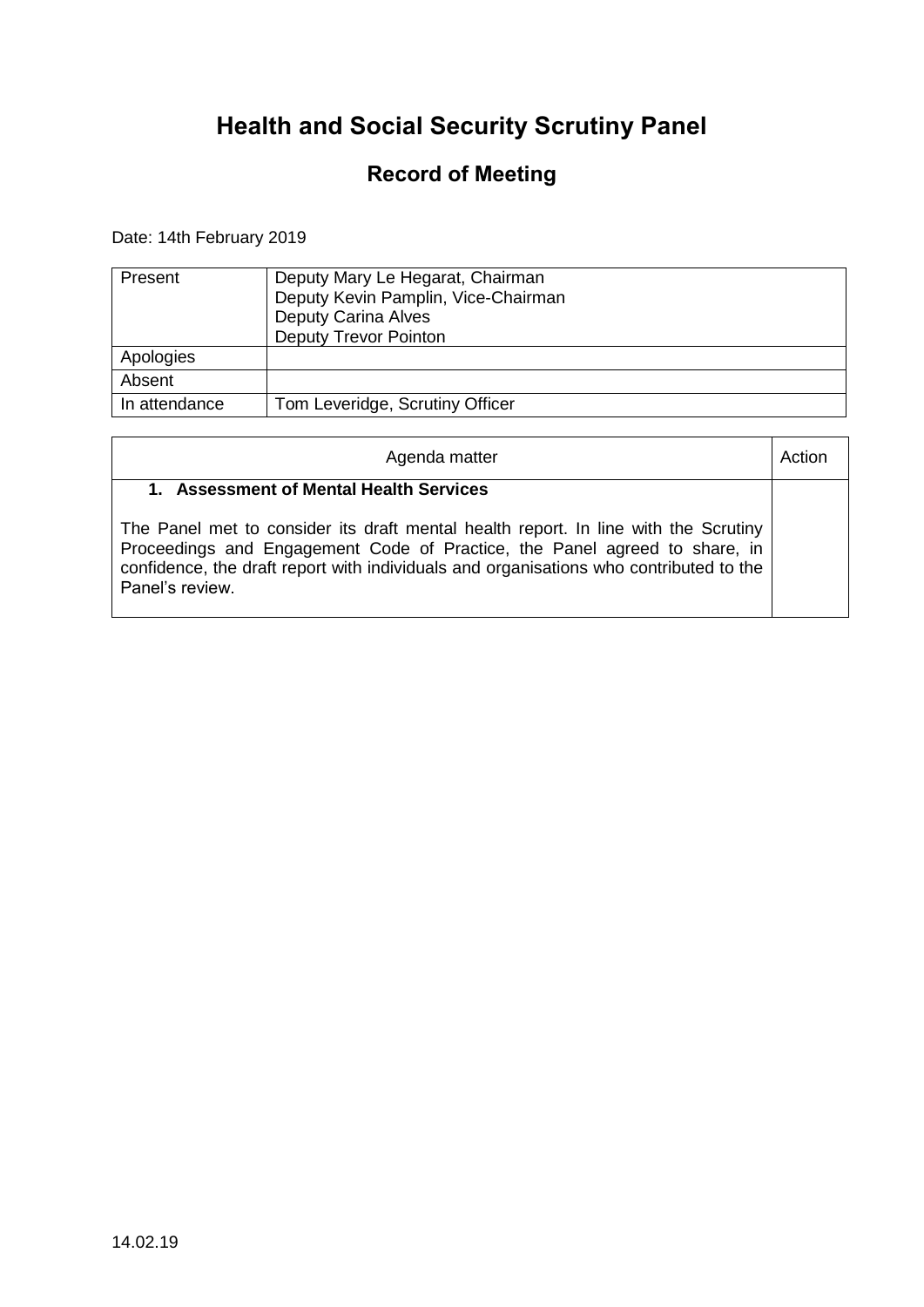### **Record of Meeting**

Date: 21th February 2019

 $\Gamma$ 

| Present       | Deputy Kevin Pamplin, Vice-Chairman<br><b>Deputy Carina Alves</b><br><b>Deputy Trevor Pointon</b>                                                          |
|---------------|------------------------------------------------------------------------------------------------------------------------------------------------------------|
| Apologies     | Deputy Mary Le Hegarat, Chairman                                                                                                                           |
| Absent        |                                                                                                                                                            |
| In attendance | Ian Burns, Director General, Customer and Local Services<br>Maxine Dottore, Senior HR Business partner, Human Resources<br>Tom Leveridge, Scrutiny Officer |

 $\overline{\phantom{a}}$ 

 $\mathbf{\tau}$ 

| Agenda matter                                                                                                                                                                                     | Action |
|---------------------------------------------------------------------------------------------------------------------------------------------------------------------------------------------------|--------|
| 1. Minutes                                                                                                                                                                                        |        |
| The Panel noted and agreed the minutes from the meetings 31st January and 7th<br>February 2019.                                                                                                   |        |
| 2. Assessment of Mental Health Services                                                                                                                                                           |        |
| The Panel noted the arrangements for finalising the draft mental health report. It<br>agreed to meet on Thursday 28th February to agree the final report.                                         |        |
| 3. Quarterly hearings                                                                                                                                                                             |        |
| The Panel agreed question plans for the quarterly hearings with the Minister for Health<br>and Social Services on Monday 4th March and the Minister for Social Security on<br>Thursday 7th March. |        |
| 4. Family Friendly Employment Rights                                                                                                                                                              |        |
| The Panel noted that the Draft Employment (Amendment No. 11) (Jersey) Law 201-<br>was lodged au Greffe on 12 February 2019 and was due to be debated on 26 March<br>2019.                         |        |
| 5. Health and Community departmental changes                                                                                                                                                      |        |
| The Panel noted the paper from the Department for Health and Community Services<br>setting out the next round of changes to the Department.                                                       |        |
| 6. Customer and Local Services departmental changes                                                                                                                                               |        |
| The Panel met with Officers from the Department for Customer and Local Services to<br>receive a briefing on the proposed changes to the Department.                                               |        |
|                                                                                                                                                                                                   |        |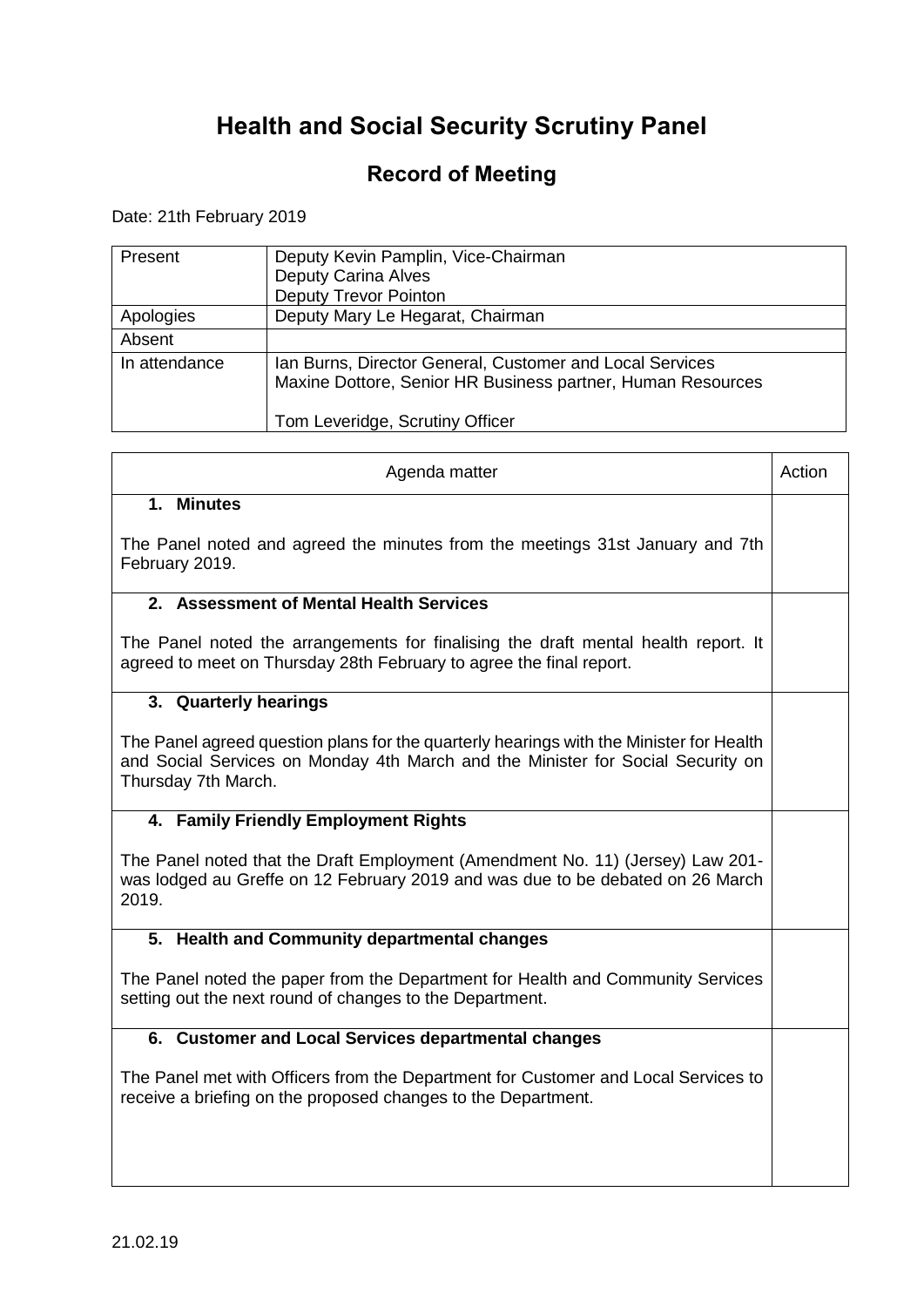#### **7. Future programme**

The Panel considered its future programme. The Panel noted that its next scheduled meeting would take place on 7th March 2019.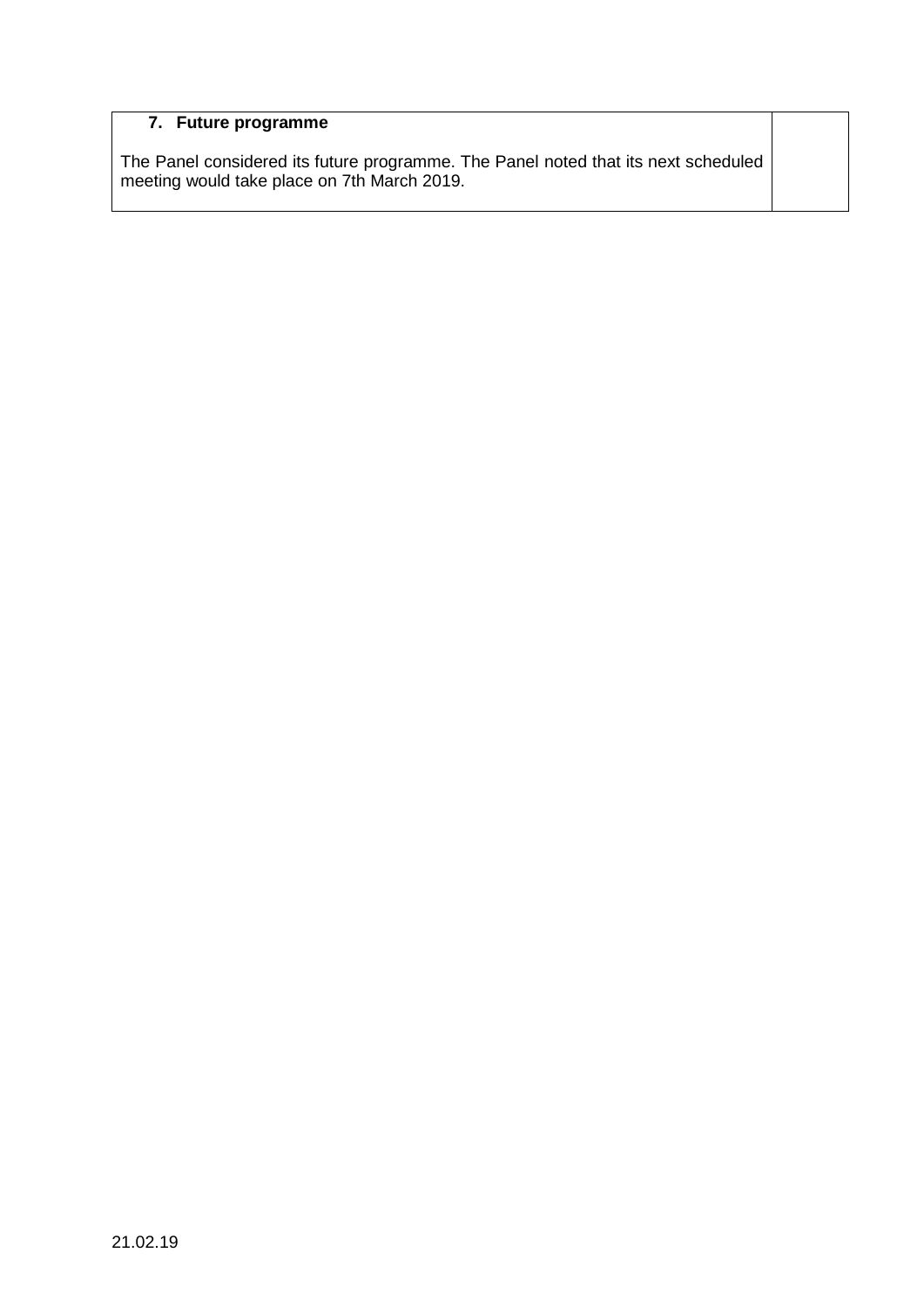### **Record of Meeting**

Date: 28th February 2019

| Present       | Deputy Mary Le Hegarat, Chairman<br>Deputy Kevin Pamplin, Vice-Chairman<br><b>Deputy Carina Alves</b><br><b>Deputy Trevor Pointon</b> |
|---------------|---------------------------------------------------------------------------------------------------------------------------------------|
| Apologies     |                                                                                                                                       |
| Absent        |                                                                                                                                       |
| In attendance | Tom Leveridge, Scrutiny Officer                                                                                                       |

| Agenda matter                                                                                                                                                                                                                   | Action |
|---------------------------------------------------------------------------------------------------------------------------------------------------------------------------------------------------------------------------------|--------|
| <b>Assessment of Mental Health Services</b><br>The Panel agreed its final report. The Panel agreed to circulate its report on Tuesday<br>5th February, with publication embargoed until 00.01am on Wednesday 6th March<br>2019. |        |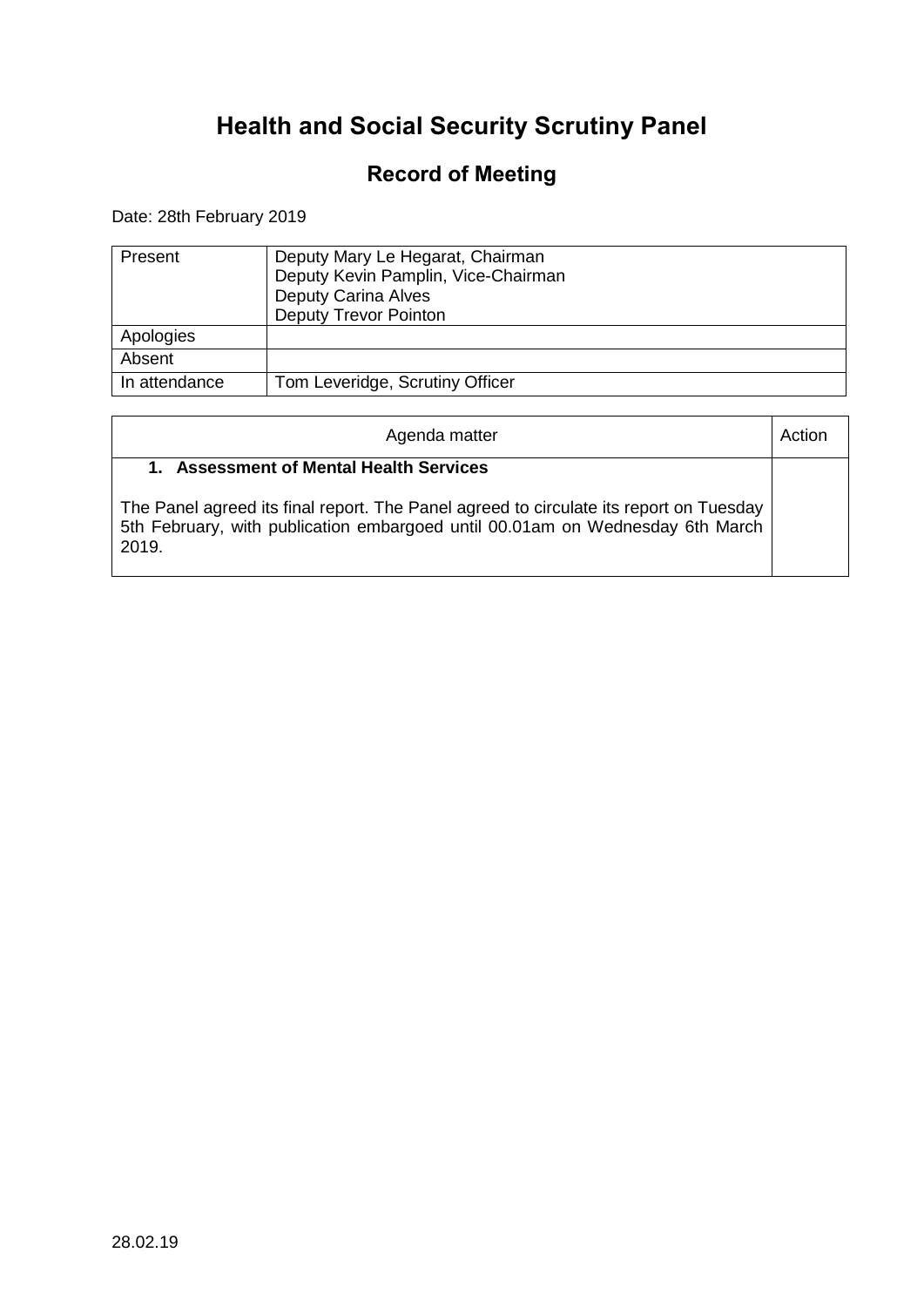### **Record of Meeting**

Date: 7th March 2019

| Present       | Deputy Mary Le Hegarat, Chairman<br>Deputy Kevin Pamplin, Vice-Chairman<br>Deputy Carina Alves<br><b>Deputy Trevor Pointon</b>                                                                                                                                                                                                                                                                      |
|---------------|-----------------------------------------------------------------------------------------------------------------------------------------------------------------------------------------------------------------------------------------------------------------------------------------------------------------------------------------------------------------------------------------------------|
| Apologies     |                                                                                                                                                                                                                                                                                                                                                                                                     |
| Absent        |                                                                                                                                                                                                                                                                                                                                                                                                     |
| In attendance | Deputy Judy Martin, Minister for Social Security (item 2 only)<br>Deputy Geoff Southern, Assistant Minister for Social Security [item 2 only]<br>Deputy Jeremy Maçon, Assistant Minister for Social Security [item 2 only]<br>Ian Burns, Director General, Customer and Local Services [item 2 only]<br>Sue Duhamel, Head of Policy, Social Security [item 2 only]<br>Andy Harris, Scrutiny Officer |

| Agenda matter                                                                                                                                                                                                                                                                                                                                                                                                       | Action    |
|---------------------------------------------------------------------------------------------------------------------------------------------------------------------------------------------------------------------------------------------------------------------------------------------------------------------------------------------------------------------------------------------------------------------|-----------|
| 1. Records of Meetings                                                                                                                                                                                                                                                                                                                                                                                              |           |
| The Panel noted and approved records of the meetings held on 14th, 21st and 28th<br>February 2019.                                                                                                                                                                                                                                                                                                                  |           |
| 2. Quarterly Hearing with the Minister for Social Security                                                                                                                                                                                                                                                                                                                                                          |           |
| The Panel received Deputy Judy Martin, Minister for Social Security, Deputy Geoff<br>Southern, Assistant Minister for Social Security, Deputy Jeremy Maçon, Assistant<br>Minister for Social Security, Ian Burns, Director General, Customer and Local Services<br>and Sue Duhamel, Head of Policy, Social Security for a quarterly public hearing. A<br>recording was made so that a transcript could be produced. |           |
| 3. Assessment of Mental Health Services                                                                                                                                                                                                                                                                                                                                                                             |           |
| The Panel noted that its report S.R.4/2019 Assessment of Mental Health Services had<br>been published on Wednesday 6th March 2019. It was noted that the report had<br>received significant media coverage.                                                                                                                                                                                                         |           |
| The Panel agreed that it would arrange de-brief sessions with key stakeholders in<br>order to discuss the report and its findings and recommendations. The Officer advised<br>that any feedback would be collated and debrief sessions would be arranged in due<br>course.                                                                                                                                          | <b>AH</b> |
| 4. Future Meetings                                                                                                                                                                                                                                                                                                                                                                                                  |           |
| The Panel noted that its next scheduled meeting was due to take place at 10:00am on<br>Thursday 4th April in the Le Capelain Room, States Building.                                                                                                                                                                                                                                                                 |           |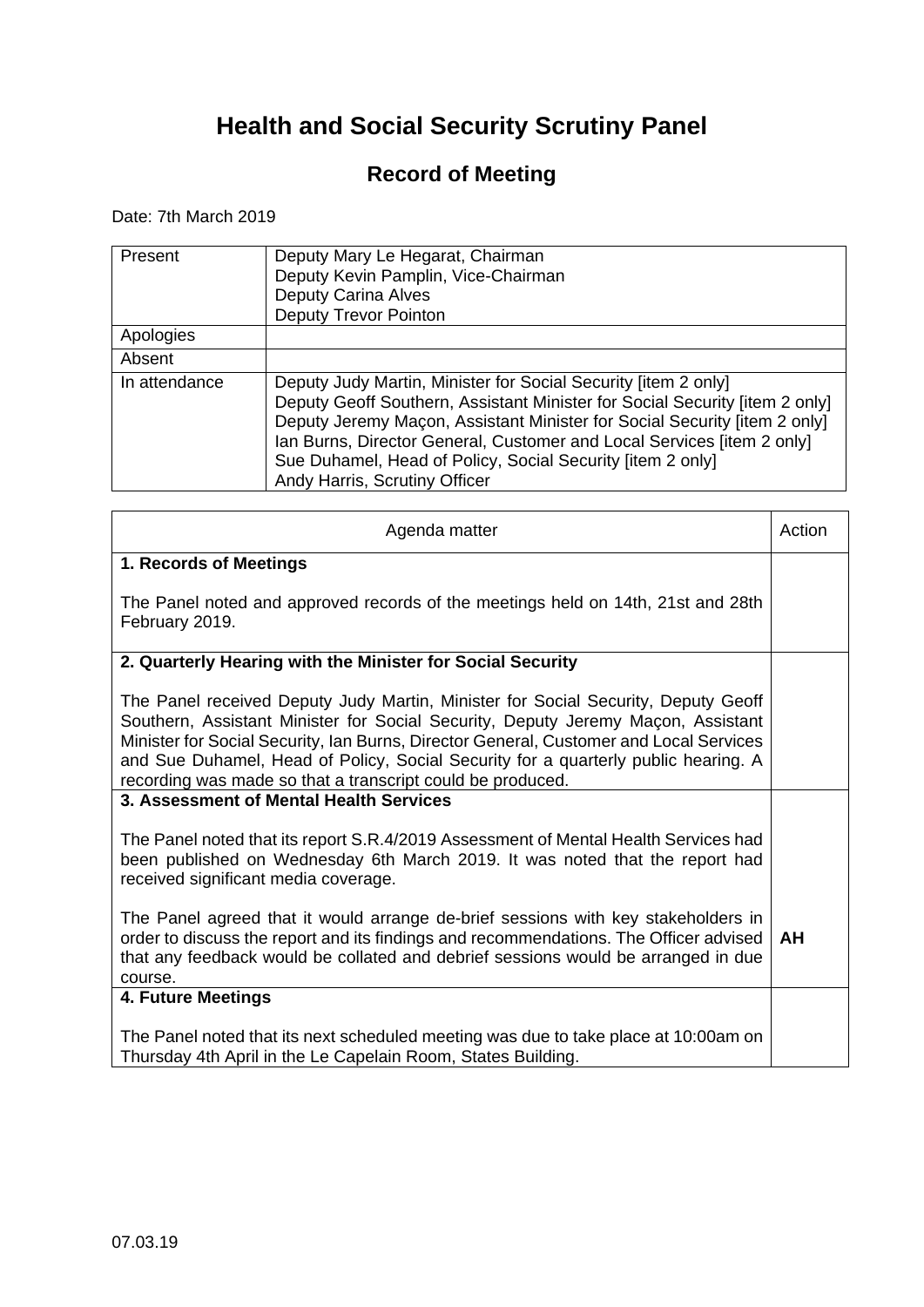### **Record of Meeting**

Date: 1st April 2019

r.

| Present       | Deputy Mary Le Hegarat, Chairman<br>Deputy Kevin Pamplin, Vice-Chairman<br><b>Deputy Carina Alves</b><br><b>Deputy Trevor Pointon</b> |
|---------------|---------------------------------------------------------------------------------------------------------------------------------------|
| Apologies     |                                                                                                                                       |
| Absent        |                                                                                                                                       |
| In attendance | Tom Binet, Campaigner, End of Life Choices<br>Michael Talibard, Campaigner, End of Life Choices<br>Kellie Boydens, Scrutiny Officer   |

| Agenda matter                                                                                                                                                                                                                                                                                                                                                                                                                                                                                                                                                                            | Action |
|------------------------------------------------------------------------------------------------------------------------------------------------------------------------------------------------------------------------------------------------------------------------------------------------------------------------------------------------------------------------------------------------------------------------------------------------------------------------------------------------------------------------------------------------------------------------------------------|--------|
| 1. End of Life Choices: Briefing                                                                                                                                                                                                                                                                                                                                                                                                                                                                                                                                                         |        |
| The Panel met Tom Binet and Michael Talibard to discuss end of life choices. Mr<br>Talibard explained that a petition in favour of assisted dying for individuals with<br>capacity had been launched in 2018. Following the petition, the Minister for Health and<br>Social Services responded to the campaign and met with the campaigners. Mr Talibard<br>explained that since the meeting, he understood that no formal action had been taken<br>by the Department although it was noted that he and Mr Binet were due to meet the<br>Director of Public Health Policy in April 2019. |        |
| Mr Talibard explained that he and Mr Binet were seeking political support for the<br>campaign. The Panel agreed that, in the first instance, it would ask the Health Minister<br>questions on the topic at its next Quarterly Public Hearing and, as individual members,<br>would also use oral and written questions in the States as a platform for gathering<br>information.                                                                                                                                                                                                          |        |
| The Panel thanked Mr Binet and Mr Talibard for their time and they withdrew from the<br>meeting.                                                                                                                                                                                                                                                                                                                                                                                                                                                                                         |        |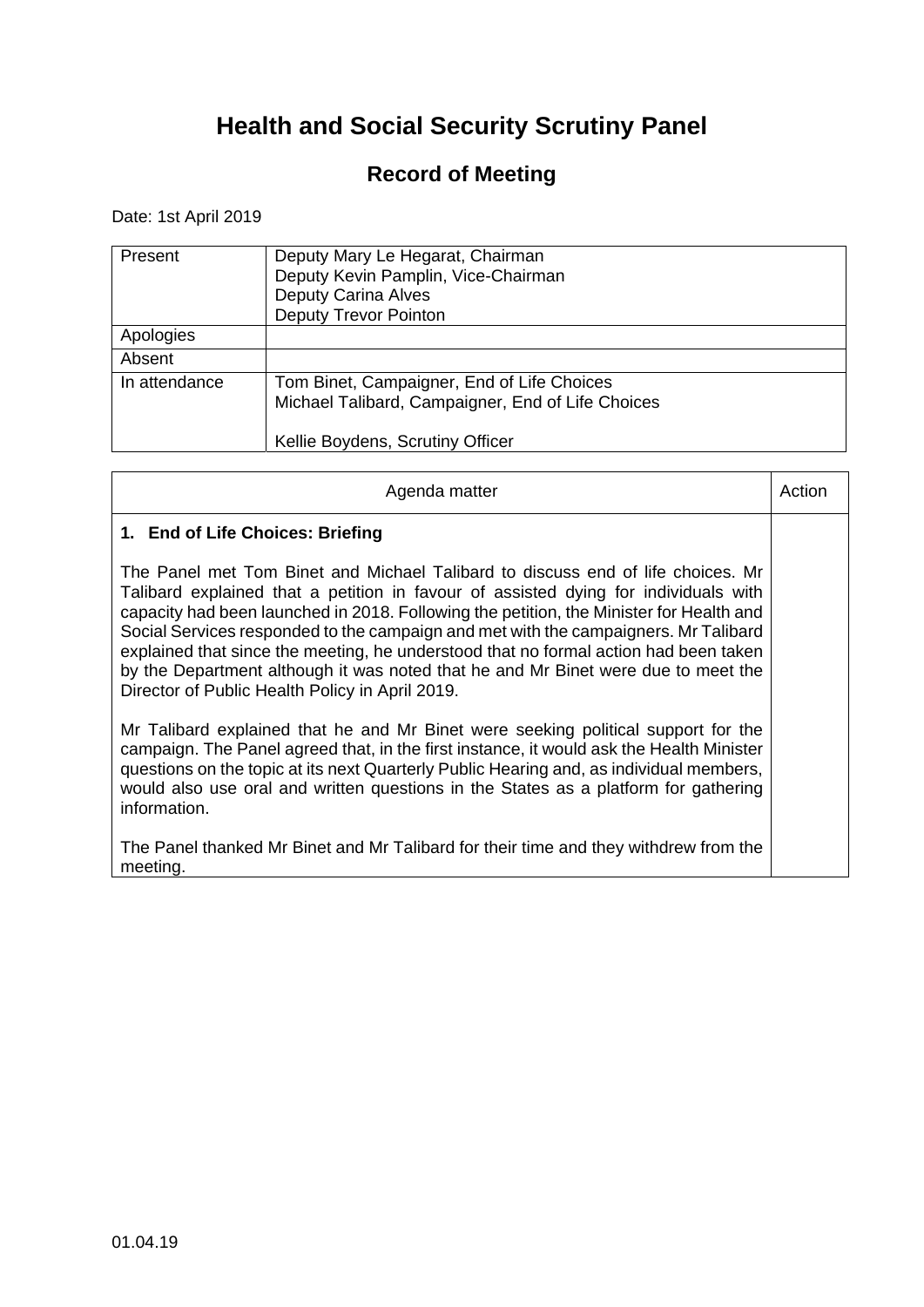### **Record of Meeting**

Date: 4th April 2019

| Present       | Deputy Mary Le Hegarat, Chairman<br>Deputy Kevin Pamplin, Vice-Chairman<br><b>Deputy Trevor Pointon</b> |
|---------------|---------------------------------------------------------------------------------------------------------|
| Apologies     | <b>Deputy Carina Alves</b>                                                                              |
| Absent        |                                                                                                         |
| In attendance | Sammy McKee, Scrutiny Officer                                                                           |

| Agenda matter                                                                                                                                                                                                                                                                                                                                                                                             | Action    |
|-----------------------------------------------------------------------------------------------------------------------------------------------------------------------------------------------------------------------------------------------------------------------------------------------------------------------------------------------------------------------------------------------------------|-----------|
| 1. Records of Meetings                                                                                                                                                                                                                                                                                                                                                                                    |           |
| The Panel noted and approved records of the meetings held on 7th March 2019.                                                                                                                                                                                                                                                                                                                              |           |
| 2. Assessment of Mental Health Services                                                                                                                                                                                                                                                                                                                                                                   |           |
| The Panel recalled that it had requested for an <i>in committee</i> debate to take place in<br>respect of its report on the assessment of mental health services. It was noted that the<br>in committee debate was now due to take place on 21st May.                                                                                                                                                     |           |
| The Panel was advised that, essentially, the same rules that applied for all other<br>debates in the States Assembly also applied for an in committee debate. It was noted,<br>however, that during an in committee debate a States Member could speak more than<br>once.                                                                                                                                 |           |
| Consideration was given to how the Panel would prepare for the <i>in committee</i> debate.<br>It was agreed that each Member would identify particular areas of interest of the report<br>and ones they wished to lead on during the debate. It was agreed that Members would<br>come prepared with a list of these areas to its next Panel meeting.                                                      |           |
| 3. Family Friendly Employment Rights Proposals                                                                                                                                                                                                                                                                                                                                                            |           |
| The Panel noted that following a discussion at Chairmen's Committee, the Economic<br>and International Affairs Panel had agreed to scrutinise this issue.                                                                                                                                                                                                                                                 |           |
| 4. Future Programme                                                                                                                                                                                                                                                                                                                                                                                       |           |
| The Panel noted its future work programme. The Chairman and Deputy Pointon<br>advised the Panel that they were unable to attend the next Panel meeting on 18th<br>April. It was therefore agreed that the meeting would be deferred until the following<br>week. The Officer was requested to find alternative dates and liaise with the Panel.                                                           | <b>SM</b> |
| The Panel recalled that it was due to receive the Minister for Health and Social<br>Services for a Public Hearing on Friday 26th April to question him on the governance<br>arrangements for Health and Social Care, following the Comptroller and Auditor<br>General's recommendations. The Officer advised the Panel that a draft question plan<br>would be circulated prior to its next Panel meeting. | <b>SM</b> |
| It was noted that the Panel was not currently undertaking a review. The Panel identified<br>the coordination of charities as an issue of concern and a possible review topic. The<br>Officer was asked to arrange an informal meeting with the Group Managing Director                                                                                                                                    | <b>SM</b> |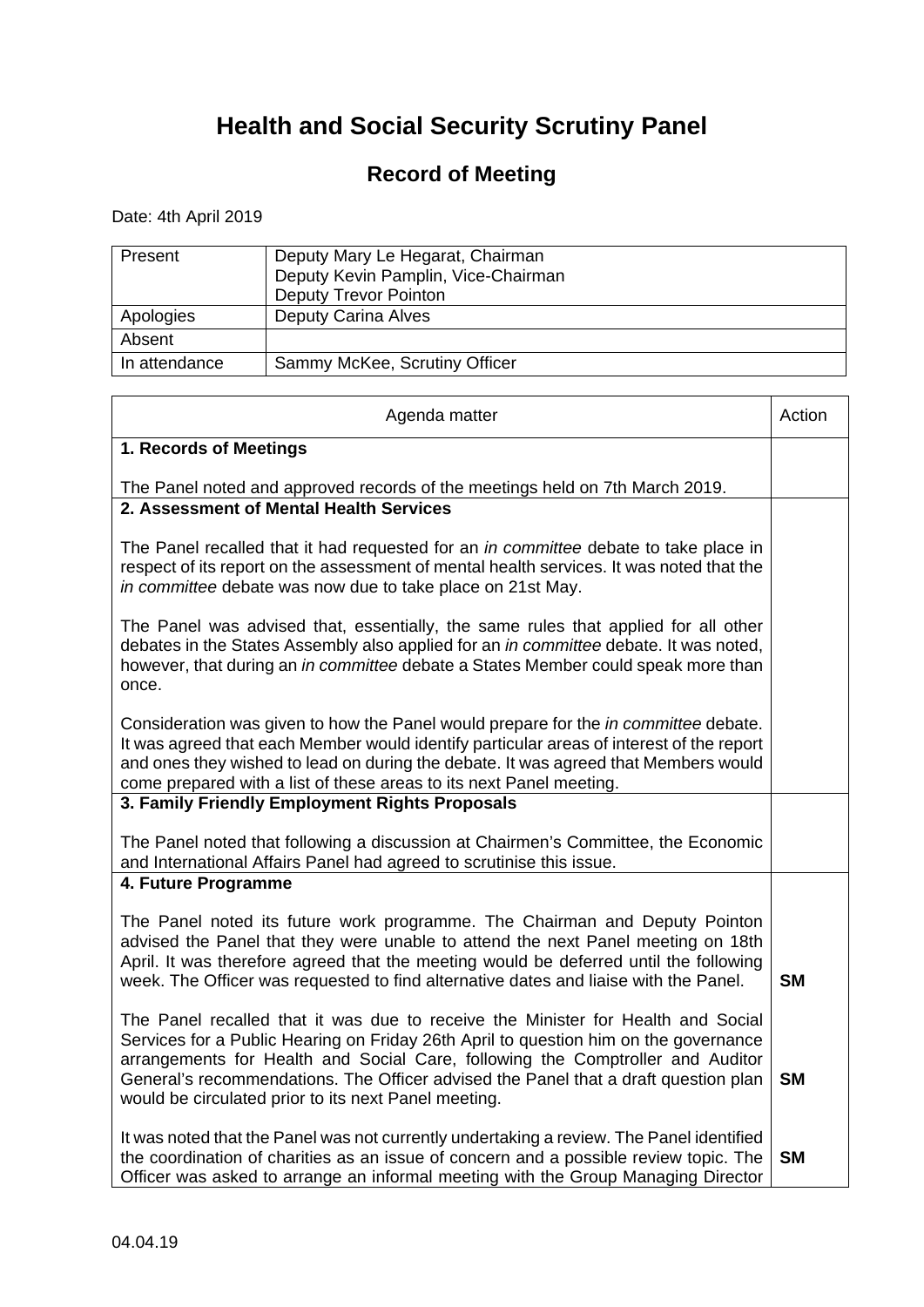| of Health and Community Services to discuss the work that was currently taking place<br>within the Department in respect of charities. It was noted that the meeting would help<br>inform the Panel's Scoping Document, if it agreed to undertake a review.                                                                                                                                                                                  |  |
|----------------------------------------------------------------------------------------------------------------------------------------------------------------------------------------------------------------------------------------------------------------------------------------------------------------------------------------------------------------------------------------------------------------------------------------------|--|
| 5. Westminster                                                                                                                                                                                                                                                                                                                                                                                                                               |  |
| It was noted that the Panel wished to visit Westminster and meet with representatives<br>from its equivalent Committees. The Panel was advised that it would attend<br>Westminster with the Education and Home Affairs Panel (E&HA) and its Officer. It was<br>further advised that the E&HA Panel was due to discuss dates at its meeting on 15th<br>April and that the Officer would report back once potential dates had been identified. |  |
| <b>6. Future Meetings</b>                                                                                                                                                                                                                                                                                                                                                                                                                    |  |
| The Panel noted that the Officer would liaise with the Panel in respect of dates for its<br>next scheduled meeting.                                                                                                                                                                                                                                                                                                                          |  |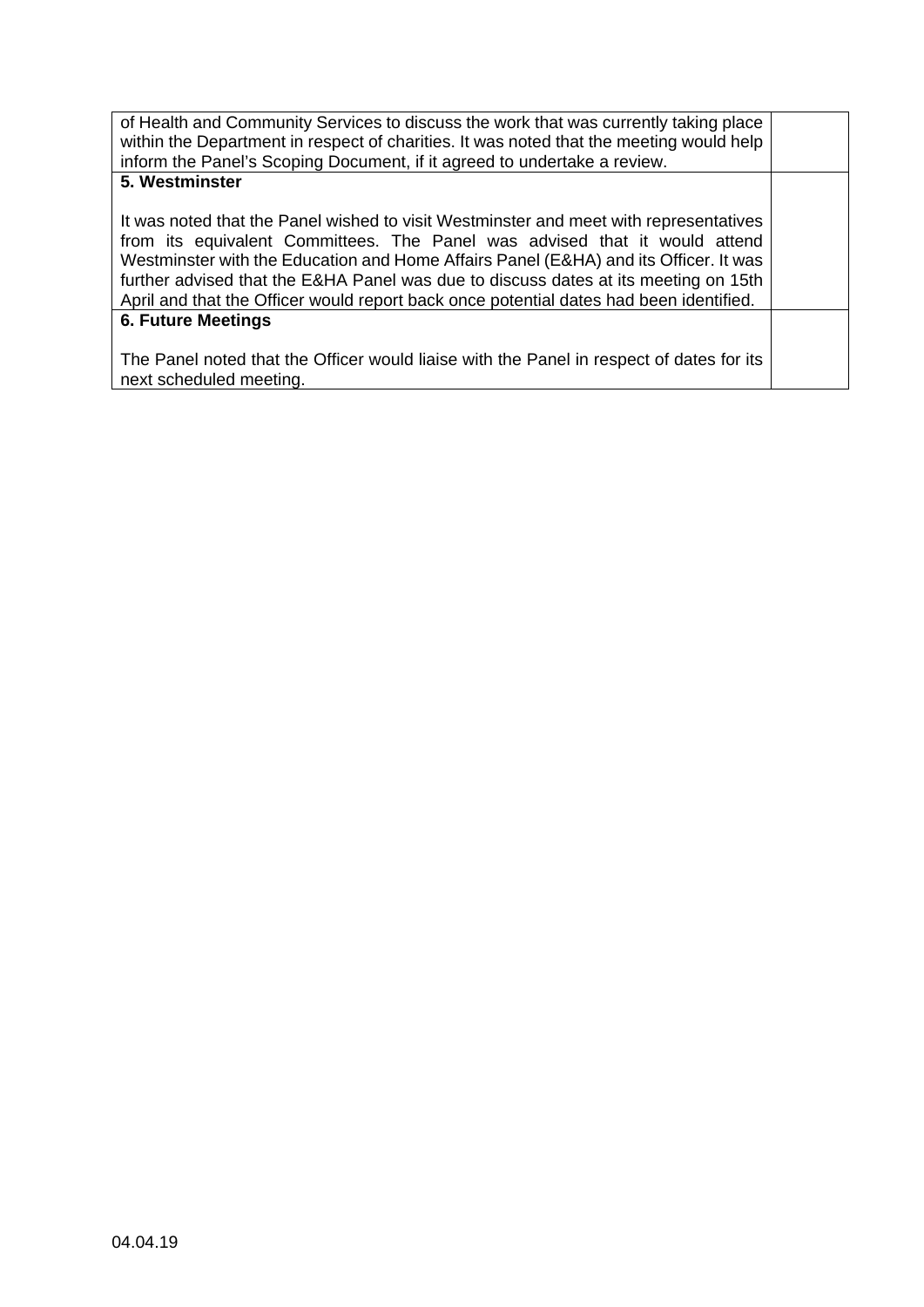### **Record of Meeting**

Date: 23rd April 2019

| Present       | Deputy Mary Le Hegarat, Chairman<br>Deputy Kevin Pamplin, Vice-Chairman (item 1 & 2)<br><b>Deputy Carina Alves</b> |
|---------------|--------------------------------------------------------------------------------------------------------------------|
| Apologies     | <b>Deputy Trevor Pointon</b>                                                                                       |
| Absent        |                                                                                                                    |
| In attendance | Sammy McKee, Scrutiny Officer                                                                                      |

| Agenda matter                                                                                                                                                                                                                                                                                                                                                                                                                                                                                                                                                                             | Action    |
|-------------------------------------------------------------------------------------------------------------------------------------------------------------------------------------------------------------------------------------------------------------------------------------------------------------------------------------------------------------------------------------------------------------------------------------------------------------------------------------------------------------------------------------------------------------------------------------------|-----------|
| 1. Records of Meetings                                                                                                                                                                                                                                                                                                                                                                                                                                                                                                                                                                    |           |
| The Panel noted and approved records of the meetings held on 1st and 4th April 2019.                                                                                                                                                                                                                                                                                                                                                                                                                                                                                                      |           |
| 2. Assessment of Mental Health Services                                                                                                                                                                                                                                                                                                                                                                                                                                                                                                                                                   |           |
| The Panel discussed areas that it had identified for each Member to address during<br>the in-committee debate on 21st May. It was agreed that Members would prepare a<br>written speech of no longer than 10 minutes on their specific areas for the Panel to<br>consider at its next meeting.                                                                                                                                                                                                                                                                                            |           |
| The Panel noted that it was due to receive the Ministerial Response to its 'Assessment<br>of Mental Health Services' Review on 24th April 2019. The Officer advised, however,<br>that the Health and Community Services Department had asked for the deadline to be<br>extended to Monday 29th April. It was further advised that following a discussion<br>between Officers the Department advised that it would endeavour to circulate the<br>Ministerial response to the Panel by Friday 26th April.                                                                                   |           |
| The Panel noted that it had previously invited the Minister for Health and Social<br>Services to meet with it once the Ministerial Response had been completed and prior<br>to the in-committee debate. The Officer was requested to liaise with the Department<br>to arrange the meeting for the morning of Tuesday 7th May.                                                                                                                                                                                                                                                             | <b>SM</b> |
| 3. Changes to the Health and Community Services                                                                                                                                                                                                                                                                                                                                                                                                                                                                                                                                           |           |
| It was noted that the Panel was due to receive the Minister for Health and Social<br>Services for a Public Hearing at 2pm on Friday 26th April. The Panel considered a<br>draft question plan that had been circulated prior to the meeting. It was recalled that<br>the Panel had asked the Comptroller and Auditor General (C&AG) for comments on<br>the Ministerial Response to her report 'Governance arrangements for Health and<br>Social Care' that was published on 13th September 2018. The Panel considered the<br>letter it had received from the C&AG outlining her thoughts. |           |
| The Panel agreed to meet at 12pm on Friday 26th April to consider the question plan<br>in more detail. The Officer was requested to send out a meeting request.                                                                                                                                                                                                                                                                                                                                                                                                                           | <b>SM</b> |
| 4. Work Programme                                                                                                                                                                                                                                                                                                                                                                                                                                                                                                                                                                         |           |
| It was recalled that at its last meeting the Panel identified the coordination of charities<br>as an issue of concern and a possible review topic. However, the Panel considered<br>whether it would be most appropriate for its next review to relate to matters in respect                                                                                                                                                                                                                                                                                                              |           |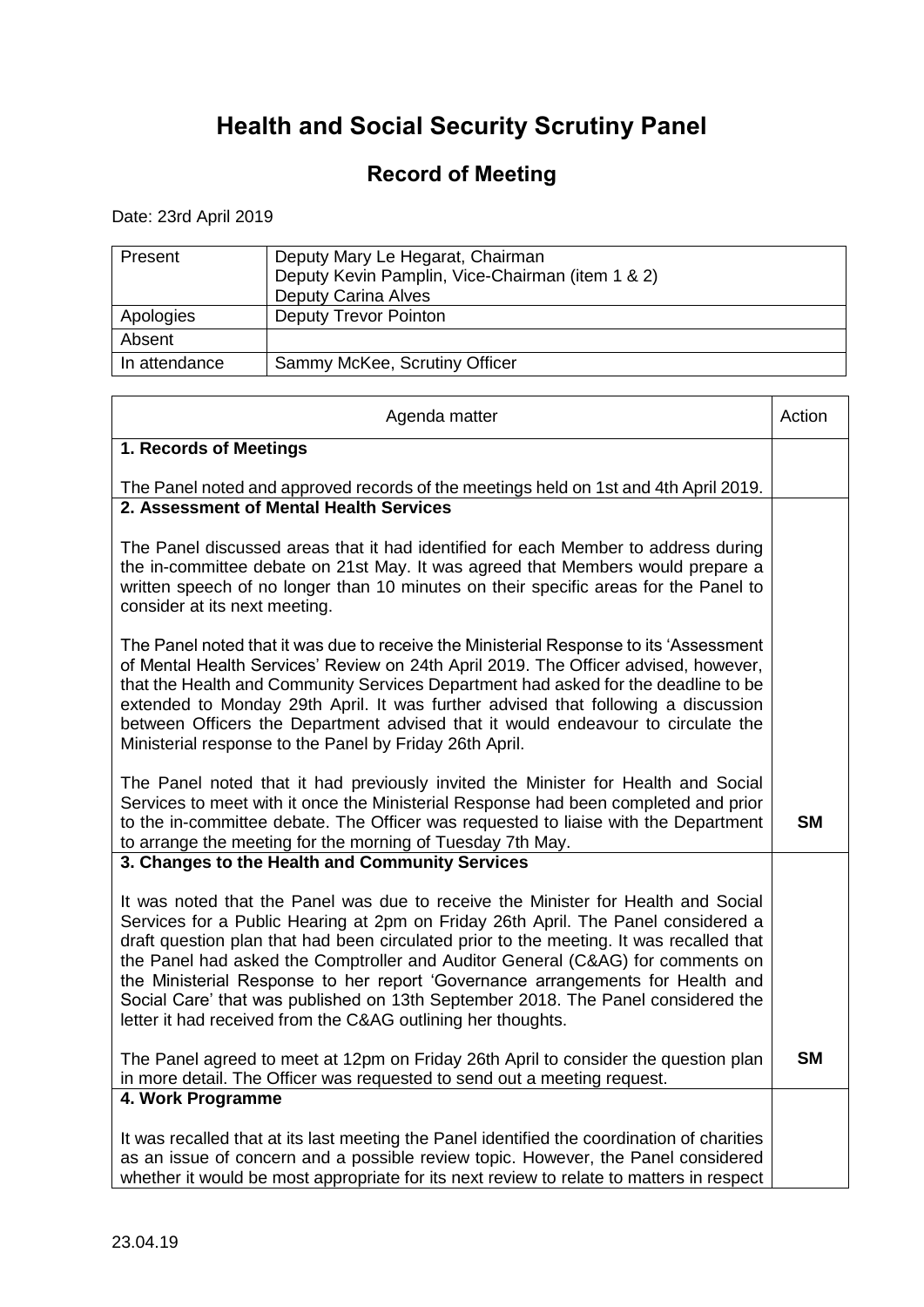| of the Customer and Local Services Department. The Officer was asked to look back<br>at previous reviews that had been undertaken by the Panel's predecessor in relation<br>to the Social Security Department. The Panel noted that there might be an opportunity<br>to follow up on the recommendations from a previous review.                                          | <b>SM</b> |
|---------------------------------------------------------------------------------------------------------------------------------------------------------------------------------------------------------------------------------------------------------------------------------------------------------------------------------------------------------------------------|-----------|
| 5. Panel Meeting Schedule                                                                                                                                                                                                                                                                                                                                                 |           |
| The Panel noted and approved its meeting schedule for the remainder of 2019. The<br>Officer advised the Panel that meeting requests would be sent out in due course.                                                                                                                                                                                                      | <b>SM</b> |
| 6. Westminster                                                                                                                                                                                                                                                                                                                                                            |           |
| The Panel was advised that the Education and Home Affairs Scrutiny Panel (E&HA)<br>had identified the last week of June as a suitable time for its visit to Westminster. The<br>Chairman and Deputy Alves also confirmed their availability during that week. The<br>Officer advised the Panel that she would liaise with the Officer of E&HA to confirm<br>arrangements. |           |
| 7. Future Meetings                                                                                                                                                                                                                                                                                                                                                        |           |
| The Panel noted that the Officer would liaise with the Panel in respect of dates for its<br>next scheduled meeting.                                                                                                                                                                                                                                                       |           |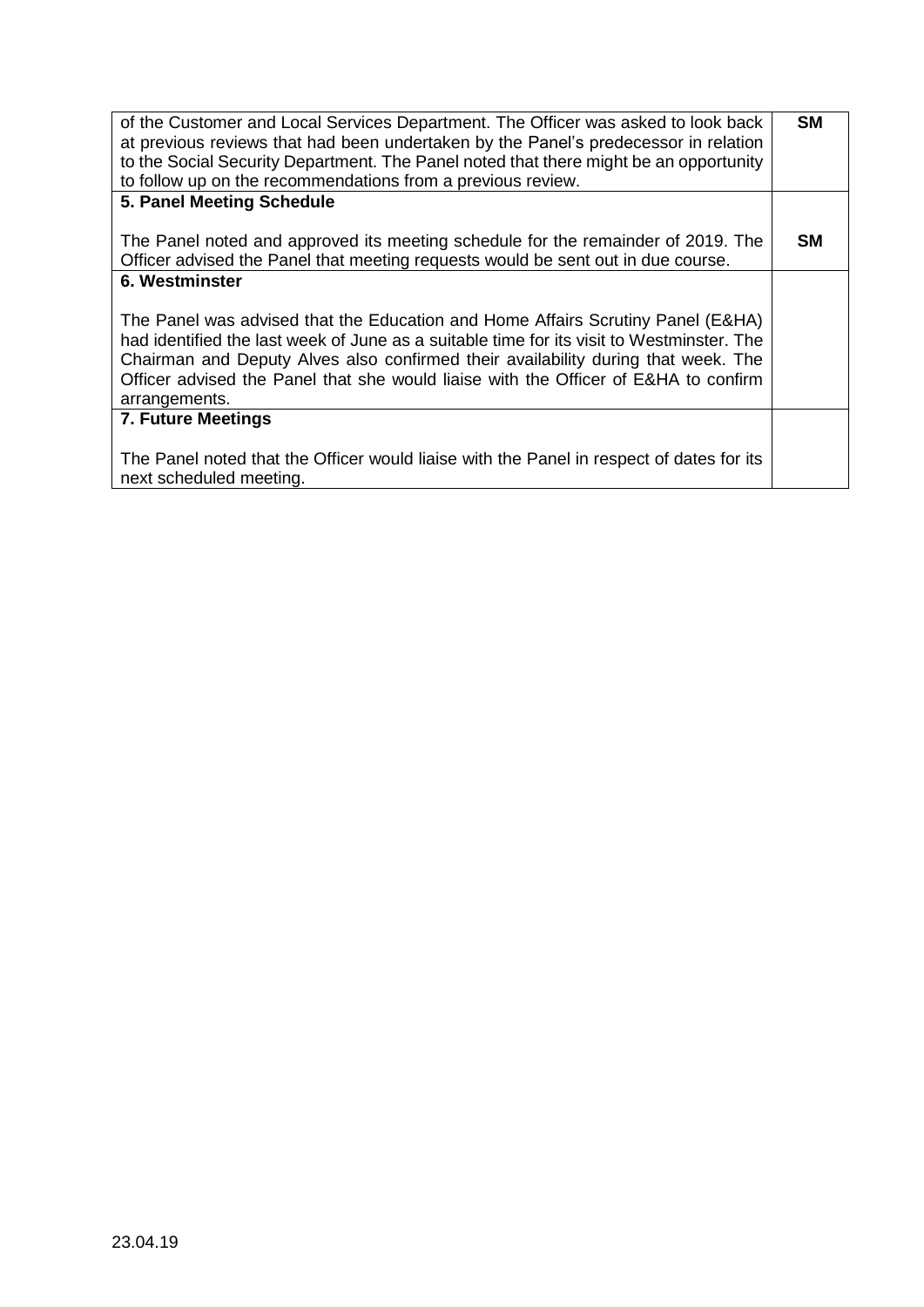### **Record of Meeting**

Date: 7th May 2019

| Present       | Deputy Mary Le Hegarat, Chairman<br>Deputy Kevin Pamplin, Vice-Chairman<br><b>Deputy Carina Alves</b><br><b>Deputy Trevor Pointon</b> |
|---------------|---------------------------------------------------------------------------------------------------------------------------------------|
| Apologies     |                                                                                                                                       |
| Absent        |                                                                                                                                       |
| In attendance | Kellie Boydens, Scrutiny Officer                                                                                                      |

| Agenda matter                                                                                                                                                                                                                                                                                                                                                                          | Action |
|----------------------------------------------------------------------------------------------------------------------------------------------------------------------------------------------------------------------------------------------------------------------------------------------------------------------------------------------------------------------------------------|--------|
| 1. Records of Meetings                                                                                                                                                                                                                                                                                                                                                                 |        |
| The Panel approved the record of the meeting held on 23rd April 2019.                                                                                                                                                                                                                                                                                                                  |        |
| 2. Assessment of Mental Health Services                                                                                                                                                                                                                                                                                                                                                |        |
| The Panel recalled that it was due to meet the Minister for Health and Social Services<br>on 15th May to discuss the Minister's response to the Panel's report. In that regard the<br>Panel agreed to discuss findings 7, 21 and 22 in particular.                                                                                                                                     |        |
| The Panel noted that an <i>in committee</i> debate regarding the Panel's report would take<br>place on 21st May. The Panel agreed that it would prepare for this in due course.                                                                                                                                                                                                        |        |
| 3. Changes to the Health and Community Services Department                                                                                                                                                                                                                                                                                                                             |        |
| The Panel agreed that this item would be deferred to the next agenda.                                                                                                                                                                                                                                                                                                                  |        |
| 4. Work Programme                                                                                                                                                                                                                                                                                                                                                                      |        |
| The Panel considered its work programme and noted that previous scrutiny had been<br>undertaken on respite care for children, young adults and adults. The Panel agreed<br>that it should follow up on the accepted recommendations. In that regard, the Officer<br>advised that the reports and ministerial responses would be circulated in due course<br>for the Panel to consider. |        |
| 5. Future Meetings                                                                                                                                                                                                                                                                                                                                                                     |        |
| The Panel noted that its next scheduled meeting was due to take place on 30th May<br>2019.                                                                                                                                                                                                                                                                                             |        |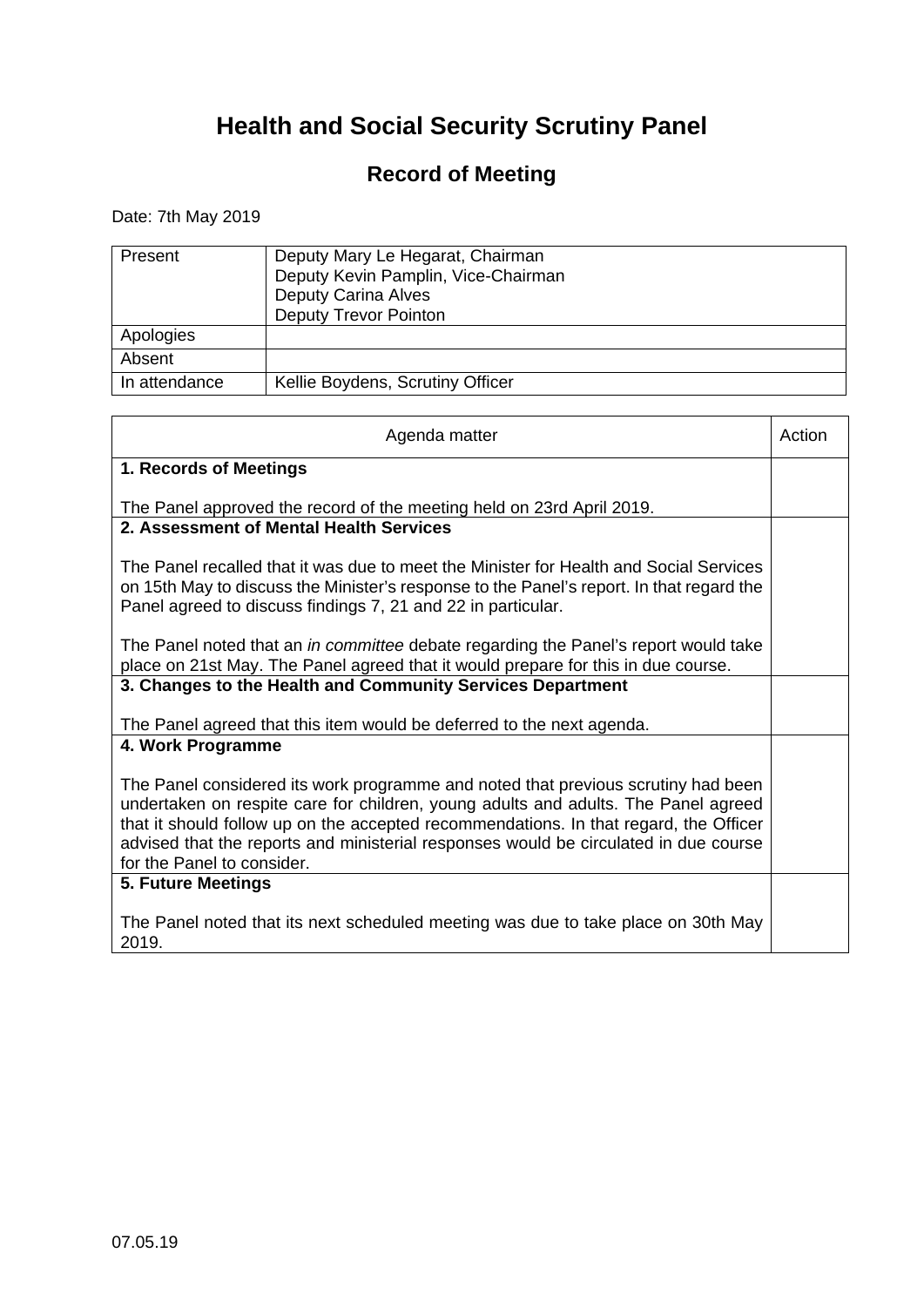### **Record of Meeting**

Date: 13th May 2019

| Present       | Deputy Mary Le Hegarat, Chairman<br>Deputy Kevin Pamplin, Vice-Chairman<br><b>Deputy Carina Alves</b><br><b>Deputy Trevor Pointon</b><br>Deputy Rob Ward (Chairman, Education and Home Affairs Scrutiny Panel)<br>Deputy Rowland Huelin (Vice-Chairman, Education and Home Affairs<br><b>Scrutiny Panel)</b> |
|---------------|--------------------------------------------------------------------------------------------------------------------------------------------------------------------------------------------------------------------------------------------------------------------------------------------------------------|
| Apologies     |                                                                                                                                                                                                                                                                                                              |
| Absent        |                                                                                                                                                                                                                                                                                                              |
| In attendance | Simon Spottiswoode, Scrutiny Officer                                                                                                                                                                                                                                                                         |

| Agenda matter                                                                                                                                                                                                                                                                                                                                                                                                                                                                                                      | Action |
|--------------------------------------------------------------------------------------------------------------------------------------------------------------------------------------------------------------------------------------------------------------------------------------------------------------------------------------------------------------------------------------------------------------------------------------------------------------------------------------------------------------------|--------|
| 1. Transfers of services from the Health and Community Services Department                                                                                                                                                                                                                                                                                                                                                                                                                                         |        |
| The Panel met jointly with the Education and Home Affairs Scrutiny Panel to discuss<br>proposed transfers of certain services from the Health and Community Services<br>Department to other Government of Jersey Departments. The transfers under<br>discussion were the transfer of the Ambulance Service to the Justice and Home Affairs<br>Department and the transfer of Child and Adolescent Mental Health Services to the<br>Children, Young People, Education and Skills Department.                        |        |
| The Panel discussed concerns regarding the clinical governance arrangements for the<br>transfer of these services. It was agreed to establish a sub-panel made up of members<br>of both the Health and Social Services Scrutiny Panel and the Education and Home<br>Affairs Scrutiny Panel to examine the transfers in more detail. It was further agreed to<br>appoint Deputy Pointon as chairman of the sub-panel and that Deputy Le Hegarat,<br>Deputy Pamplin and Deputy Ward would also sit on the sub-panel. |        |
| Deputy Huelin informed the Panel that, as a member of the Hospital Policy<br>Development Board, he might be conflicted and unable to join the sub-panel. It was<br>noted that the officer would provide further advice on any potential conflict after the<br>meeting.                                                                                                                                                                                                                                             | SS     |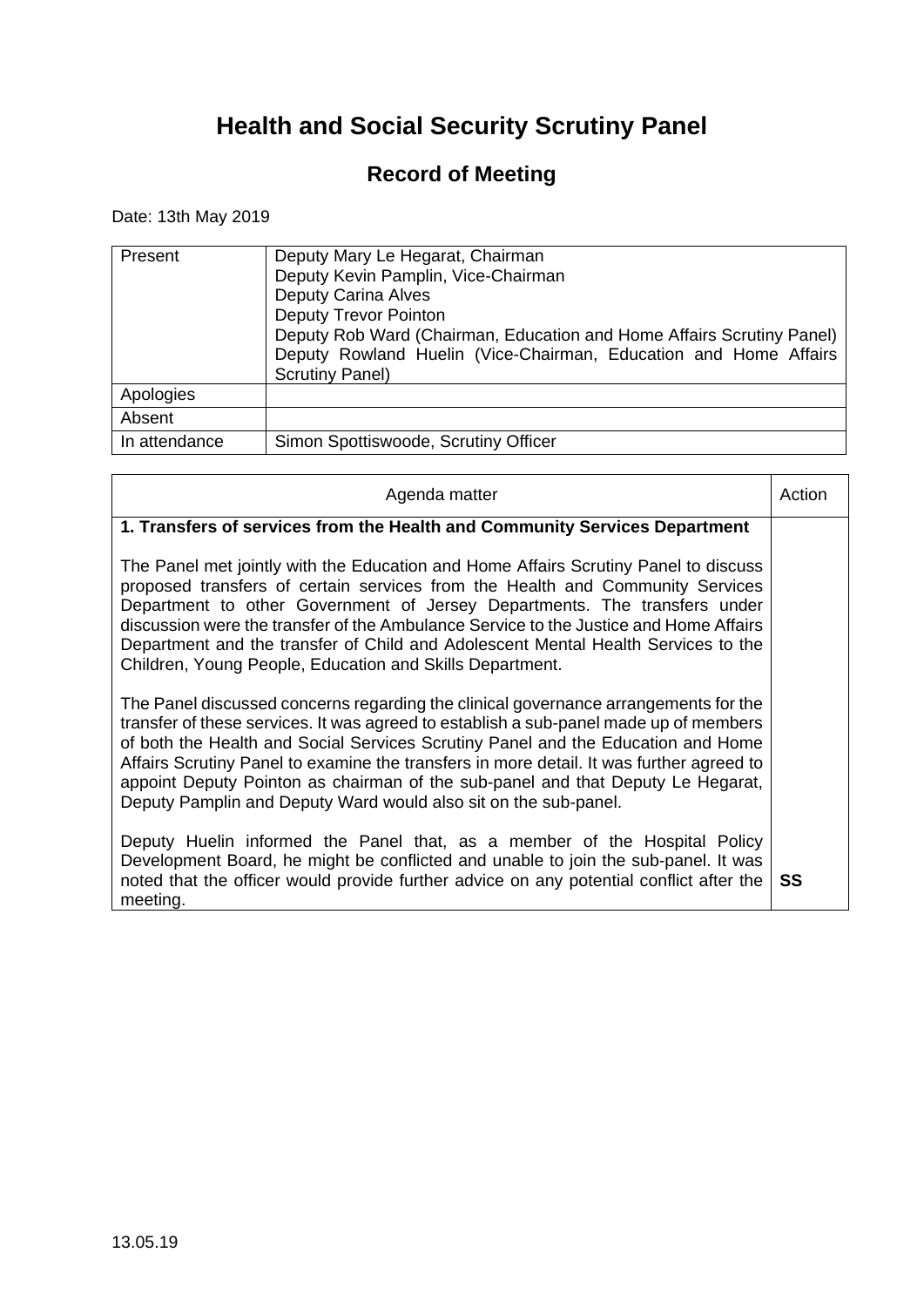### **Record of Meeting**

Date: 15th May 2019

r.

| Present       | Deputy Mary Le Hegarat, Chairman<br>Deputy Kevin Pamplin, Vice-Chairman<br>Deputy Carina Alves<br><b>Deputy Trevor Pointon</b>                                                                                                                                                                                                                                                                                       |
|---------------|----------------------------------------------------------------------------------------------------------------------------------------------------------------------------------------------------------------------------------------------------------------------------------------------------------------------------------------------------------------------------------------------------------------------|
| Apologies     |                                                                                                                                                                                                                                                                                                                                                                                                                      |
| Absent        |                                                                                                                                                                                                                                                                                                                                                                                                                      |
| In attendance | Deputy Richard Renouf, Minister for Health and Social Services<br>Senator Steve Pallett, Assistant Minister for Health and Social Services<br>Deputy Hugh Raymond, Assistant Minister for Health and Social Services<br>Robert Sainsbury, Managing Director, Hospital and Community Services<br>Karen Wilson, Interim Director of Quality, Governance and Nursing<br>(Community)<br>Kellie Boydens, Scrutiny Officer |

 $\overline{\phantom{0}}$ 

| Agenda matter                                                                                                                                                                                                                                                                                                                                                                                                                                                                         | Action |
|---------------------------------------------------------------------------------------------------------------------------------------------------------------------------------------------------------------------------------------------------------------------------------------------------------------------------------------------------------------------------------------------------------------------------------------------------------------------------------------|--------|
| 1. Assessment of Mental Health Services                                                                                                                                                                                                                                                                                                                                                                                                                                               |        |
| The Panel met the Minister for Health and Social Services, his Assistant Ministers and<br>his officers to discuss the Ministerial response to the Panel's report. In that regard,<br>findings 7, 22 and 23 and recommendations 19 and 4 were discussed with the Minister<br>in particular:                                                                                                                                                                                            |        |
| Finding 7: We are seriously concerned about the structure of the Mental Health<br>Improvement Board. We are concerned that it is chaired by the Director<br>General of the Department of Justice and Home Affairs, and we are concerned<br>that it does not have anyone with lived experience of mental health services on<br>the Board.                                                                                                                                              |        |
| The Minister disagreed with the Panel's finding and explained that the Board was<br>established to introduce good governance and to provide support to improve the<br>current provision of mental health services in Jersey.                                                                                                                                                                                                                                                          |        |
| The Minister confirmed that the Terms of Reference for the Board would be circulated<br>to the Panel as well as the records of the previous three meetings of the Board.                                                                                                                                                                                                                                                                                                              |        |
| Finding 22: While we can understand the theory behind moving CAMHS from<br>health to education, we do not think that this will work in practice. There are a<br>number of risks associated with this change. We do not believe that the<br>Government has sufficiently justified this change or demonstrated how the risks<br>will be mitigated. It is also not clear who CAMHS staff will be reporting to and<br>how clinicians will maintain links to other clinical organisations. |        |
| Recommendation 19: Child and Adult Mental Health Services should remain<br>part of the Department for Health and Community Services.                                                                                                                                                                                                                                                                                                                                                  |        |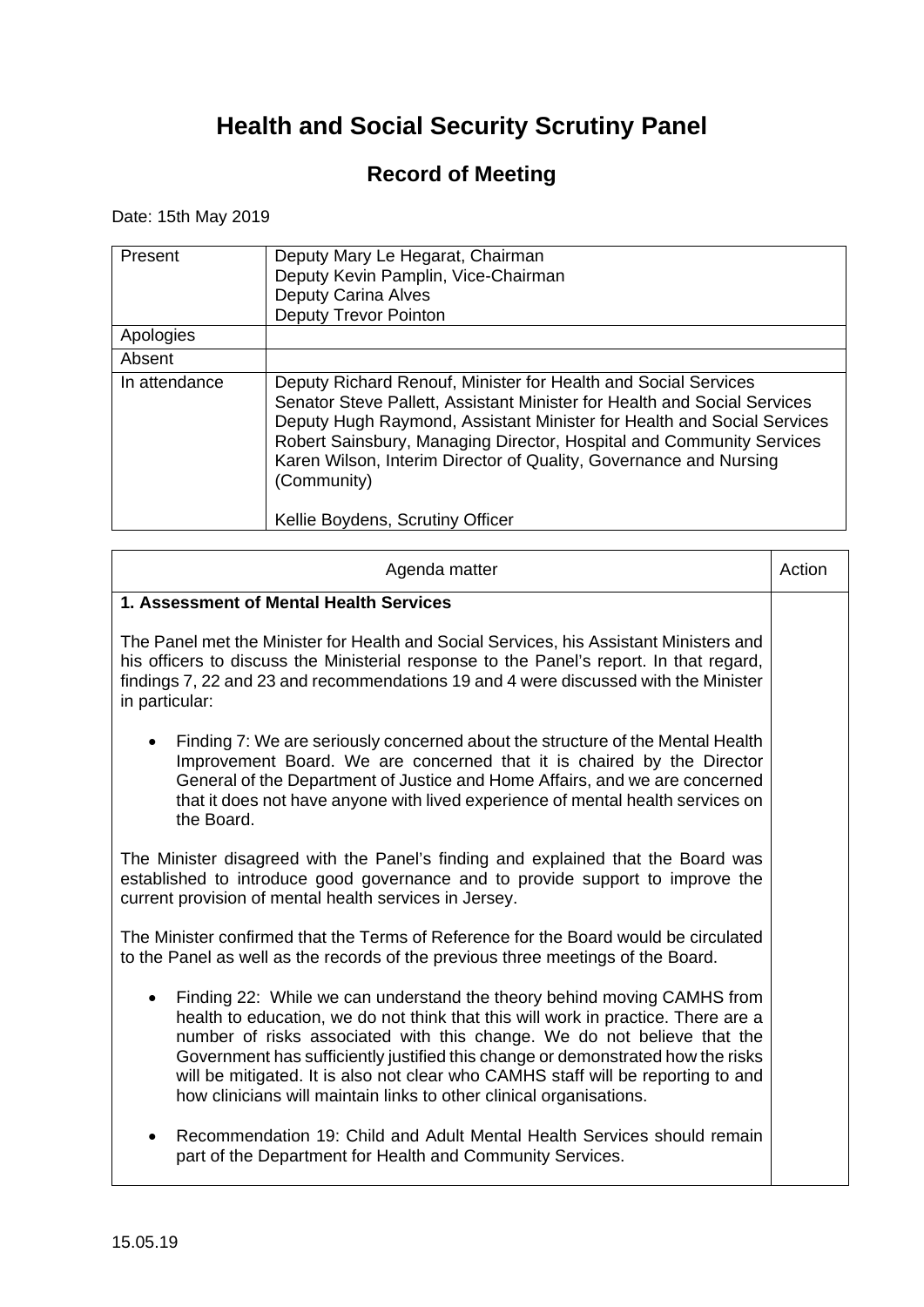The Minister disagreed with the Panel's finding and rejected the Panel's recommendation. The Minister explained that the Department had established a transitional planning team which was led by the Group Director of Children's Services and the Director of Operations in Community Services. It was noted that action was being taken to identify and mitigate risk and clarify and establish line management and clinical governance arrangements between services.

 Finding 23: We heard some suggestions that mental health services were focused on a "medical model" for treating people with mental health problems rather than alternative non-medical therapies. Although the Government has made efforts to improve therapeutic services with the establishment of Jersey Talking therapies, the service is so oversubscribed and the waiting lists so long that this service isn't filling the gap. We heard about an alternative form of therapy called Open Dialogue, but it was not clear that mental health services used this or other alternative therapies when caring for people with mental health problems.

It was noted that the Minister had both agreed and disagreed with parts of the Panel's finding. The Minister agreed that Jersey Talking Therapies was experiencing significant demand, and explained that the Department was looking at ways to improve the access issues.

The Interim Director of Quality, Governance and Nursing explained that alternative therapies were available for people when they contacted mental health services, but this was dependent on the specific needs of an individual and the relevance of the therapy. It was noted that staff training in Systemic Family Therapy and Behavioural Family Therapy had already started.

 Recommendation 4: The Government should consider the merits of having a designated Minister for Mental Health to provide sufficient leadership for mental health in Jersey. Alternatively, the Government should transfer official responsibility for mental health to a designated person. The Government should demonstrate that it has considered this matter and set out its decision in response to this report.

The Minister rejected the Panel's recommendation but explained that it was envisaged that Senator Steve Pallett, as Assistant Minister, would take responsibility for mental health and well-being. The Minister advised that this would be formally put in place via a Ministerial Response in due course.

A discussion followed on recruitment and retention within mental health services. The Managing Director of the hospital explained that a recent recruitment campaign had resulted in 17 post being filled. It was noted that improvements were required in terms of recruitment within the in-patient unit.

The Panel thanked the Minister and his officers for their time and they withdrew from the meeting.

The Panel agreed to prepare for the *in committee* debate on the Assessment of Mental Health Services report separately.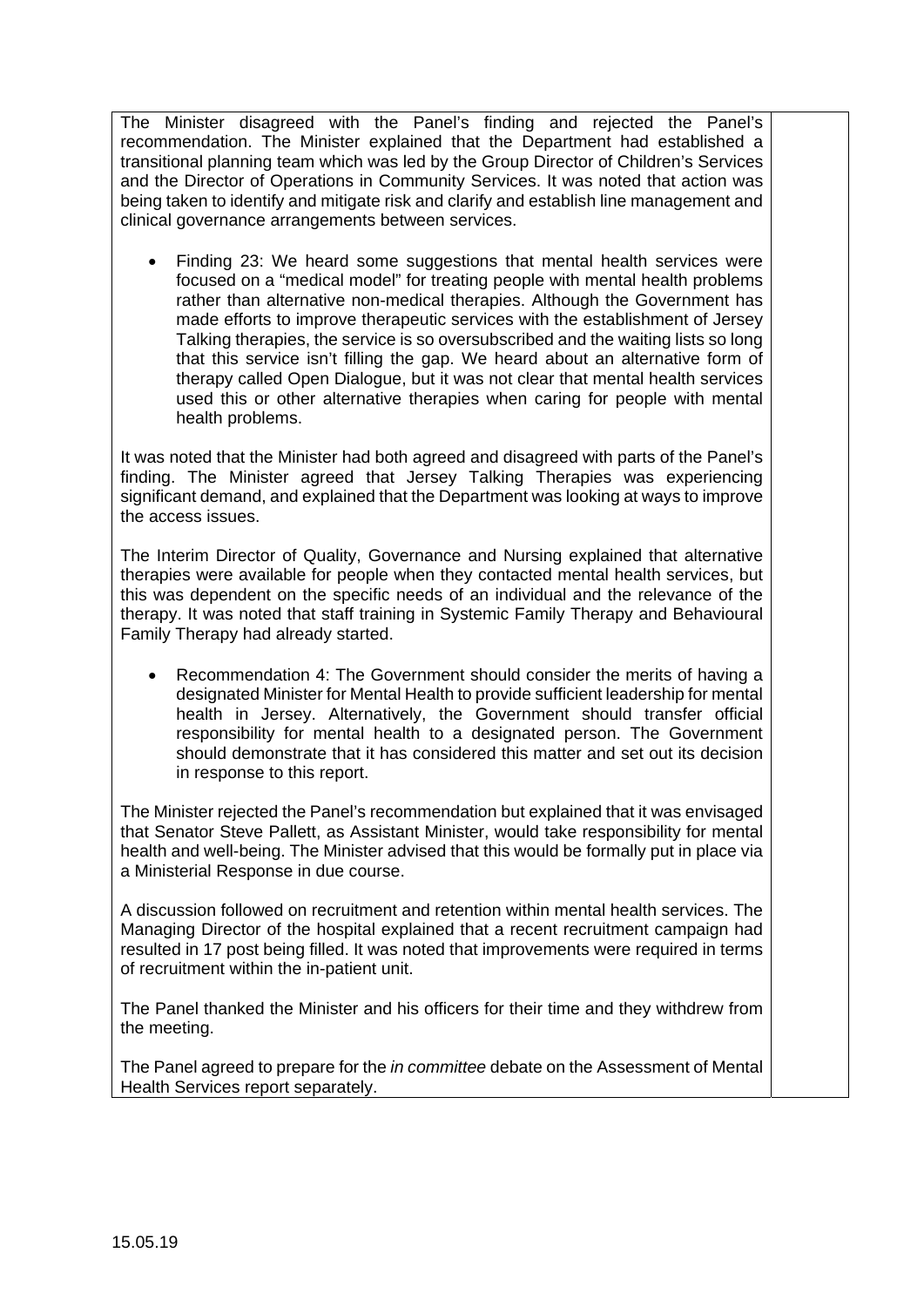### **Record of Meeting**

Date: 3rd June 2019

| Present       | Deputy Mary Le Hegarat, Chairman<br>Deputy Kevin Pamplin, Vice-Chairman<br><b>Deputy Carina Alves</b><br><b>Deputy Trevor Pointon</b>                                                                                                                              |
|---------------|--------------------------------------------------------------------------------------------------------------------------------------------------------------------------------------------------------------------------------------------------------------------|
| Apologies     |                                                                                                                                                                                                                                                                    |
| Absent        |                                                                                                                                                                                                                                                                    |
| In attendance | Sue Duhamel, Policy Director - Customer and Local Services Department<br>Mark MacGregor, Policy Principal - Customer and Local Services<br>Department<br>Matthew Viney, Policy Principal - Customer and Local Services Department<br>Sammy McKee, Scrutiny Officer |

| Agenda matter                                                                                                                                                                                                                                                                                                                                                                                                             | Action    |
|---------------------------------------------------------------------------------------------------------------------------------------------------------------------------------------------------------------------------------------------------------------------------------------------------------------------------------------------------------------------------------------------------------------------------|-----------|
| 1. Records of Meetings                                                                                                                                                                                                                                                                                                                                                                                                    |           |
| The Panel approved the records of the meetings held on 7th, 13th and 15th May 2019.                                                                                                                                                                                                                                                                                                                                       |           |
| The Officer was asked to follow-up on a number of requests for information that were<br>made by the Panel at its meeting with the Minister for Health and Social Services on<br>15th May 2019.                                                                                                                                                                                                                            | <b>SM</b> |
| 2. Briefing: Income Support and Asbestos Compensation Scheme                                                                                                                                                                                                                                                                                                                                                              |           |
| The Panel received Officers from the Customer and Local Services Department to<br>provide a briefing on the Draft Income Support (Amendment No.19) (Jersey)<br>Regulations 201- and the proposed Regulations in respect of the Asbestos<br>Compensation Scheme. This meeting was held in private in accordance with the<br>Freedom of Information (Jersey) Law 2011 (as amended) under Qualified Exemption<br>Article 34. |           |
| 3. Assessment of Mental Health Services                                                                                                                                                                                                                                                                                                                                                                                   |           |
| The Panel considered the outcome of the in-committee debate that took place on 22nd<br>May. It was agreed that the debate was worthwhile and very well received by States<br>Members. It was noted that many Members contributed greatly to the important<br>discussion of mental health and the services available in Jersey today.                                                                                      |           |
| The Panel agreed that it would be helpful to collate what was discussed during the<br>debate and, in particular, to make note of what the Minister for Health and Social<br>Services agreed to and the timeline given.                                                                                                                                                                                                    | <b>SM</b> |
| 4. Quarterly Hearing with the Health and Social Services Minister                                                                                                                                                                                                                                                                                                                                                         |           |
| It was noted that the Panel was due to receive the Minister for Health and Social<br>Services for a Quarterly Hearing at 4pm on 10th June. The Panel identified a number<br>of areas of questioning for the Public Hearing and the Officer was requested to draft a                                                                                                                                                       |           |
| question plan to circulate.                                                                                                                                                                                                                                                                                                                                                                                               | <b>SM</b> |
| 5. Transfer of functions from the Health and Social Services Department                                                                                                                                                                                                                                                                                                                                                   |           |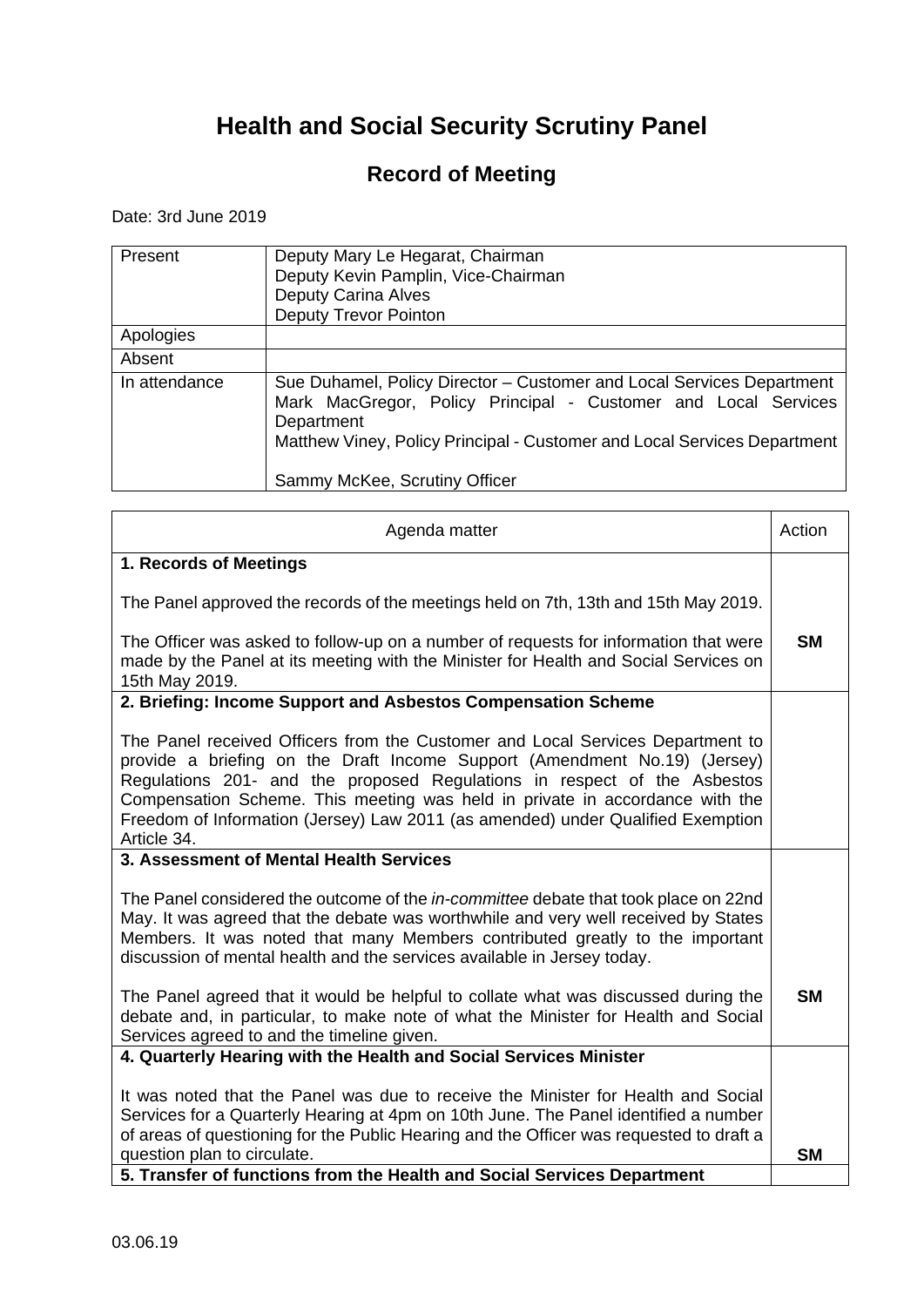| The Panel recalled that it had recently met with members of the Education and Home<br>Affairs Panel to discuss the transfer of the Children and Adolescent Mental Health<br>Services (CAMHS) from the Health and Community Services Department (HCS) to<br>Children's Services and the Ambulance Service from HSS to Justice and Home Affairs<br>(JHA). It was further recalled that at that meeting Members agreed it would be most<br>appropriate to form a Sub-Panel to review both of these matters. The Officer advised<br>the Panel that a meeting request would be sent to the Sub-Panel shortly. | <b>SM</b> |
|----------------------------------------------------------------------------------------------------------------------------------------------------------------------------------------------------------------------------------------------------------------------------------------------------------------------------------------------------------------------------------------------------------------------------------------------------------------------------------------------------------------------------------------------------------------------------------------------------------|-----------|
| <b>6. Maternity Services</b>                                                                                                                                                                                                                                                                                                                                                                                                                                                                                                                                                                             |           |
| The Panel considered a topic proposal from Deputy Louise Doublet with regard to<br>maternity services and mental health. It was agreed that the Panel would invite Deputy<br>Doublet to attend its next meeting to discuss her concerns further.                                                                                                                                                                                                                                                                                                                                                         | <b>SM</b> |
| <b>7. Future Meetings</b>                                                                                                                                                                                                                                                                                                                                                                                                                                                                                                                                                                                |           |
| The Panel noted that its next scheduled meeting was due to take place on 13th June<br>2019.                                                                                                                                                                                                                                                                                                                                                                                                                                                                                                              |           |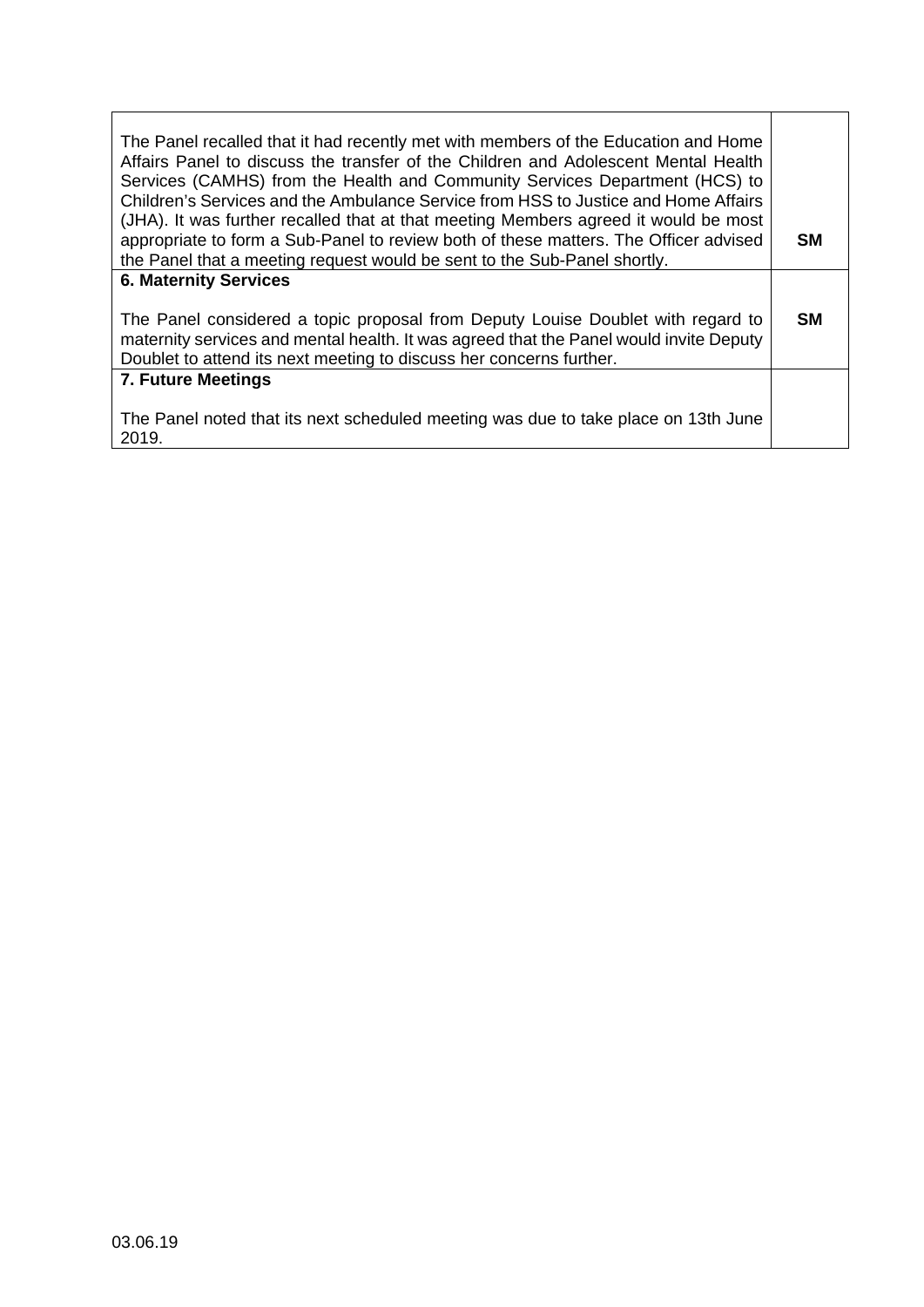### **Record of Meeting**

Date: 12th June 2019

| Present       | Deputy Mary Le Hegarat, Chairman<br>Deputy Kevin Pamplin, Vice-Chairman<br><b>Deputy Carina Alves</b><br><b>Deputy Trevor Pointon</b> |
|---------------|---------------------------------------------------------------------------------------------------------------------------------------|
| Apologies     |                                                                                                                                       |
| Absent        |                                                                                                                                       |
| In attendance | Louise Doublet, Deputy of St Saviour No.2                                                                                             |
|               | Sammy McKee, Scrutiny Officer                                                                                                         |

| Agenda matter                                                                                                                                                                                                                                                                              | Action    |
|--------------------------------------------------------------------------------------------------------------------------------------------------------------------------------------------------------------------------------------------------------------------------------------------|-----------|
| 1. Maternity Services                                                                                                                                                                                                                                                                      |           |
| The Panel received the Deputy of St Saviour No.2 at its meeting to discuss maternity<br>services available on the Island. This meeting was held in private in accordance with<br>the Freedom of Information (Jersey) Law 2011 (as amended) under Qualified<br><b>Exemption Article 34.</b> | <b>SM</b> |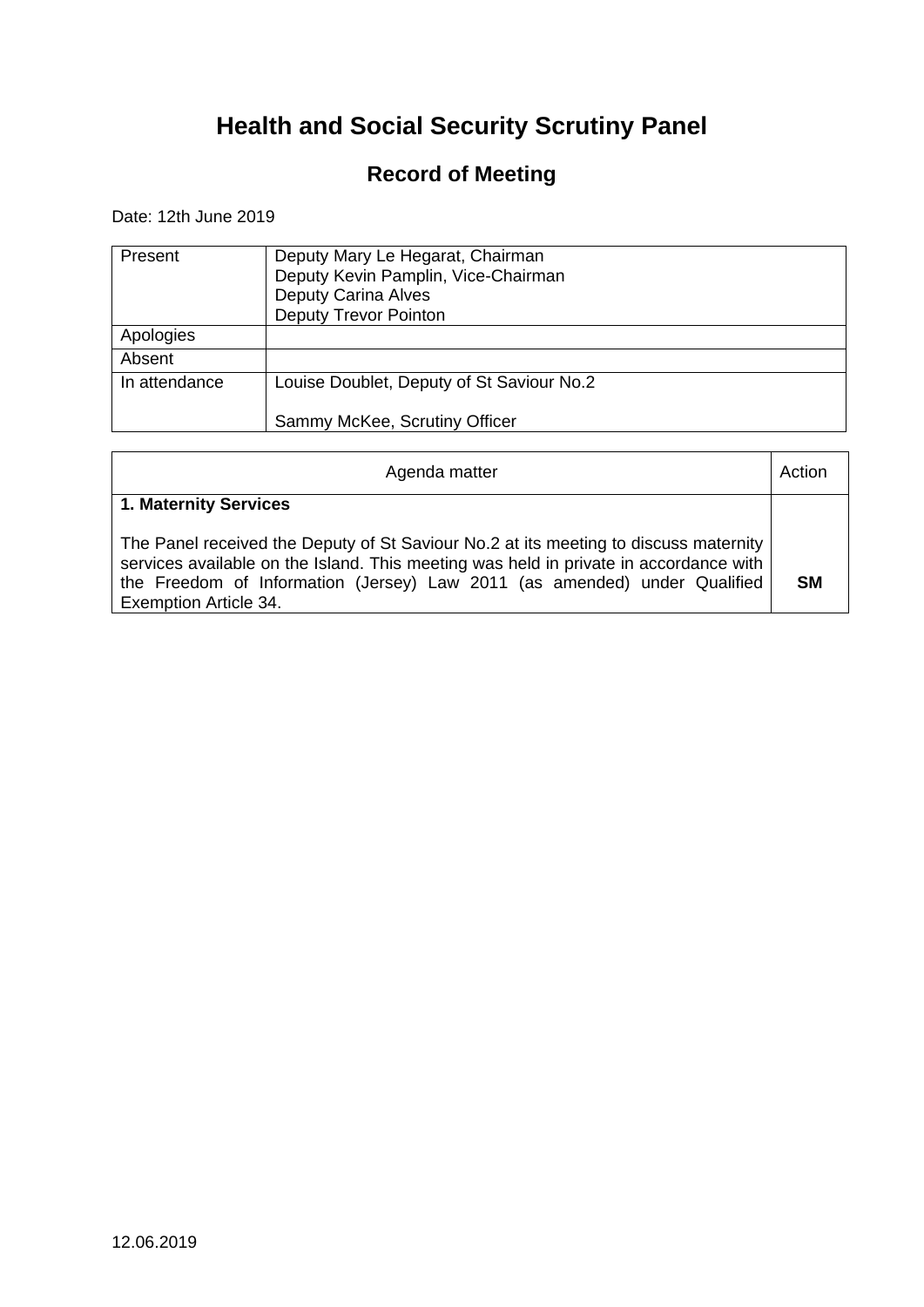### **Record of Meeting**

Date: 13th June 2019

| Present       | Deputy Mary Le Hegarat, Chairman<br>Deputy Kevin Pamplin, Vice-Chairman<br><b>Deputy Carina Alves</b><br><b>Deputy Trevor Pointon</b> |
|---------------|---------------------------------------------------------------------------------------------------------------------------------------|
| Apologies     |                                                                                                                                       |
| Absent        |                                                                                                                                       |
| In attendance | Sammy McKee, Scrutiny Officer<br><b>Lindsey Power, Assistant Scrutiny Officer</b>                                                     |

| Agenda matter                                                                                                                                                                                                                                                                                                                                                                                                                         | Action    |
|---------------------------------------------------------------------------------------------------------------------------------------------------------------------------------------------------------------------------------------------------------------------------------------------------------------------------------------------------------------------------------------------------------------------------------------|-----------|
| 1. Records of Meetings                                                                                                                                                                                                                                                                                                                                                                                                                |           |
| The Panel approved the records of the meetings held on 3rd June 2019.                                                                                                                                                                                                                                                                                                                                                                 |           |
| 2. Maternity Services                                                                                                                                                                                                                                                                                                                                                                                                                 |           |
| The Panel considered the possibility of a review of maternity services with regard to<br>mental health and discussed the scope of any potential review. It deferred further<br>consideration of this matter until the next meeting.                                                                                                                                                                                                   |           |
| 3. Assessment of Mental Health Services                                                                                                                                                                                                                                                                                                                                                                                               |           |
| The Panel noted all the points made by Members during the in-committee debate held<br>by the Assembly on 22 May 2019.                                                                                                                                                                                                                                                                                                                 |           |
| 4. Quarterly Hearing with the Social Security Minister                                                                                                                                                                                                                                                                                                                                                                                |           |
| The Panel noted that it was due to receive the Minister for Social Security for a<br>Quarterly Hearing at 11:30am on Friday 19th July. The Panel discussed matters to be<br>raised at the Quarterly Hearing and noted that further discussion of possible question<br>areas would take place at its next meeting.                                                                                                                     |           |
| The Panel requested an update with regard to the Target Operating Model of the<br><b>Customer and Local Services Department.</b>                                                                                                                                                                                                                                                                                                      | <b>SM</b> |
| 5. Transfer of functions from the Health and Social Services Department to the<br><b>Home Affairs Department</b>                                                                                                                                                                                                                                                                                                                      |           |
| The Officer advised the Panel that following a discussion with the Chair and Vice Chair<br>of the Sub-Panel, it had been agreed that the work would be most appropriately<br>reviewed by a Review Panel. It was further advised that this was simply an<br>administration matter and would not affect the constitution or the work of the current<br>Sub-Panel. The Panel concurred.                                                  |           |
| 5. End of Life Choices                                                                                                                                                                                                                                                                                                                                                                                                                |           |
| The Panel noted that a number of emails had been received from a member of the<br>public regarding the "End of Life" petition launched in 2018. The Panel concluded that<br>if draft legislation was proposed there would be a consultation process and that would<br>be the appropriate time for any Scrutiny review to be undertaken. The Officer was<br>requested to contact the member of the public and advise them accordingly. | <b>SM</b> |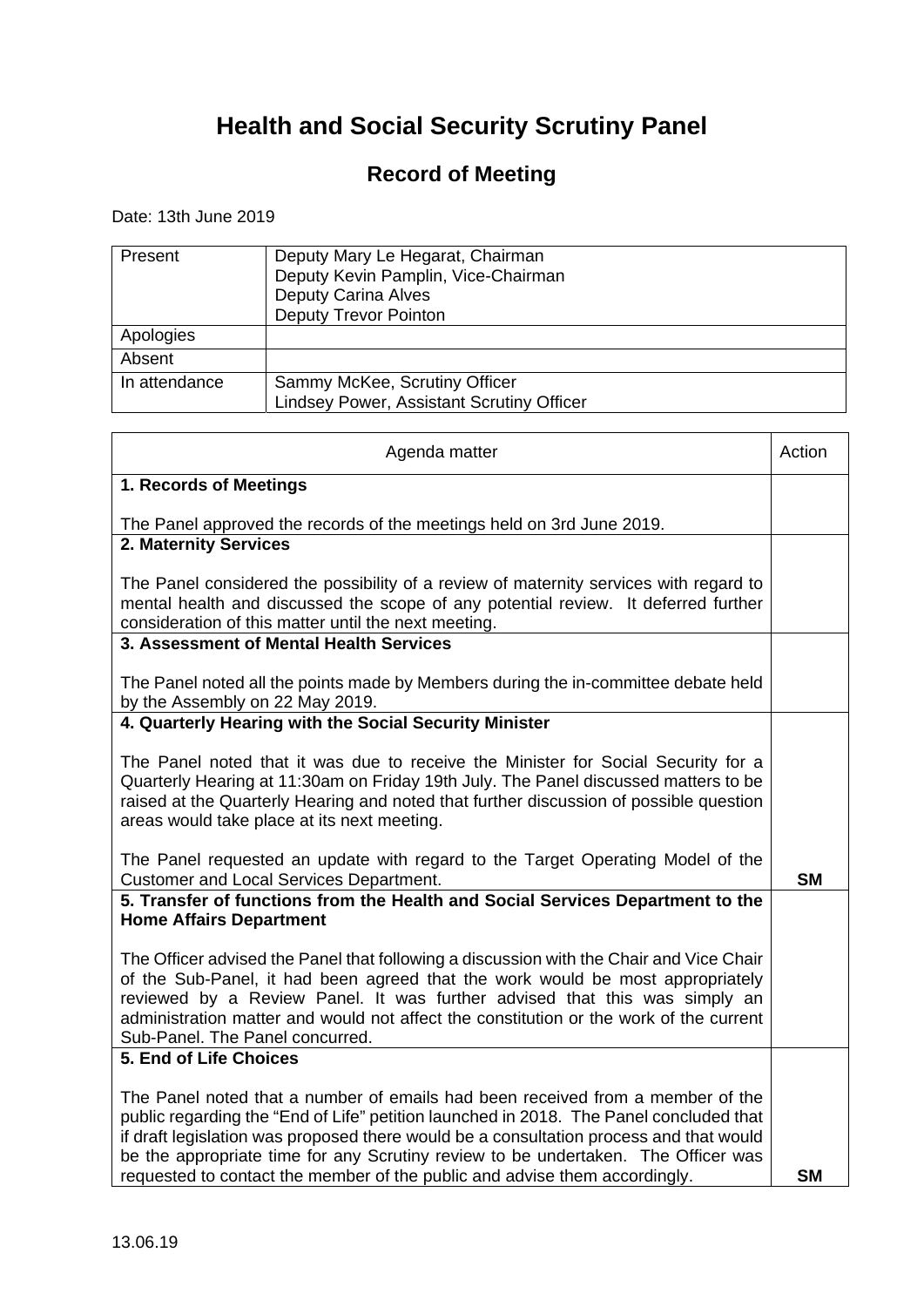### **Record of Meeting**

Date: 27th June 2019

| Present       | Deputy Mary Le Hegarat, Chairman<br>Deputy Kevin Pamplin, Vice-Chairman<br><b>Deputy Carina Alves</b><br><b>Deputy Trevor Pointon</b> |
|---------------|---------------------------------------------------------------------------------------------------------------------------------------|
| Apologies     |                                                                                                                                       |
| Absent        |                                                                                                                                       |
| In attendance | Sammy McKee, Scrutiny Officer<br><b>Lindsey Power, Assistant Scrutiny Officer</b>                                                     |

| Agenda matter                                                                                                                                                                                                                                                                                                                                                                                                                                                                                         | Action    |
|-------------------------------------------------------------------------------------------------------------------------------------------------------------------------------------------------------------------------------------------------------------------------------------------------------------------------------------------------------------------------------------------------------------------------------------------------------------------------------------------------------|-----------|
| 1. Records of Meetings                                                                                                                                                                                                                                                                                                                                                                                                                                                                                |           |
| The Panel approved the records of the meetings held on 12th and 13th June 2019.                                                                                                                                                                                                                                                                                                                                                                                                                       |           |
| 2. Maternity Services                                                                                                                                                                                                                                                                                                                                                                                                                                                                                 |           |
| The Panel considered the possibility of a review of maternity services with regard to<br>mental health and discussed the scope of any potential review. It was agreed that the<br>Panel should meet with the Head of Family Nursing Services and with the NSPCC,<br>which had recently launched a new programme of mental health services for children.<br>The Officer was requested to make the necessary arrangements.                                                                              | <b>SM</b> |
| The Panel also agreed to have informal discussions with new mothers in order to<br>gather more information.                                                                                                                                                                                                                                                                                                                                                                                           |           |
| 3. Assessment of Mental Health Services                                                                                                                                                                                                                                                                                                                                                                                                                                                               |           |
| The Panel considered an update on the Minister for Health and Social Services'<br>actions in response to the Panel's recommendations, and noted that Deputy Steve<br>Pallett had taken up the position of Assistant Minister with specific responsibility for<br>this area.                                                                                                                                                                                                                           |           |
| The Panel recalled that it had requested to attend a Mental Health Improvement Board<br>Meeting following its review of mental health services. It was noted that the Panel<br>wished to ascertain the structure and content of these meetings. The Officer advised<br>the Panel that it had been invited to attend a Board meeting that was due to take place<br>on 31st July. The Officer was requested to send out a meeting request.                                                              | <b>SM</b> |
| 4. Quarterly Hearings                                                                                                                                                                                                                                                                                                                                                                                                                                                                                 |           |
| The Panel considered the draft question plan for the Quarterly Hearing with the<br>Minister for Social Security scheduled for 19th July. It agreed to schedule a meeting<br>with Ian Burns, Director General of Customer and Local Services, to obtain an update<br>on progress with the Target Operating Model (TOM). The Panel further agreed that it<br>would use information from this meeting to help inform its question plan. The Officer<br>was requested to make the necessary arrangements. | <b>SM</b> |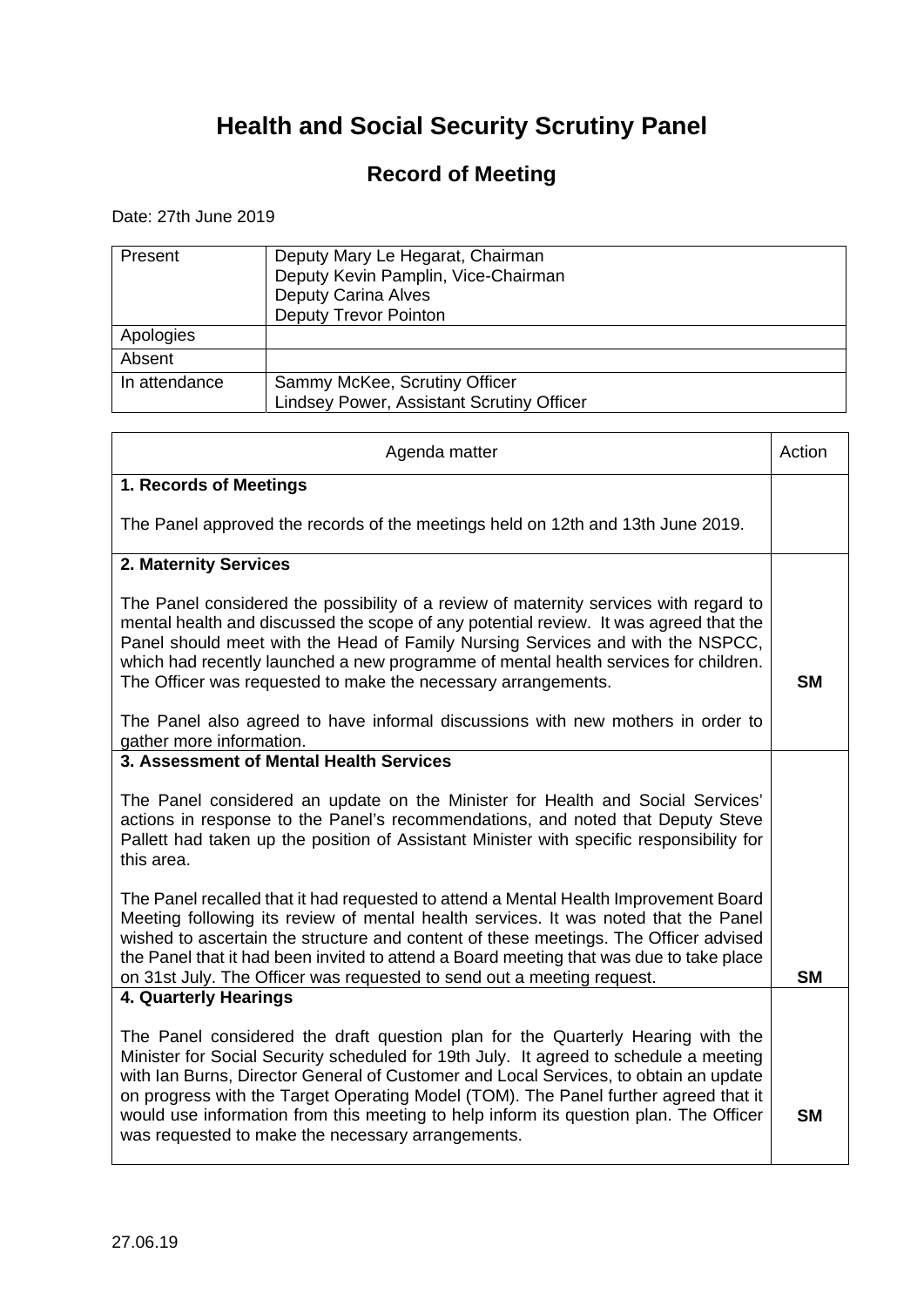| The Panel noted that the next quarterly hearing with the Minister for Health and Social<br>Services was due to take place at 2:30pm on 17th October 2019. |    |
|-----------------------------------------------------------------------------------------------------------------------------------------------------------|----|
|                                                                                                                                                           |    |
| 5. Transfer of Services Review Panel                                                                                                                      |    |
|                                                                                                                                                           |    |
|                                                                                                                                                           |    |
|                                                                                                                                                           |    |
| The Officer advised the Panel that a meeting had taken place between the Transfer of                                                                      |    |
| Services Review Panel and representatives of the Ambulance Service. It was further                                                                        |    |
|                                                                                                                                                           |    |
| advised that the Review Panel was due to receive representatives from CAMHS (Child                                                                        |    |
| and Adolescent Mental Health Service) and the Fire and Rescue Service for meetings                                                                        |    |
|                                                                                                                                                           |    |
| shortly.                                                                                                                                                  |    |
| 6. The process of securing temporary positions                                                                                                            |    |
|                                                                                                                                                           |    |
|                                                                                                                                                           |    |
|                                                                                                                                                           |    |
| The Panel considered the letter from the Minister for Health and Social Services and                                                                      | мн |
| agreed to respond.                                                                                                                                        |    |
|                                                                                                                                                           |    |
| <b>7. Future Meetings</b>                                                                                                                                 |    |
|                                                                                                                                                           |    |
|                                                                                                                                                           |    |
| The Panel noted that its next scheduled meeting was due to take place on 11th July                                                                        |    |
|                                                                                                                                                           |    |
| 2019 in the Le Capelain Room, States Building.                                                                                                            |    |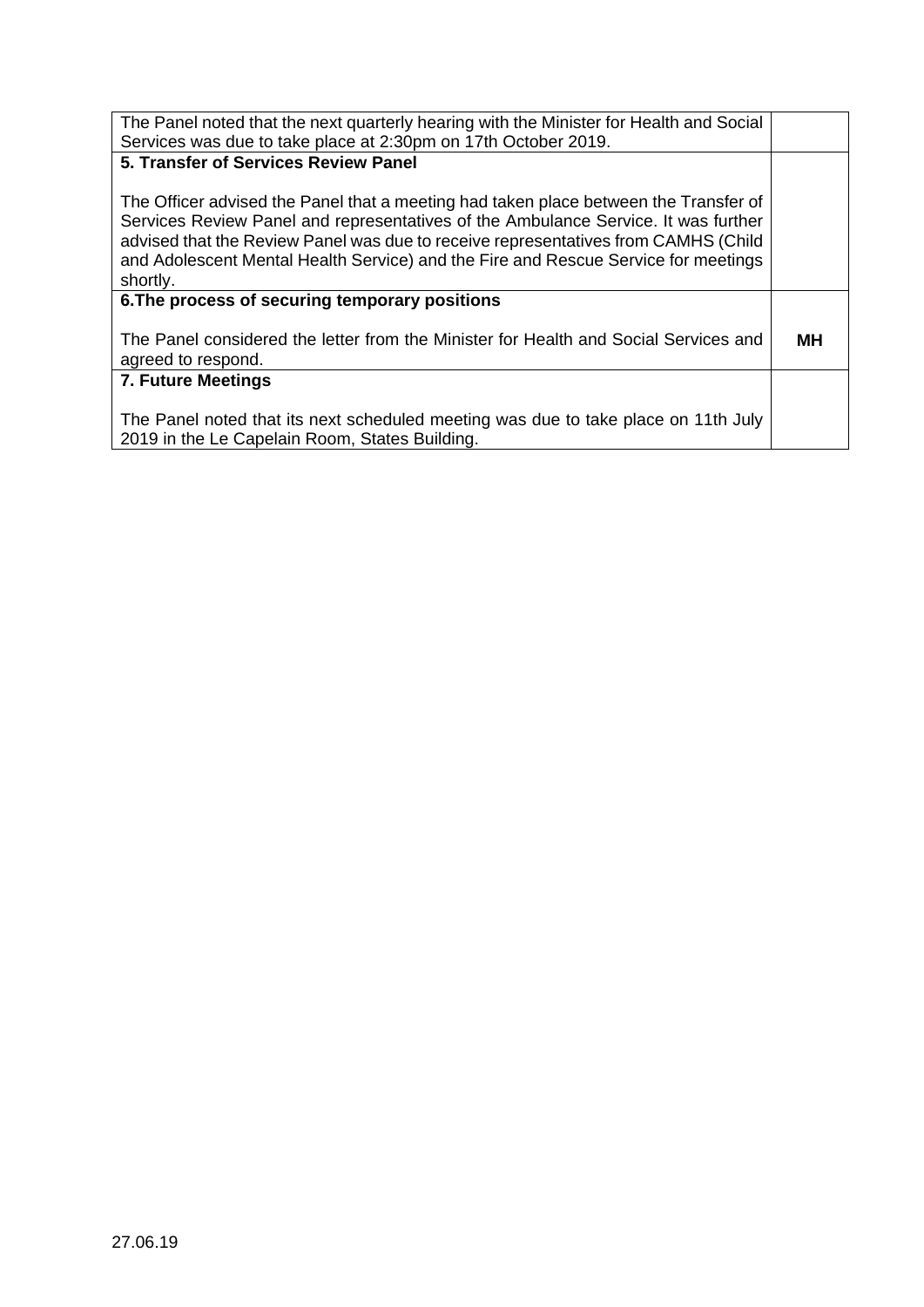### **Record of Meeting**

Date: 11th July 2019

| Present       | Deputy Mary Le Hegarat, Chairman<br>Deputy Kevin Pamplin, Vice-Chairman<br><b>Deputy Carina Alves</b><br><b>Deputy Trevor Pointon</b> |
|---------------|---------------------------------------------------------------------------------------------------------------------------------------|
| Apologies     |                                                                                                                                       |
| Absent        |                                                                                                                                       |
| In attendance | Sammy McKee, Scrutiny Officer<br><b>Lindsey Power, Assistant Scrutiny Officer</b>                                                     |

| Action    |
|-----------|
|           |
|           |
|           |
|           |
| <b>LP</b> |
|           |
|           |
|           |
|           |
|           |
| <b>SM</b> |
|           |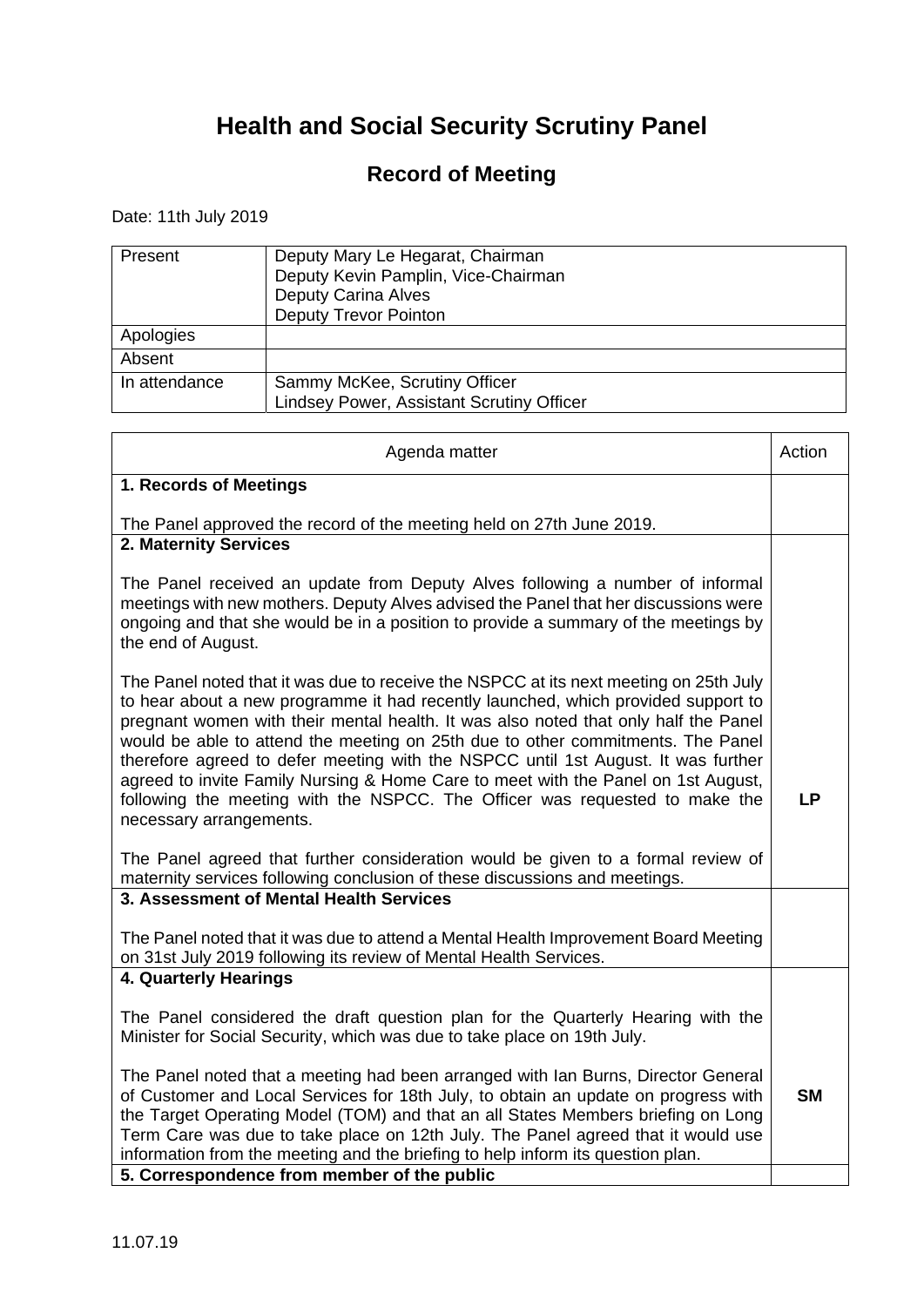| The Panel considered an email received from a member of the public relating to Autism<br>Spectrum Disorder and concluded that the matters raised were more appropriate to<br>be considered by the Environment, Housing and Infrastructure Scrutiny Panel. |           |
|-----------------------------------------------------------------------------------------------------------------------------------------------------------------------------------------------------------------------------------------------------------|-----------|
| The Officer was instructed to refer the email to the appropriate Scrutiny Officer and to<br>advise the member of the public accordingly.                                                                                                                  | <b>SM</b> |
| <b>6. Future Meetings</b>                                                                                                                                                                                                                                 |           |
| The Panel noted that its next scheduled meeting was due to take place on 25th July<br>2019 in the Le Capelain Room, States Building.                                                                                                                      |           |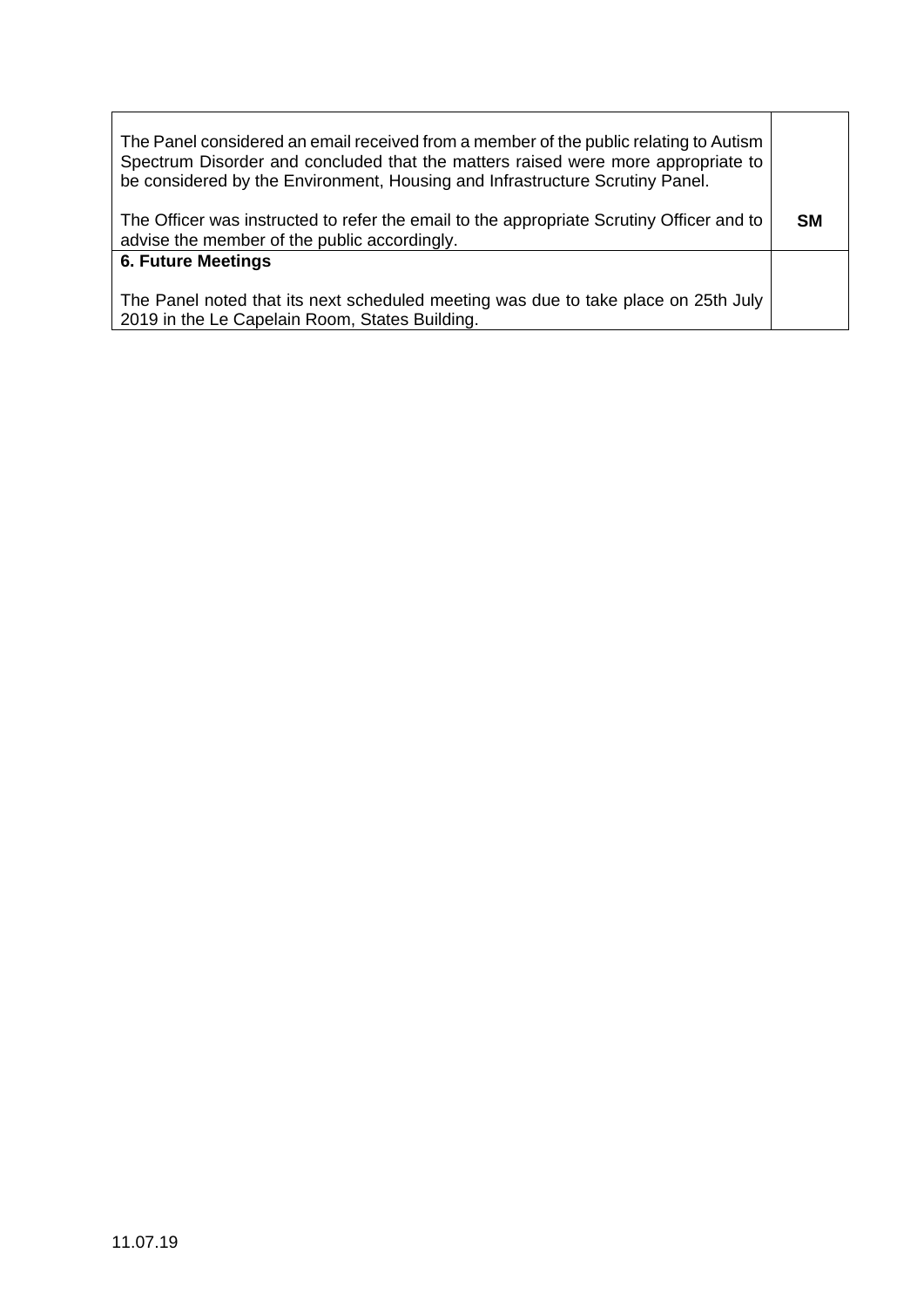### **Record of Meeting**

Date: 1st August 2019

| Present       | Deputy Mary Le Hegarat, Chairman<br><b>Deputy Carina Alves</b>                     |
|---------------|------------------------------------------------------------------------------------|
| Apologies     | <b>Deputy Trevor Pointon</b><br>Deputy Kevin Pamplin, Vice-Chairman                |
| Absent        |                                                                                    |
| In attendance | Sammy McKee, Scrutiny Officer<br><b>Lindsey Power, Assistant Scrutiny Officer</b>  |
|               | Sabrina Charpentier of NSPCCC (Item 2 only)<br>Sally Walker of NSPCC (Item 2 only) |

| Agenda matter                                                                                                                                                                                                                                                                                                                                                                                                    | Action |
|------------------------------------------------------------------------------------------------------------------------------------------------------------------------------------------------------------------------------------------------------------------------------------------------------------------------------------------------------------------------------------------------------------------|--------|
| 1. Records of Meetings                                                                                                                                                                                                                                                                                                                                                                                           |        |
| The Panel approved the record of the meeting held on 25th July 2019.                                                                                                                                                                                                                                                                                                                                             |        |
| 2. Maternity Services                                                                                                                                                                                                                                                                                                                                                                                            |        |
| The Panel received Officers from the NSPCC to discuss a new programme that had<br>been launched on 1st July 2019 called Pregnancy in Mind (PIM), aimed at helping<br>expectant mothers suffering or likely to suffer low to moderate mood and anxiety. This<br>meeting was held in private in accordance with the Freedom of Information (Jersey)<br>Law 2011 (as amended) under Qualified Exemption Article 34. |        |
| 3. Government Plan                                                                                                                                                                                                                                                                                                                                                                                               |        |
| The Panel discussed the work it would be undertaking on the Government Plan and<br>agreed to consider its allocated projects in more detail at the next meeting.                                                                                                                                                                                                                                                 |        |
| 4. Quarterly Hearings                                                                                                                                                                                                                                                                                                                                                                                            |        |
| The Panel did not identified any actions arising from the Quarterly Hearing with the<br>Minister for Social Security that took place on 19th July.                                                                                                                                                                                                                                                               |        |
| 5. Future Meetings                                                                                                                                                                                                                                                                                                                                                                                               |        |
| The Panel noted that its next scheduled meeting was due to take place on 29th August<br>2019 in the Le Capelain Room, States Building.                                                                                                                                                                                                                                                                           |        |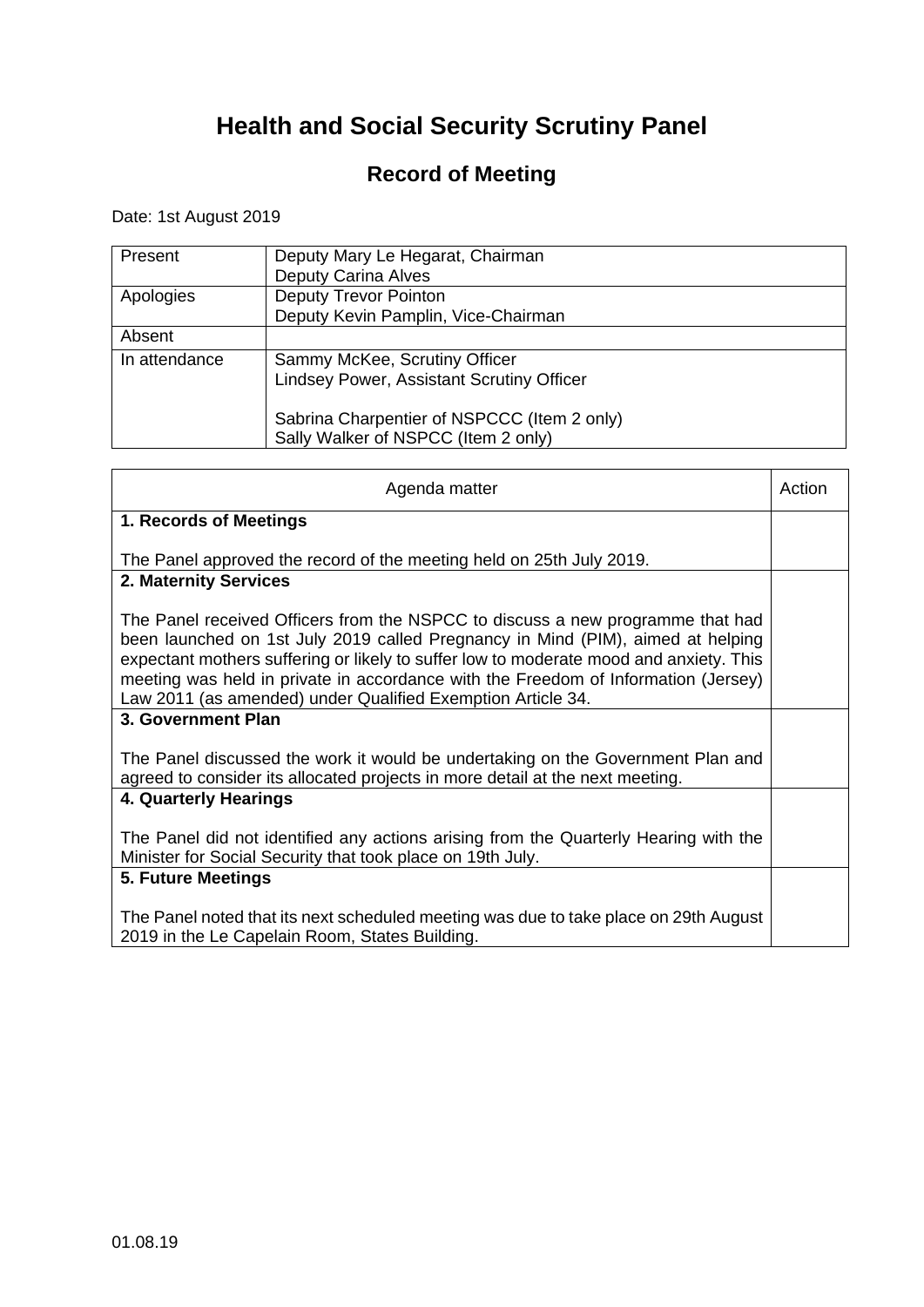### **Record of Electronic Meeting**

#### Date: 28th August 2019

| Present       | Deputy Mary Le Hegarat, Chairman<br>Deputy Kevin Pamplin, Vice-Chairman<br><b>Deputy Carina Alves</b><br><b>Deputy Trevor Pointon</b> |
|---------------|---------------------------------------------------------------------------------------------------------------------------------------|
| Apologies     |                                                                                                                                       |
| Absent        |                                                                                                                                       |
| In attendance | Sammy McKee, Scrutiny Officer                                                                                                         |

| Agenda matter                                                                                                                                                                                                                                                        | Action |
|----------------------------------------------------------------------------------------------------------------------------------------------------------------------------------------------------------------------------------------------------------------------|--------|
| 1. Government Plan Review                                                                                                                                                                                                                                            |        |
| The Panel approved the draft Terms of Reference and draft Scoping Document for the<br>Government Plan Review and noted that the Terms of Reference would be sent to the<br>Health and Community Services and Social Security Departments for their information.   SM |        |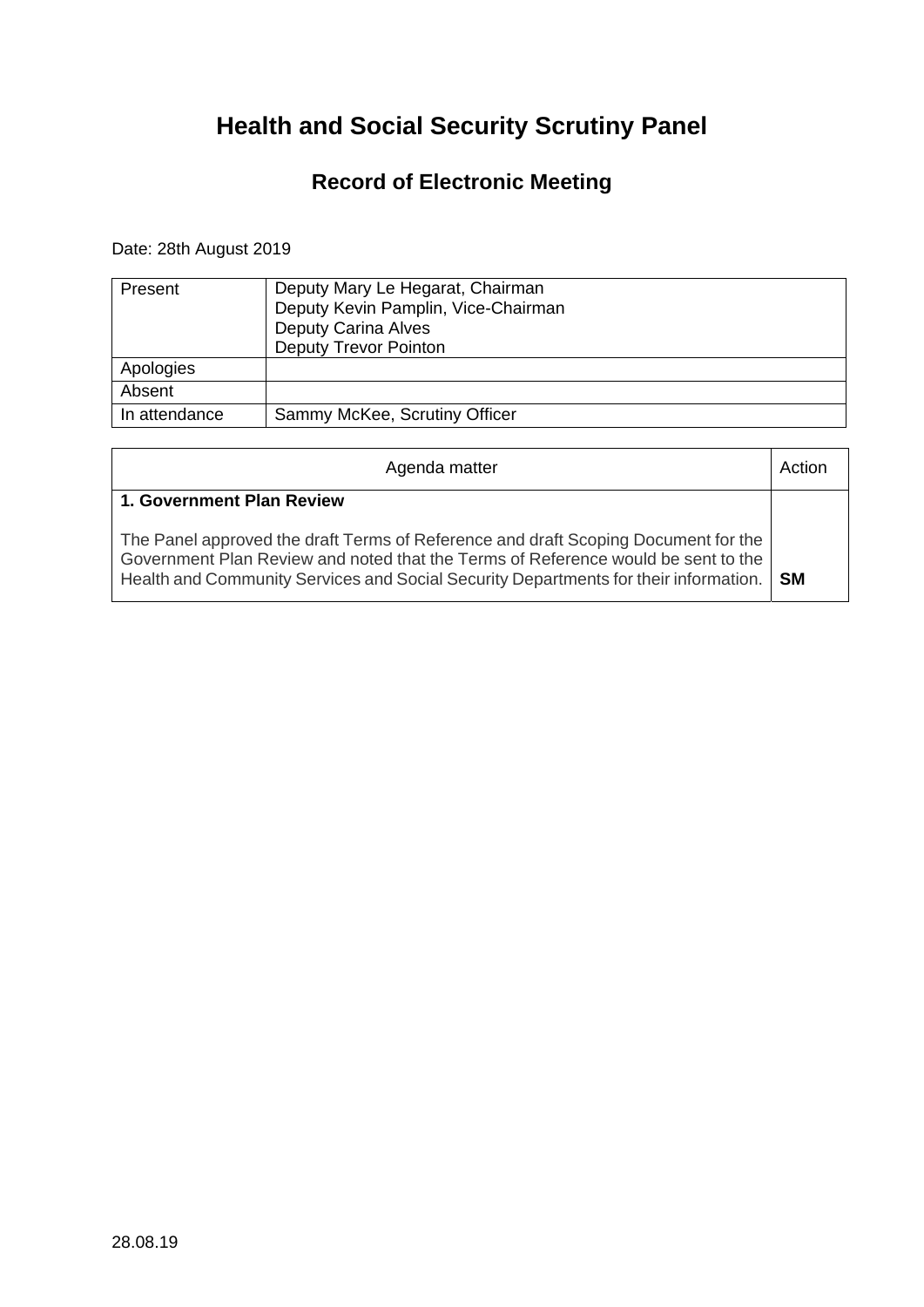### **Record of Meeting**

Date: 29th August 2019

| Present       | Deputy Mary Le Hegarat, Chairman<br>Deputy Kevin Pamplin, Vice-Chairman<br><b>Deputy Carina Alves</b> |
|---------------|-------------------------------------------------------------------------------------------------------|
| Apologies     | <b>Deputy Trevor Pointon</b>                                                                          |
| Absent        |                                                                                                       |
| In attendance | Sammy McKee, Scrutiny Officer                                                                         |

| Agenda matter                                                                                                                                                                                                                                                                                                                                                            | Action |
|--------------------------------------------------------------------------------------------------------------------------------------------------------------------------------------------------------------------------------------------------------------------------------------------------------------------------------------------------------------------------|--------|
| 1. Records of Meetings                                                                                                                                                                                                                                                                                                                                                   |        |
| The Panel approved the record of the meeting held on 1st August 2019 (public and<br>private).                                                                                                                                                                                                                                                                            |        |
| 2. Maternity Services                                                                                                                                                                                                                                                                                                                                                    |        |
| The Panel deferred consideration of this matter until after its work on the Government<br>Plan had been completed.                                                                                                                                                                                                                                                       |        |
| 3. Government Plan                                                                                                                                                                                                                                                                                                                                                       |        |
| The Panel noted the briefing paper that had been circulated to the Panel by the Officer.<br>It also recalled that letters had been sent to the Minister for Health and Social Services<br>and the Minister for Social Security requesting further information and documentation<br>in respect of the Government Plan and the projects that fell under the Panel's remit. |        |
| Consideration was given to each project (including Capital Projects) in turn that had<br>been allocated to the Panel by the Government Plan Review Panel. The Panel also<br>identified several questions for each project to ask Ministers either at a Public Hearing<br>or via a letter as written questions.                                                           |        |
| The Panel noted that it was due to hold the following hearings:                                                                                                                                                                                                                                                                                                          |        |
| Public Hearing with the Minister for Health and Social Services at 9am on<br>Tuesday 17th September<br>Public Hearing with the Minister for Social Security at 2pm on Thursday 26th<br>September                                                                                                                                                                         |        |
| The Panel agreed to give some further consideration to possible questions before its<br>next meeting on Thursday 5th September.                                                                                                                                                                                                                                          |        |
| 4. Family Friendly Legislation                                                                                                                                                                                                                                                                                                                                           |        |
| The Panel agreed to invite Officers from Customer and Local Services Department to<br>brief the Panel on the draft Family Friendly Legislation on 12th September. The Officer<br>was requested to liaise with the Department to make the necessary arrangements.                                                                                                         |        |
| 5. Future Meetings                                                                                                                                                                                                                                                                                                                                                       |        |
| The Panel noted that its next scheduled meeting was due to take place on 29th August<br>2019 in the Le Capelain Room, States Building.                                                                                                                                                                                                                                   |        |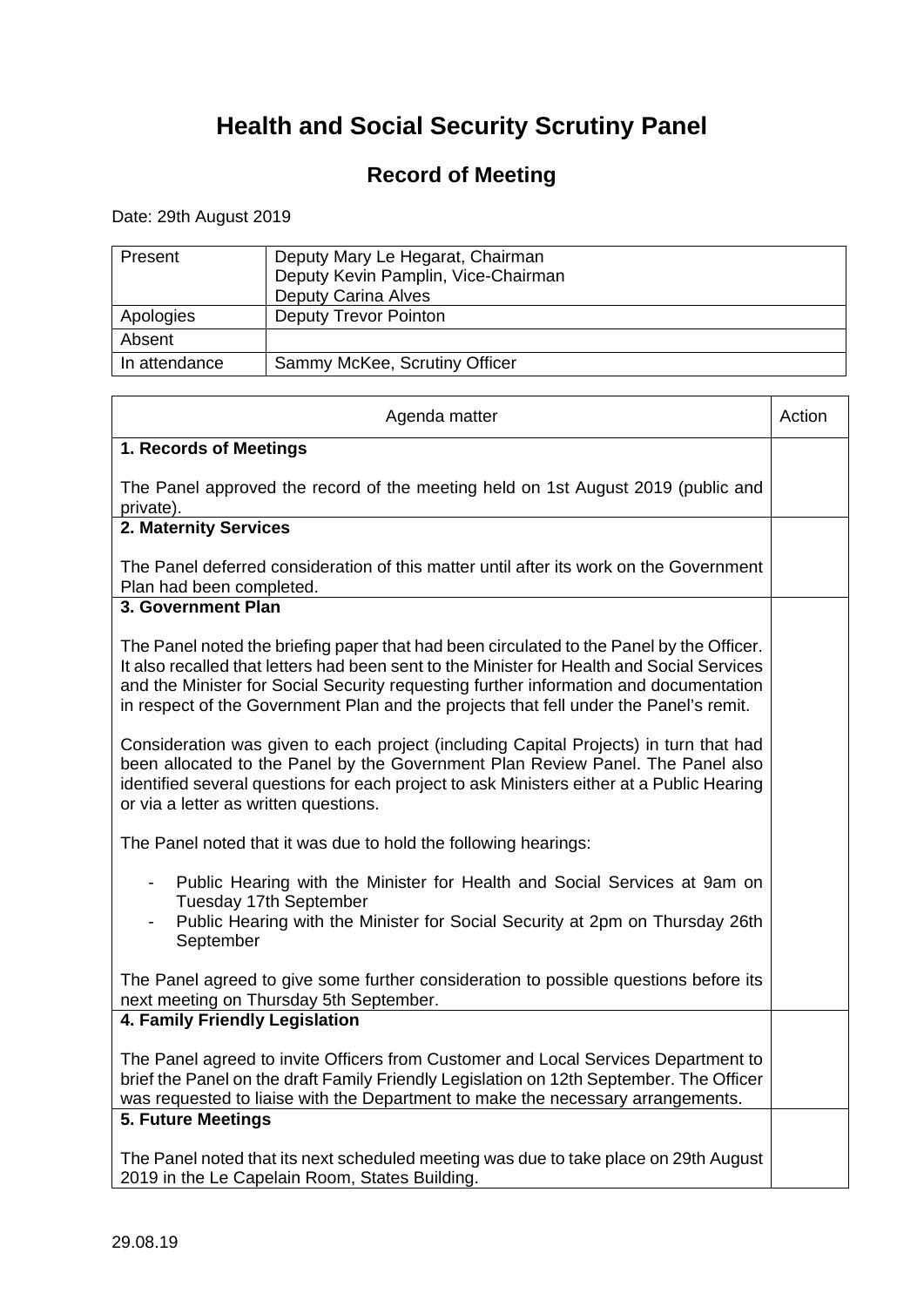### **Record of Meeting**

Date: 5th September 2019

| Present       | Deputy Mary Le Hegarat, Chairman<br>Deputy Kevin Pamplin, Vice-Chairman<br><b>Deputy Carina Alves</b><br>Deputy Trevor Pointon (for part of meeting) |
|---------------|------------------------------------------------------------------------------------------------------------------------------------------------------|
| Apologies     |                                                                                                                                                      |
| Absent        |                                                                                                                                                      |
| In attendance | Sammy McKee, Scrutiny Officer<br><b>Lindsey Power, Assistant Scrutiny Officer</b>                                                                    |

| Agenda matter                                                                                                                                                                                                                                                      | Action       |
|--------------------------------------------------------------------------------------------------------------------------------------------------------------------------------------------------------------------------------------------------------------------|--------------|
| 1. Records of Meetings                                                                                                                                                                                                                                             |              |
| The Panel approved the record of the meeting held on 29th August 2019.<br>2. Government Plan                                                                                                                                                                       |              |
|                                                                                                                                                                                                                                                                    |              |
| The Panel noted that the Government Plan Review Panel were expecting to receive<br>further information on business cases tomorrow and those relevant to the Panel would<br>be forwarded to it upon receipt.                                                        |              |
| The Panel reviewed and approved the draft Question Plan for the Public Hearing with<br>the Minister for Health and Social Services at 9am on Tuesday 17th September,<br>subject to some additional questions being added following receipt of the full business    | <b>SM/LP</b> |
| cases. It was noted that a number of questions would be submitted in writing to the<br>Minister and that the questions would be reviewed by the Officer following receipt of<br>the further information on the business cases.                                     | <b>SM</b>    |
| The Panel noted that a draft Question Plan for the Public Hearing with the Minister for<br>Social Security on 26 September 2019 would be provided by the Officer in advance of<br>the next meeting.                                                                |              |
| 3. Referral Letter charges from GPs                                                                                                                                                                                                                                |              |
| The Panel noted that a complaint had been received from a member of the public<br>regarding a charge made by a GP for the issue of a referral letter to a hospital<br>specialist.                                                                                  |              |
| The Panel agreed that the Officer would respond advising that a question would be<br>raised in the States Assembly regarding this matter and referring the individual to the<br>Jersey Health Watch website, which details charges levied by private GP practices. | SМ           |
| 4. Office 365                                                                                                                                                                                                                                                      |              |
| The Panel noted that Office 365 was to be rolled out to Scrutiny Members on 1st<br>October. The Panel members confirmed details of their current devices to the Officer<br>for this purpose.                                                                       |              |
| <b>5. Future Meetings</b>                                                                                                                                                                                                                                          |              |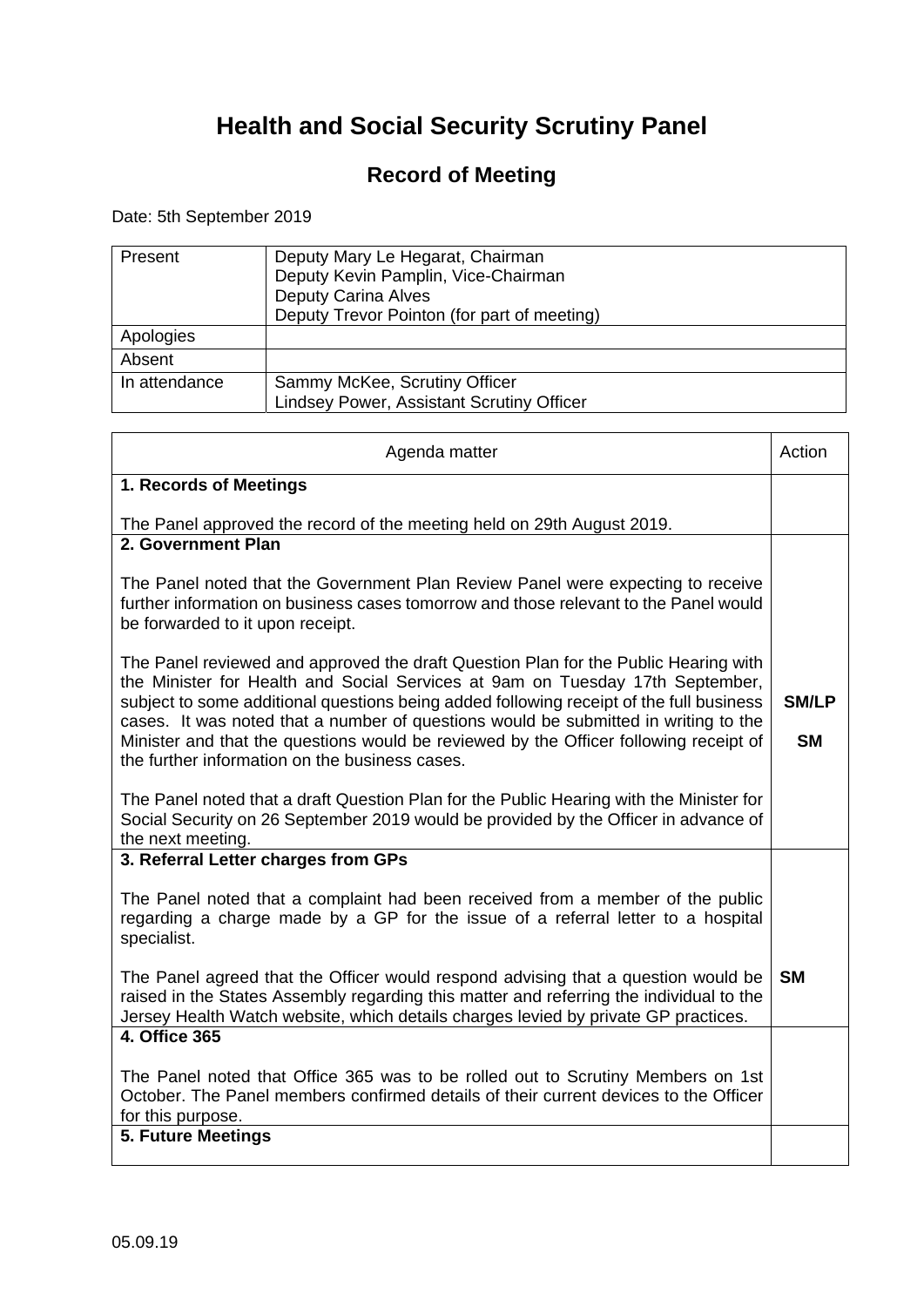| The Panel noted that its next scheduled meeting was due to take place on 19th |  |
|-------------------------------------------------------------------------------|--|
| September 2019 in the Le Capelain Room, States Building.                      |  |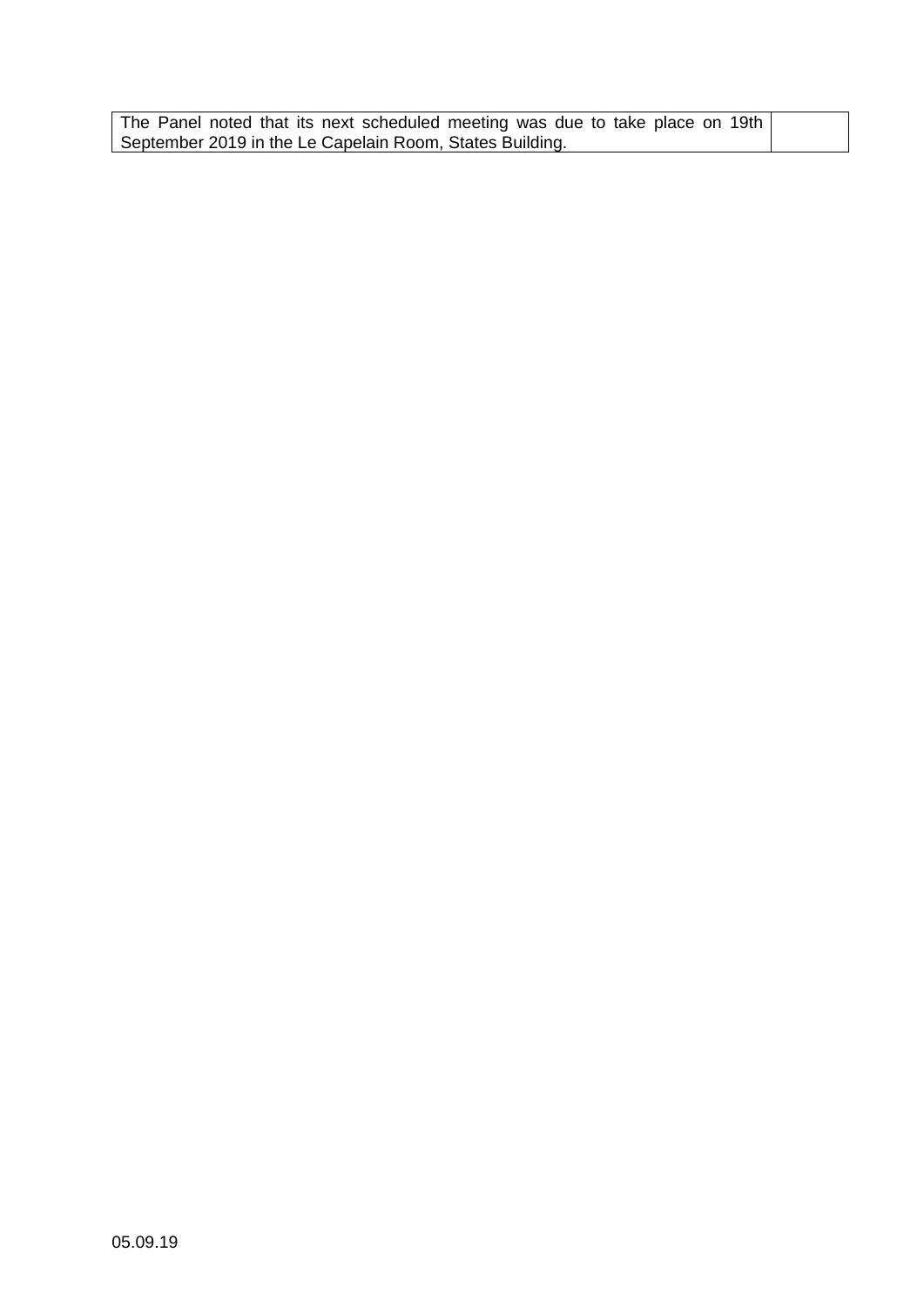### **Record of Meeting**

Date: 12th September 2019

 $\mathbf{r}$ 

| Present       | Deputy Mary Le Hegarat, Chairman<br>Deputy Carina Alves<br><b>Deputy Trevor Pointon</b>                    |
|---------------|------------------------------------------------------------------------------------------------------------|
| Apologies     | Deputy Kevin Pamplin, Vice-Chairman                                                                        |
| Absent        |                                                                                                            |
| In attendance | Sue Duhamel, Director Policy and Strategy<br>Kate Morel, Policy Principal<br>Andy Harris, Scrutiny Officer |

 $\overline{\phantom{0}}$ 

 $\mathbf{T}$ 

| Agenda matter                                                                                                                                                                                                                                                                                                                                                                                                                                                                                                                                                                                                                                                                                                                                                                                                                                                                                                                                                                                                                                                                                                                                                                                                     | Action |
|-------------------------------------------------------------------------------------------------------------------------------------------------------------------------------------------------------------------------------------------------------------------------------------------------------------------------------------------------------------------------------------------------------------------------------------------------------------------------------------------------------------------------------------------------------------------------------------------------------------------------------------------------------------------------------------------------------------------------------------------------------------------------------------------------------------------------------------------------------------------------------------------------------------------------------------------------------------------------------------------------------------------------------------------------------------------------------------------------------------------------------------------------------------------------------------------------------------------|--------|
| 1. Briefing on Family-Friendly proposals                                                                                                                                                                                                                                                                                                                                                                                                                                                                                                                                                                                                                                                                                                                                                                                                                                                                                                                                                                                                                                                                                                                                                                          |        |
| The Panel received Sue Duhamel, Director Policy and Strategy and Kate Morel, Policy<br>Principal for a briefing in respect of the Family Friendly proposals.                                                                                                                                                                                                                                                                                                                                                                                                                                                                                                                                                                                                                                                                                                                                                                                                                                                                                                                                                                                                                                                      |        |
| It was noted that the Family Friendly proposals had previously been lodged as<br>P.17/2019. It was explained that the proposition had been withdrawn earlier in the year<br>due to concerns raised through a review of the legislation by the Economic and<br>International Affairs Panel. Since the original proposal had been withdrawn, a number<br>of amendments had been made to the proposals which had subsequently been re-<br>lodged as 'P.100/2019 Draft Employment (Amendment No.11) (Jersey) Law 201-<br>'(hereafter "P.100/2019") on Tuesday 10th September. It was noted that the debate<br>was due to take place on 22nd October.                                                                                                                                                                                                                                                                                                                                                                                                                                                                                                                                                                  |        |
| The Officers explained that the following amendments had been made to the law within<br>P.100/2019:                                                                                                                                                                                                                                                                                                                                                                                                                                                                                                                                                                                                                                                                                                                                                                                                                                                                                                                                                                                                                                                                                                               |        |
| It was noted that the Law would create an entitlement of 52 weeks of parental<br>leave, to include 6 weeks of paid leave. It was explained that this would only<br>apply where certain criteria were met, including a requirement to notify the<br>employer of the intended leave 15 weeks before the expected week of birth. In<br>the previous draft of the law this would have meant the removal of 6 weeks<br>paid 'compulsory maternity leave', which was currently an absolute right for<br>mothers with no conditions. It was explained that the Minister had considered<br>the International Labour Organisation ('ILO') Maternity Protection Convention<br>2000, which required 6 weeks of 'compulsory leave' during which time the<br>mother could not be permitted to work or be required to work. It was also noted<br>that the first 6 weeks after birth were critical for a new mother to recover and<br>the convention was also concerned with protecting the health of mother and<br>baby. Upon reviewing this advice, the Minister therefore agreed to reinstate a<br>provision so that it was mandatory for all new mothers to take a 6-week period<br>of leave immediately after giving birth. |        |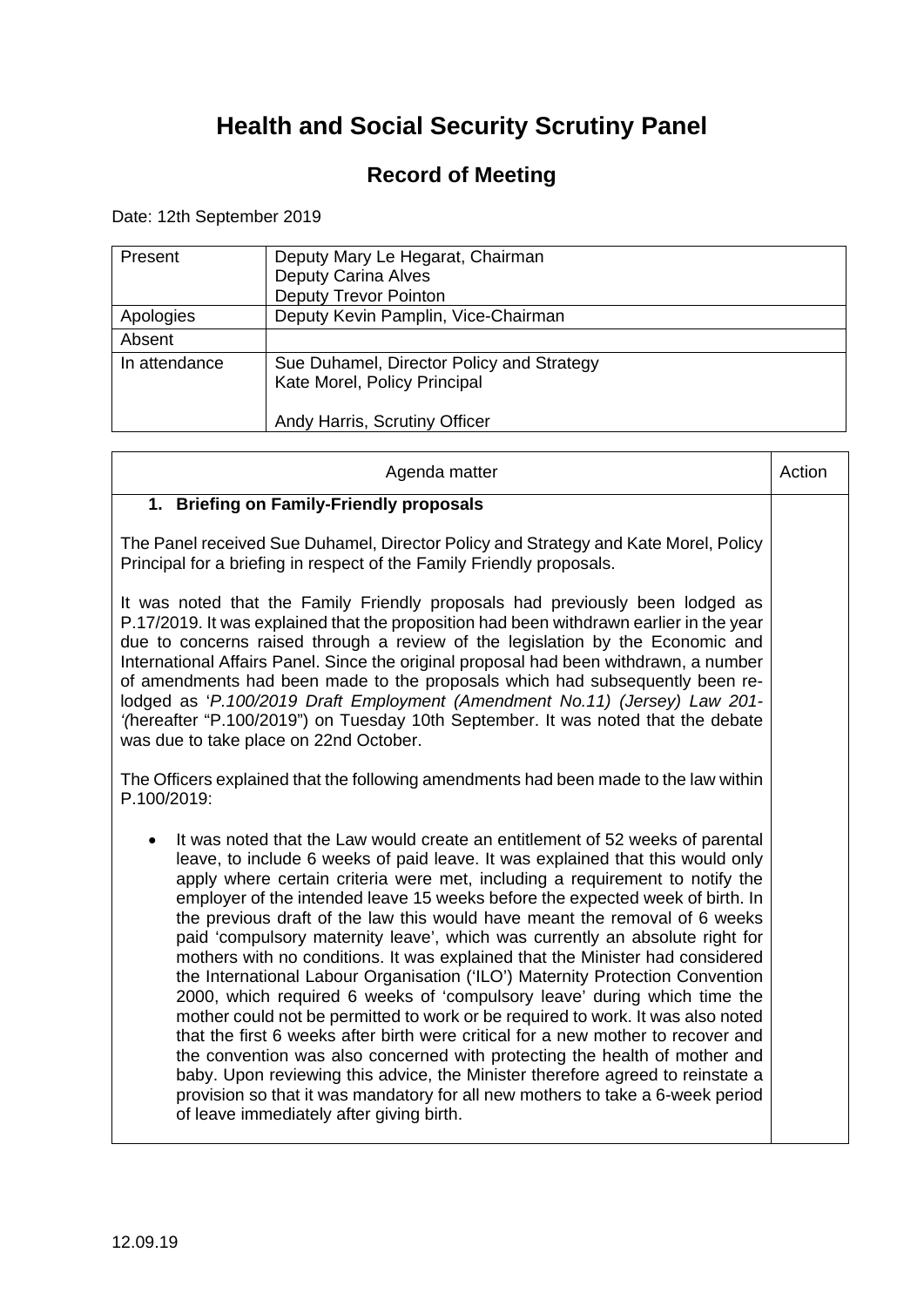### **Record of Meeting**

Date: 16th September 2019

| Present       | Deputy Mary Le Hegarat, Chairman<br>Deputy Kevin Pamplin, Vice-Chairman<br><b>Deputy Trevor Pointon</b> |
|---------------|---------------------------------------------------------------------------------------------------------|
| Apologies     | <b>Deputy Carina Alves</b>                                                                              |
| Absent        |                                                                                                         |
| In attendance | Sammy McKee, Scrutiny Officer<br><b>Lindsey Power, Assistant Scrutiny Officer</b>                       |

| Agenda matter                                                                                                                                                                                                          | Action |
|------------------------------------------------------------------------------------------------------------------------------------------------------------------------------------------------------------------------|--------|
| <b>Government Plan</b><br>$1_{-}$                                                                                                                                                                                      |        |
| The Panel reviewed the question plan and prepared for the Public Hearing with the<br>Minister for Health and Social Services on the Government Plan that was due to take<br>place at 9:00am on Tuesday 17th September. |        |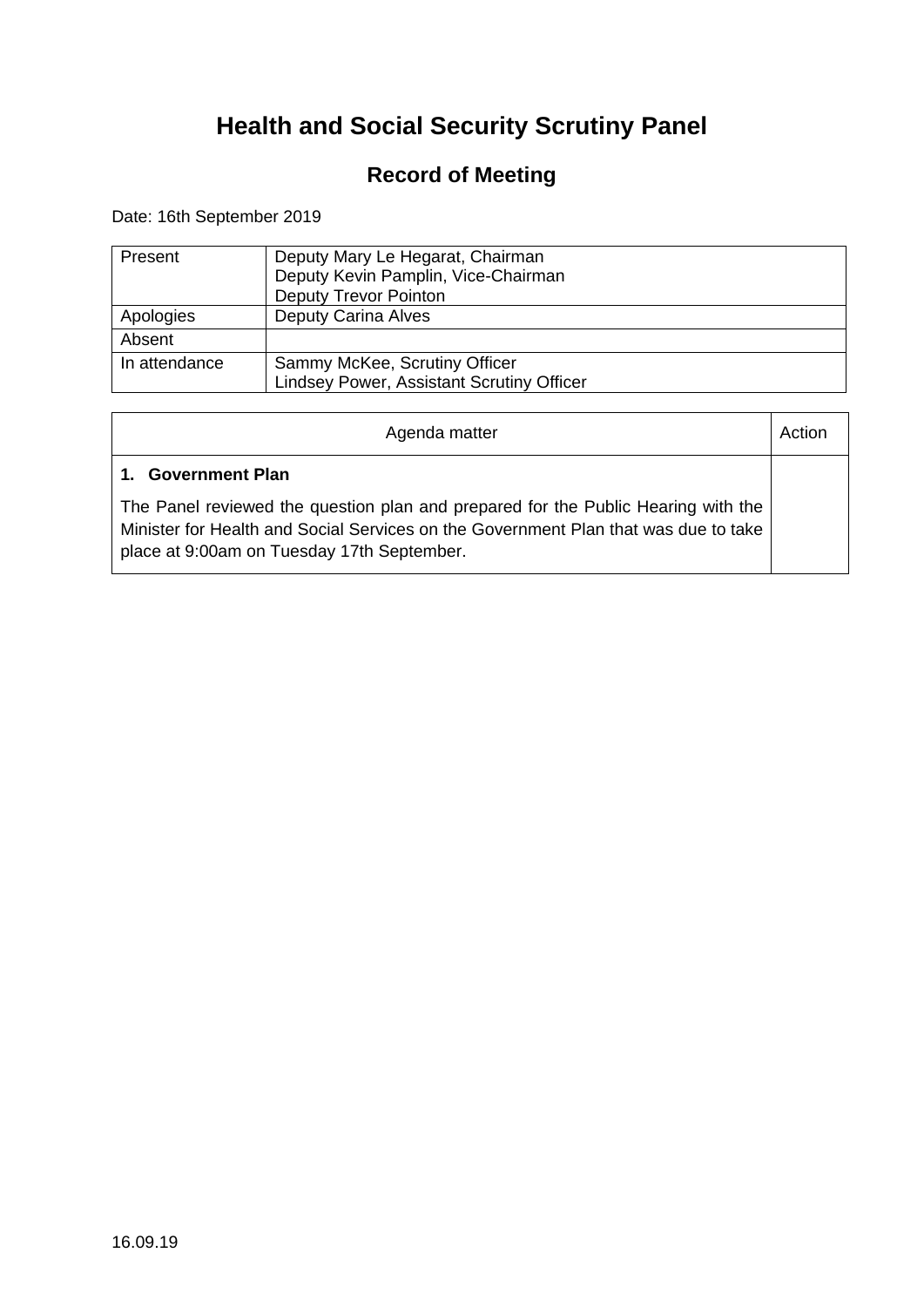### **Record of Meeting**

Date: 17th September 2019

| Present<br>Apologies | Deputy Mary Le Hegarat, Chairman<br>Deputy Kevin Pamplin, Vice Chairman<br>Deputy Trevor Pointon<br><b>Deputy Carina Alves</b>                                                                                                                                                                                                                                                                                                                                                                                                                                                       |
|----------------------|--------------------------------------------------------------------------------------------------------------------------------------------------------------------------------------------------------------------------------------------------------------------------------------------------------------------------------------------------------------------------------------------------------------------------------------------------------------------------------------------------------------------------------------------------------------------------------------|
|                      | Deputy Hugh Raymond, Assistant Minister for Health and Social Services<br>Deputy Jeremy Macon, Assistant Minister for Health and Social Services                                                                                                                                                                                                                                                                                                                                                                                                                                     |
| Absent               |                                                                                                                                                                                                                                                                                                                                                                                                                                                                                                                                                                                      |
| In attendance        | Deputy Richard Renouf, Minister for Health and Social Services<br>Senator Steve Pallett, Assistant Minister for Health and Social Services<br>Caroline Landon, Director General, Health and Community Services<br>Rob Sainsbury, Group Managing Director, Heath and Community Services<br>Steve Mair, Group Finance Director, Health and Community Services<br>John McInerney, Group Medical Director, Health and Community Services<br>Rose Naylor, Chief Nurse, Health and Community Services<br>Sammy McKee, Scrutiny Officer<br><b>Lindsey Power, Assistant Scrutiny Officer</b> |

| Agenda matter                                                                                                                                                                                                                                                                                                                                                                                                   | Action |
|-----------------------------------------------------------------------------------------------------------------------------------------------------------------------------------------------------------------------------------------------------------------------------------------------------------------------------------------------------------------------------------------------------------------|--------|
| 1. Government Plan                                                                                                                                                                                                                                                                                                                                                                                              |        |
| The Panel received Deputy Richard Renouf, Minister for Health and Social Services,<br>Senator Steve Pallett, Assistant Minister for Health and Social Services and Officers<br>from the Health and Community Services Department for a Public Hearing in respect<br>of its review of the Government Plan. The proceedings were webcast live and a<br>recording was made so that a transcript could be produced. |        |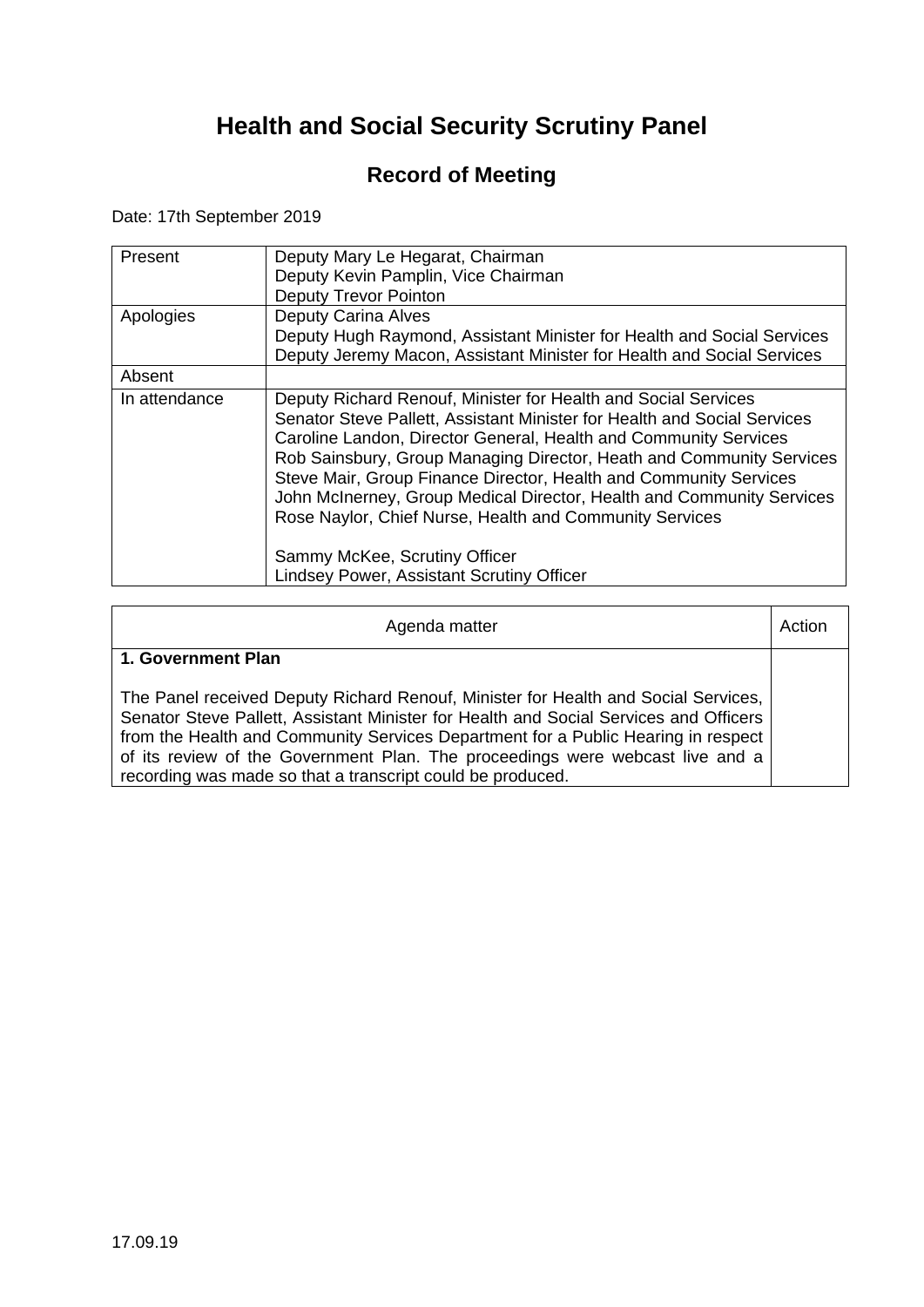### **Record of Meeting**

Date: 25th September 2019

| Present       | Deputy Mary Le Hegarat, Chairman<br><b>Deputy Carina Alves</b>      |
|---------------|---------------------------------------------------------------------|
| Apologies     | Deputy Kevin Pamplin, Vice Chairman<br><b>Deputy Trevor Pointon</b> |
| Absent        |                                                                     |
| In attendance | Sammy McKee, Scrutiny Officer                                       |

| Agenda matter                                                                                                                                                                                                                                                                                   | Action    |
|-------------------------------------------------------------------------------------------------------------------------------------------------------------------------------------------------------------------------------------------------------------------------------------------------|-----------|
| 1. Government Plan                                                                                                                                                                                                                                                                              |           |
| The Panel prepared for its Public Hearing with the Minister for Social Security on the<br>Government Plan, which was due to take place at 2pm on Thursday 26th September.<br>The Officer was requested to circulate the final question plan once the identified<br>amendments had been enacted. | <b>SM</b> |
| It was agreed that the Panel would meet at 1:30pm on Thursday to have a final run<br>through of the question plan prior to the Hearing.                                                                                                                                                         |           |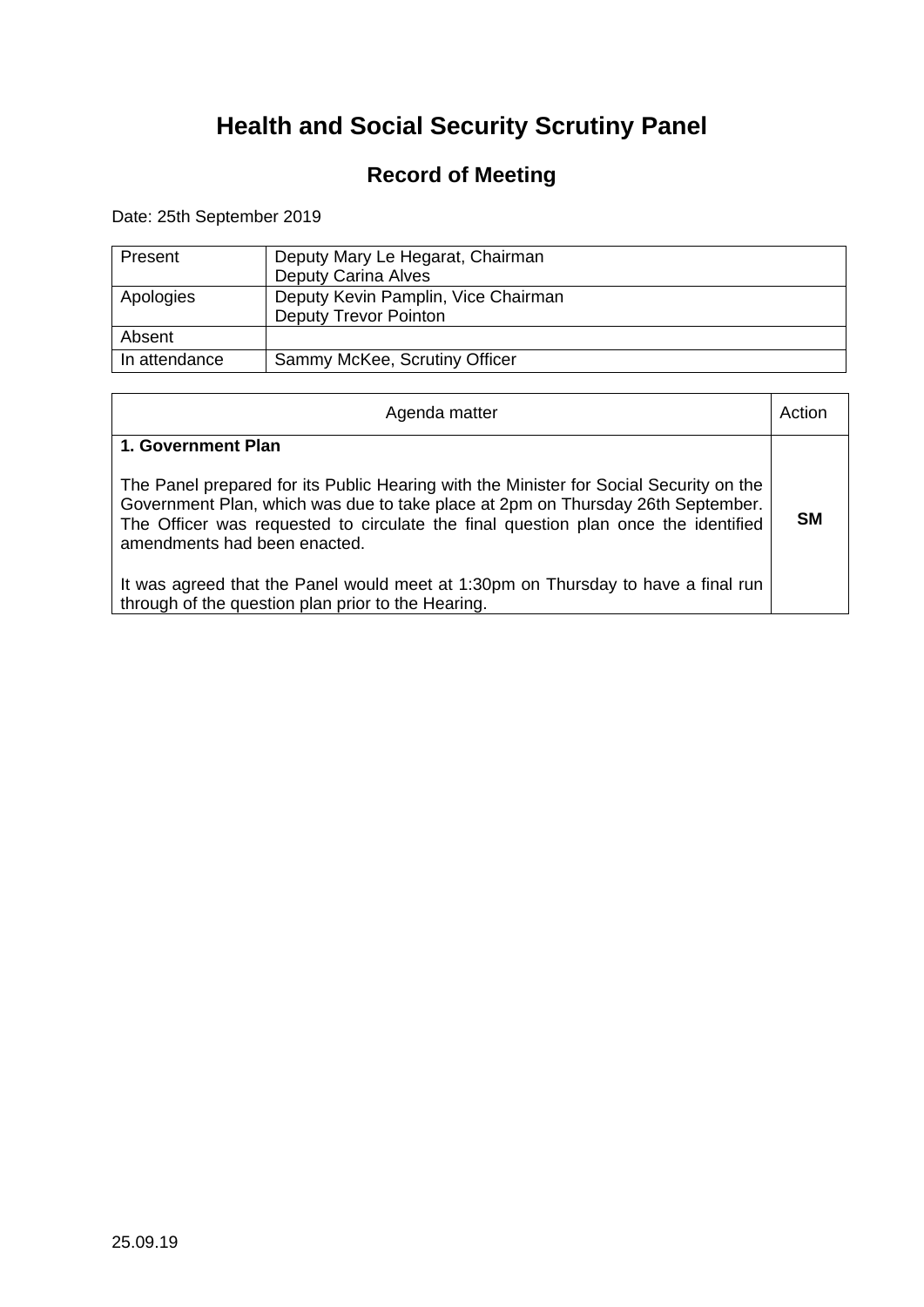### **Record of Meeting**

Date: 26th September 2019

| Present<br>Apologies | Deputy Mary Le Hegarat, Chairman<br><b>Deputy Carina Alves</b><br><b>Deputy Trevor Pointon</b><br>Deputy Kevin Pamplin, Vice Chairman                                                                                                                                                                 |
|----------------------|-------------------------------------------------------------------------------------------------------------------------------------------------------------------------------------------------------------------------------------------------------------------------------------------------------|
|                      | Deputy Jeremy Macon, Assistant Minister for Social Security                                                                                                                                                                                                                                           |
| Absent               |                                                                                                                                                                                                                                                                                                       |
| In attendance        | Deputy Judy Martin, Minister for Social Security<br>Deputy Scott Wickenden, Assistant Minister for Social Security<br>Ian Burns, Director General of Customer and Local Services<br>Nickolas Collins, Finance Director for Social Security<br>Sue Duhamel, Director of Employment and Social Security |
|                      | Sammy McKee, Scrutiny Officer<br>Lindsey Power, Assistant Scrutiny Officer                                                                                                                                                                                                                            |

| Agenda matter                                                                                                                                                                                                                                                                                                                                                                                                                                                                                                                         | Action |
|---------------------------------------------------------------------------------------------------------------------------------------------------------------------------------------------------------------------------------------------------------------------------------------------------------------------------------------------------------------------------------------------------------------------------------------------------------------------------------------------------------------------------------------|--------|
| 1. Government Plan                                                                                                                                                                                                                                                                                                                                                                                                                                                                                                                    |        |
| The Panel received Deputy Judy Martin, Minister for Social Security, Deputy Scott<br>Wickenden, Assistant Minister for Social Security, Ian Burns, Director General of<br>Customer and Local Services, Nickolas Collins, Financial Director and Business<br>Partner for Social Security and Sue Duhamel, Director of Employment and Social<br>Security for a Public Hearing in respect of its review of the Government Plan. The<br>proceedings were webcast live and a recording was made so that a transcript could<br>be produced. |        |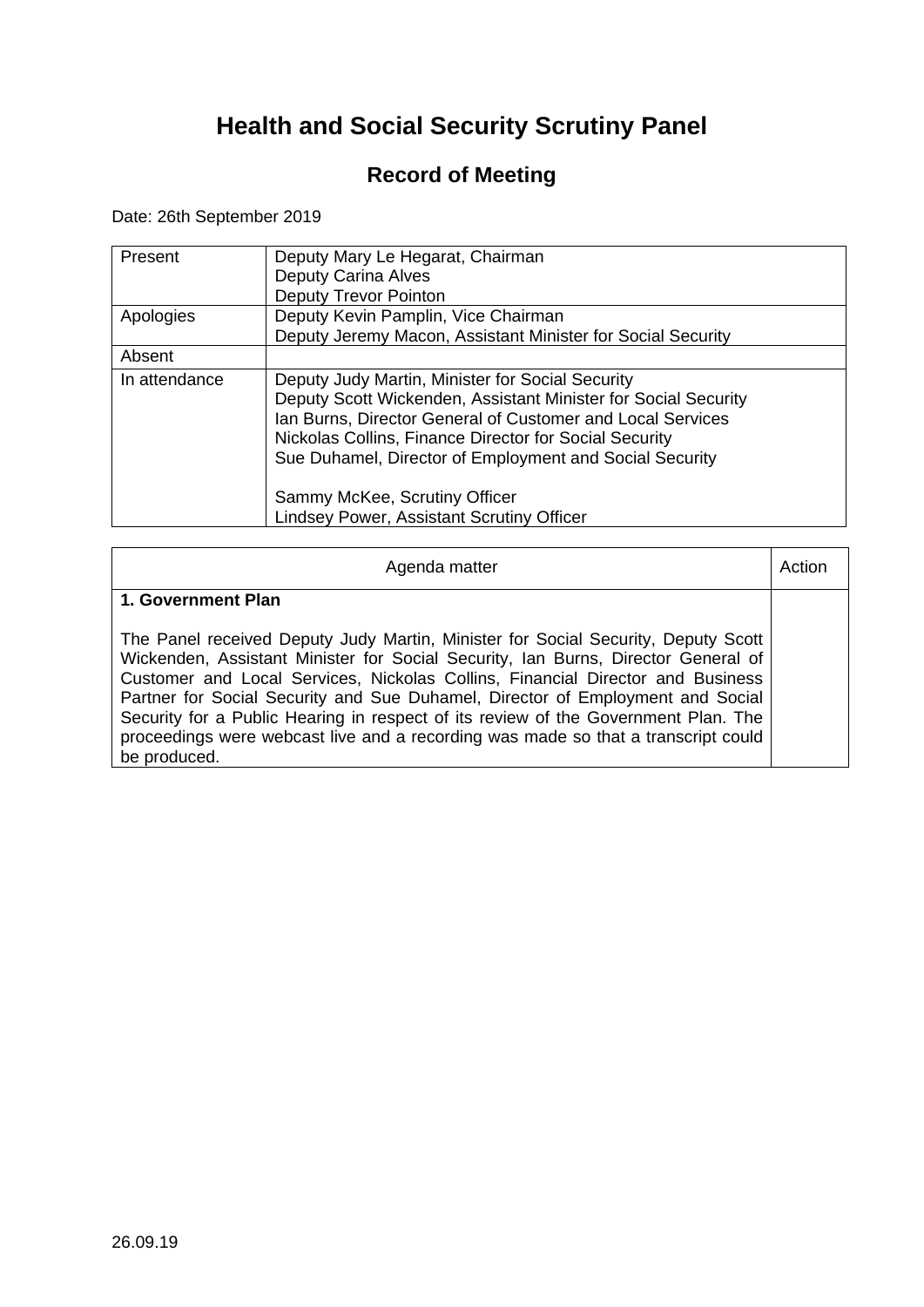### **Record of Meeting**

Date: 3rd October 2019

| Present       | Deputy Mary Le Hegarat, Chairman<br>Deputy Kevin Pamplin, Vice-Chairman<br><b>Deputy Carina Alves</b><br><b>Deputy Trevor Pointon</b> |
|---------------|---------------------------------------------------------------------------------------------------------------------------------------|
| Apologies     |                                                                                                                                       |
| Absent        |                                                                                                                                       |
| In attendance | Sammy McKee, Scrutiny Officer<br>Lindsey Power, Assistant Scrutiny Officer                                                            |

| Agenda matter                                                                                                                                                                                                                                                                                                                                                                                                                                                                                              | Action    |
|------------------------------------------------------------------------------------------------------------------------------------------------------------------------------------------------------------------------------------------------------------------------------------------------------------------------------------------------------------------------------------------------------------------------------------------------------------------------------------------------------------|-----------|
| 1. Records of Meetings                                                                                                                                                                                                                                                                                                                                                                                                                                                                                     |           |
| The Panel approved the records of the meetings held on 16th, 17th, 19h, 25th and<br>26th September 2019.                                                                                                                                                                                                                                                                                                                                                                                                   |           |
| 2. Government Plan                                                                                                                                                                                                                                                                                                                                                                                                                                                                                         |           |
| The Panel considered further questions arising, following the Public Hearings with the<br>Minister for Health and Social Services on 17th September 2019 and the Minister for<br>Social Security on 26th September 2019. The Panel agreed a number of additional<br>written questions on the Government Plan and the Officer was requested to send them<br>to the respective Ministers.                                                                                                                    | <b>SM</b> |
| The Panel discussed the evidence it had received to date on its allocated actions,<br>projects and capital projects under the Government Plan. The Panel noted the report<br>template that had been agreed by the Government Plan Review Panel and that each<br>Panel had been asked to follow. The Panel agreed that, whilst it held some concerns<br>about a number of its allocated projects, it did not feel that the concerns were strong<br>enough to propose any amendments to the Government Plan. |           |
| The Officer advised the Panel that report drafting had begun and a first draft would be<br>circulated once it had been finalised. The Panel agreed that it would consider possible<br>findings and recommendations once it had received the first draft.                                                                                                                                                                                                                                                   | <b>SM</b> |
| 3. Quarterly Hearings                                                                                                                                                                                                                                                                                                                                                                                                                                                                                      |           |
| The Panel noted that the Quarterly Hearing with the Social Security Minister had been<br>re-scheduled for 8th November 2019.                                                                                                                                                                                                                                                                                                                                                                               |           |
| The Panel further noted that a Quarterly Meeting with the Minister for Health and Social<br>Services was due to take place at 2pm on Thursday 17th October 2019. The Panel<br>discussed possible areas of questioning and requested the Officer to prepare a draft<br>question plan for the Panel's review in advance of the hearing.                                                                                                                                                                      | <b>SM</b> |
| 4. Future Meetings                                                                                                                                                                                                                                                                                                                                                                                                                                                                                         |           |
| The Panel noted that its next scheduled meeting was due to take place on 17th<br>October 2019 in the Le Capelain Room, States Building.                                                                                                                                                                                                                                                                                                                                                                    |           |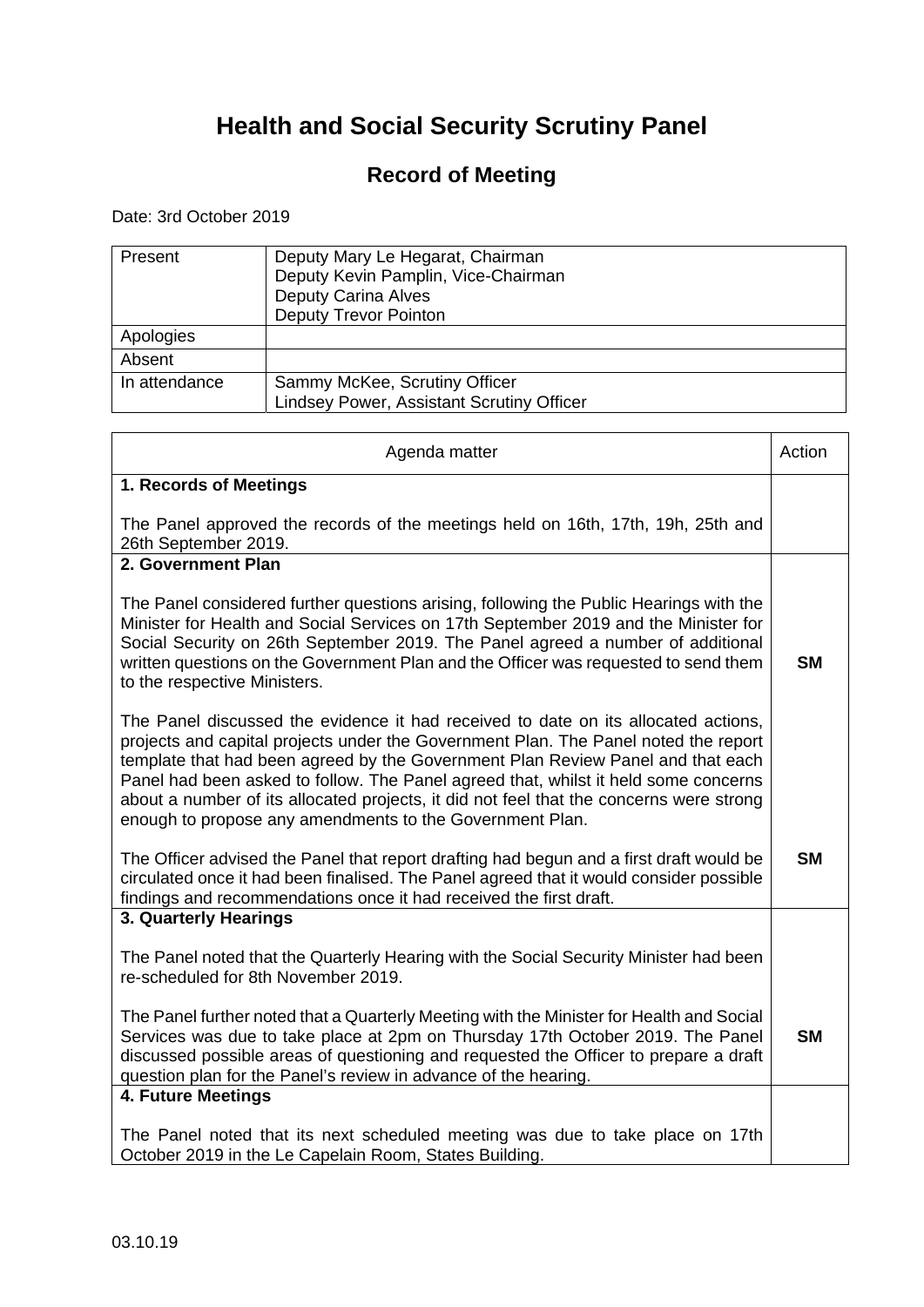### **Record of Meeting**

Date: 17th October 2019

| Present       | Deputy Mary Le Hegarat, Chairman<br>Deputy Kevin Pamplin, Vice-Chairman<br><b>Deputy Trevor Pointon</b> |
|---------------|---------------------------------------------------------------------------------------------------------|
| Apologies     | <b>Deputy Carina Alves</b>                                                                              |
| Absent        |                                                                                                         |
| In attendance | Sammy McKee, Scrutiny Officer<br><b>Lindsey Power, Assistant Scrutiny Officer</b>                       |

| Agenda matter                                                                                                                                                                                                                                                                                                                                                      | Action    |
|--------------------------------------------------------------------------------------------------------------------------------------------------------------------------------------------------------------------------------------------------------------------------------------------------------------------------------------------------------------------|-----------|
| 1. Records of Meetings                                                                                                                                                                                                                                                                                                                                             |           |
| The Panel approved the records of the meetings held on 3 <sup>rd</sup> October 2019.                                                                                                                                                                                                                                                                               |           |
| 2. Government Plan                                                                                                                                                                                                                                                                                                                                                 |           |
| The Officer advised the Panel that the draft Report was almost complete and would<br>be circulated to them early next week. The Panel agreed to meet on 24th October<br>2019 at 2pm to review and amend the Report as necessary. The Panel noted that the<br>Officer would then circulate the Report to stakeholders for factual checking.                         | <b>SM</b> |
| The Panel reviewed and discussed the response received from the Minister for Health<br>and Social Services to the further questions submitted following the Public Hearing on<br>17th September 2019 and the response received from the Minister for Social Security<br>to the further questions submitted following the Public Hearing on 26th September<br>2019. |           |
| 3. Quarterly Hearings                                                                                                                                                                                                                                                                                                                                              |           |
| The Panel noted that a Quarterly Hearing with the Minister for Health and Social<br>Security was scheduled for 7th November 2019 at 10am. The Panel considered a draft<br>question plan and agreed a number of additional questions to include in the plan.                                                                                                        | <b>SM</b> |
| The Panel noted that a Quarterly Meeting with the Minister for Social Security was due<br>to take place at on 8th November 2019 at 2pm and agreed to consider question areas<br>to be covered.                                                                                                                                                                     |           |
| 4. Future Meetings                                                                                                                                                                                                                                                                                                                                                 |           |
| The Panel noted that its next scheduled meeting was due to take place on 31st<br>October 2019 in the Le Capelain Room, States Building.                                                                                                                                                                                                                            |           |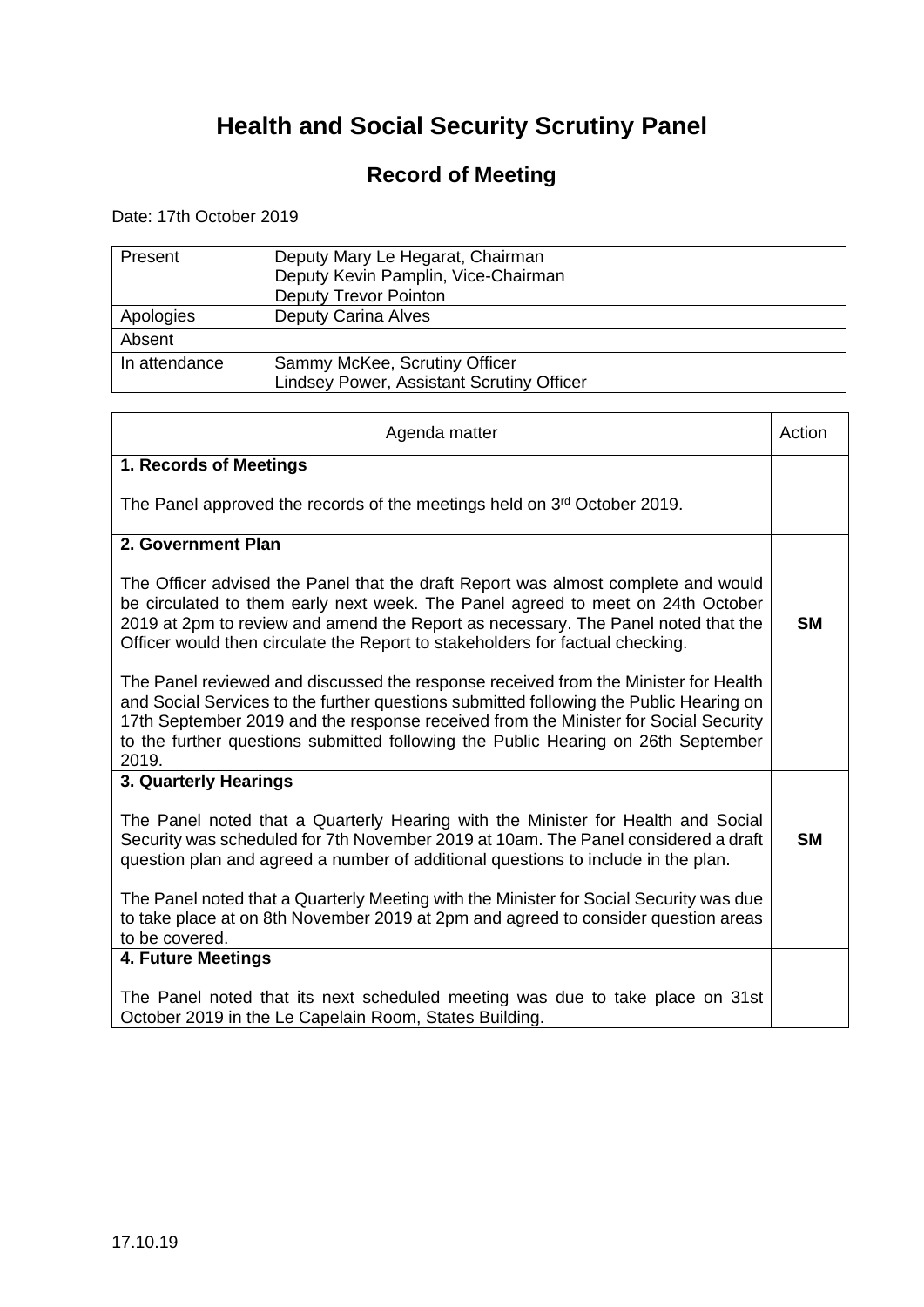### **Record of Meeting**

Date: 21st October 2019

| Present       | Deputy Mary Le Hegarat, Chairman<br>Deputy Kevin Pamplin, Vice-Chairman<br><b>Deputy Trevor Pointon</b>                              |
|---------------|--------------------------------------------------------------------------------------------------------------------------------------|
| Apologies     | <b>Deputy Carina Alves</b>                                                                                                           |
| Absent        |                                                                                                                                      |
| In attendance | Mark MacGregor, Policy Principal, Strategic Policy, Performance and<br><b>Population Department</b><br>Sammy McKee, Scrutiny Officer |

| Agenda matter                                                                                                                                                                                                                                                                         | Actior |
|---------------------------------------------------------------------------------------------------------------------------------------------------------------------------------------------------------------------------------------------------------------------------------------|--------|
| 1. Briefing on Draft Social Security (Amendment of Law No.11) (Jersey)<br><b>Regulations 201-</b>                                                                                                                                                                                     |        |
| The Panel received a briefing on the proposed amendments to the Draft Social<br>Security Law from Mark MacGregor, Policy Principal within the Strategic Policy,<br>Performance and Population Department.                                                                             |        |
| It was noted that the amendments give effect to the revenue-raising proposals set out<br>in the Government Plan in respect of the Social Security Fund and the Long-Term<br>Care Fund. They also set the level of the States' Grant into the Social Security Fund<br>in future years. |        |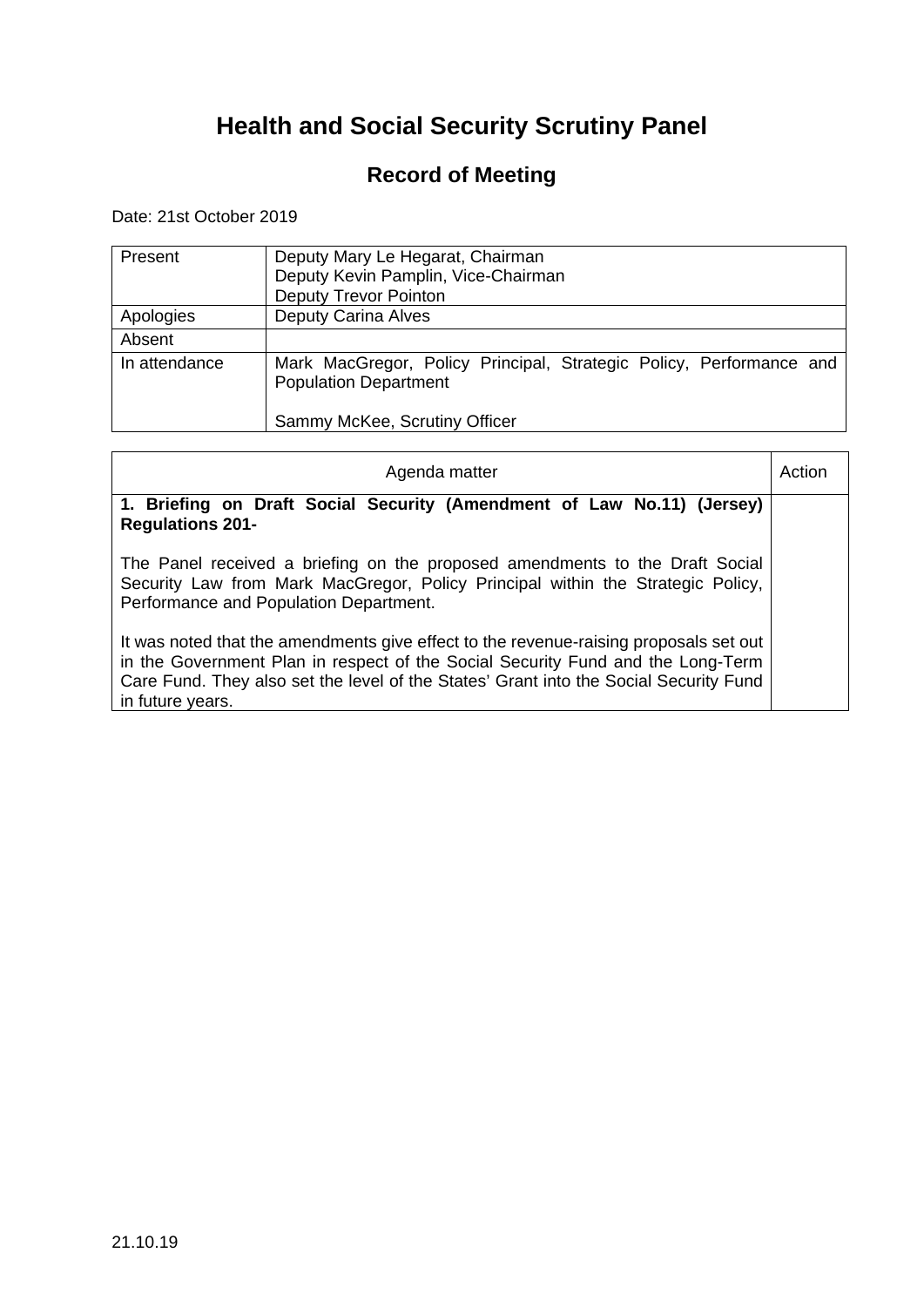### **Record of Meeting**

Date: 24th October 2019

| Present       | Deputy Kevin Pamplin, Vice-Chairman<br><b>Deputy Trevor Pointon</b> |
|---------------|---------------------------------------------------------------------|
|               | <b>Deputy Carina Alves</b>                                          |
| Apologies     | Deputy Mary Le Hegarat, Chairman                                    |
| Absent        |                                                                     |
| In attendance | Sammy McKee, Scrutiny Officer                                       |

| Agenda matter                                                                                                                                                                                                                                                                                                                                                                                                                                                                                                                                                                                                                                                                                                  | Action |
|----------------------------------------------------------------------------------------------------------------------------------------------------------------------------------------------------------------------------------------------------------------------------------------------------------------------------------------------------------------------------------------------------------------------------------------------------------------------------------------------------------------------------------------------------------------------------------------------------------------------------------------------------------------------------------------------------------------|--------|
| 1. Records of Meetings                                                                                                                                                                                                                                                                                                                                                                                                                                                                                                                                                                                                                                                                                         |        |
| The Panel approved the records of the meetings held on 5th, 12th and 26th September<br>and 17th October 2019.                                                                                                                                                                                                                                                                                                                                                                                                                                                                                                                                                                                                  |        |
| 2. Government Plan                                                                                                                                                                                                                                                                                                                                                                                                                                                                                                                                                                                                                                                                                             |        |
| The Panel considered the final draft report that had been circulated to the Panel prior<br>to the meeting. It was agreed that further consideration would be given to the main<br>body of the report over the weekend and any comments would be provided to the<br>Officer by 9am Monday morning. The Officer advised that the main body of the report<br>would be sent to stakeholders for factual accuracy checking following the Panel's<br>approval. The Panel agreed to consider the report's findings and recommendations<br>prior to its meeting on Thursday 31st October. It was noted that the Panel's finalised<br>report had to be sent to the Government Plan Review Panel by Monday 4th November. |        |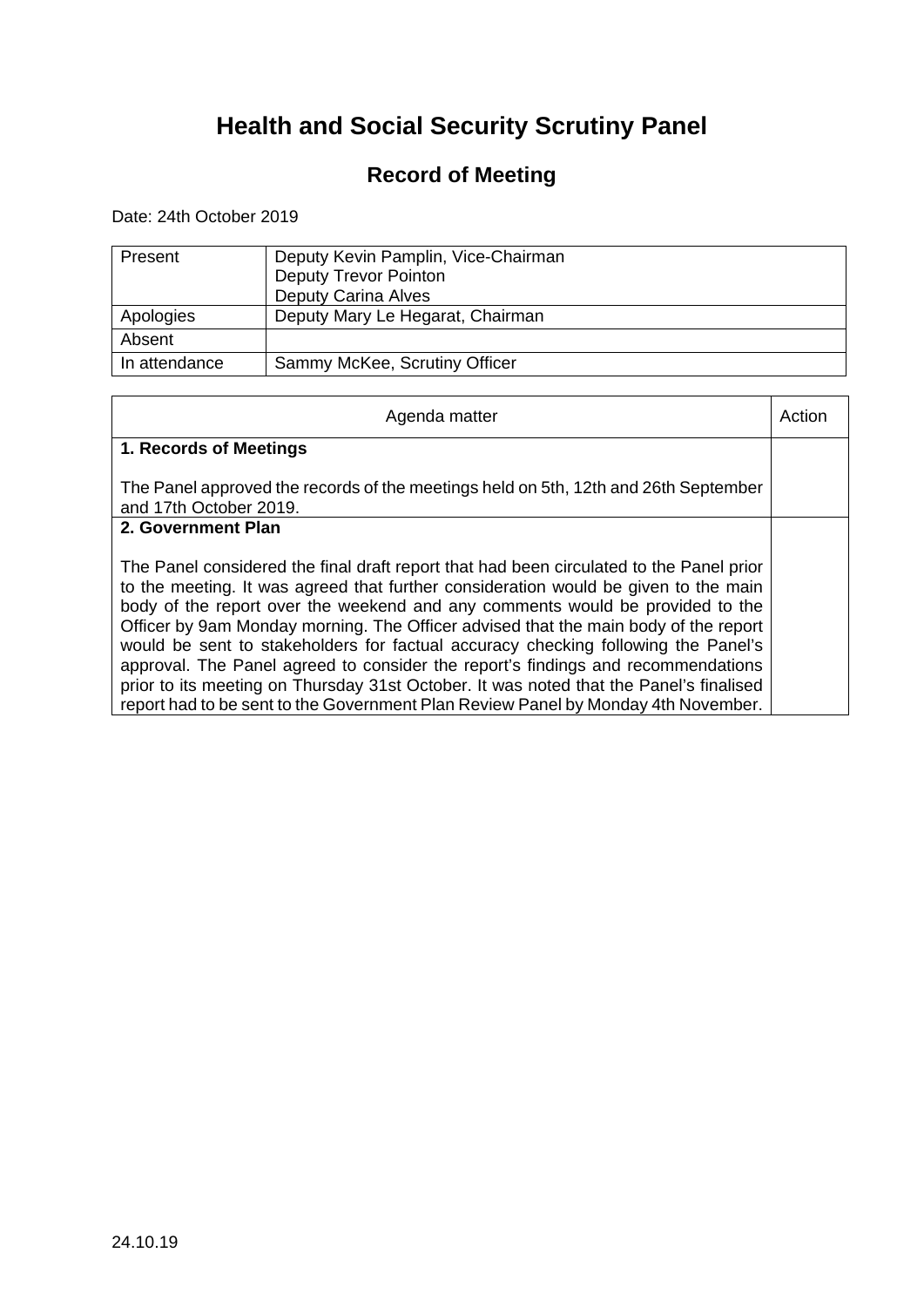### **Record of Meeting**

Date: 7th November 2019

| Present       | Deputy Mary Le Hegarat, Chairman<br>Deputy Kevin Pamplin, Vice-Chairman<br><b>Deputy Trevor Pointon</b><br><b>Deputy Carina Alves</b>                                                                                                                                                                                                                                                                                                  |
|---------------|----------------------------------------------------------------------------------------------------------------------------------------------------------------------------------------------------------------------------------------------------------------------------------------------------------------------------------------------------------------------------------------------------------------------------------------|
| Apologies     |                                                                                                                                                                                                                                                                                                                                                                                                                                        |
| Absent        |                                                                                                                                                                                                                                                                                                                                                                                                                                        |
| In attendance | Deputy Richard Renouf, Minister for Health and Social Services (item 4<br>only)<br>Senator Steve Pallett, Assistant Minister for Health and Social Services<br>(item 4 only)<br>Caroline Landon, Director General of Health and Community Services (item<br>4 only)<br>Rob Sainsbury, Medical Director of Health and Community Services (item<br>4 only)<br>Sammy McKee, Scrutiny Officer<br>Lindsey Power, Assistant Scrutiny Officer |

| Agenda matter                                                                                                                                                                                                                                                                                                                                                                                                                                | Action |
|----------------------------------------------------------------------------------------------------------------------------------------------------------------------------------------------------------------------------------------------------------------------------------------------------------------------------------------------------------------------------------------------------------------------------------------------|--------|
| 1. Records of Meetings                                                                                                                                                                                                                                                                                                                                                                                                                       |        |
| The Panel approved the record of the meeting held on 31st October 2019.                                                                                                                                                                                                                                                                                                                                                                      |        |
| 2. Quarterly Hearing with Minister for Social Security                                                                                                                                                                                                                                                                                                                                                                                       |        |
| The Panel considered a draft question plan for the Quarterly Hearing with the Minister<br>for Social Security scheduled for 8th November at 2pm.                                                                                                                                                                                                                                                                                             |        |
| 3. Review of new Jersey Care Model                                                                                                                                                                                                                                                                                                                                                                                                           |        |
| The Panel noted that a draft Scoping Document and Terms of Reference for the<br>Panel's review of the new Jersey Care Model had been prepared by the Officer. The<br>Panel agreed to review the documents and approve them by email before Wednesday<br>12th November. It was noted, that once approved by the Panel, the Scoping Document<br>and Terms of Reference would be sent to the Scrutiny Liaison Committee for its<br>approval.    |        |
| 4. Quarterly Hearing with the Minister for Health and Social Services                                                                                                                                                                                                                                                                                                                                                                        |        |
| The Panel received Deputy Richard Renouf, Minister for Health and Social Services,<br>Senator Steve Pallett, Assistant Minister for Health and Social Services, Caroline<br>Landon, Director General of Health and Community Services and Rob Sainsbury,<br>Medical Director of Health and Community Services for a public hearing. The<br>proceedings were webcast live and a recording was made so that a transcript could<br>be produced. |        |
| 5. Future Meetings                                                                                                                                                                                                                                                                                                                                                                                                                           |        |
| The Panel noted that its next scheduled meeting was due to take place on 21st<br>November 2019 at 10.00 am in the Le Capelain Room, States Building.                                                                                                                                                                                                                                                                                         |        |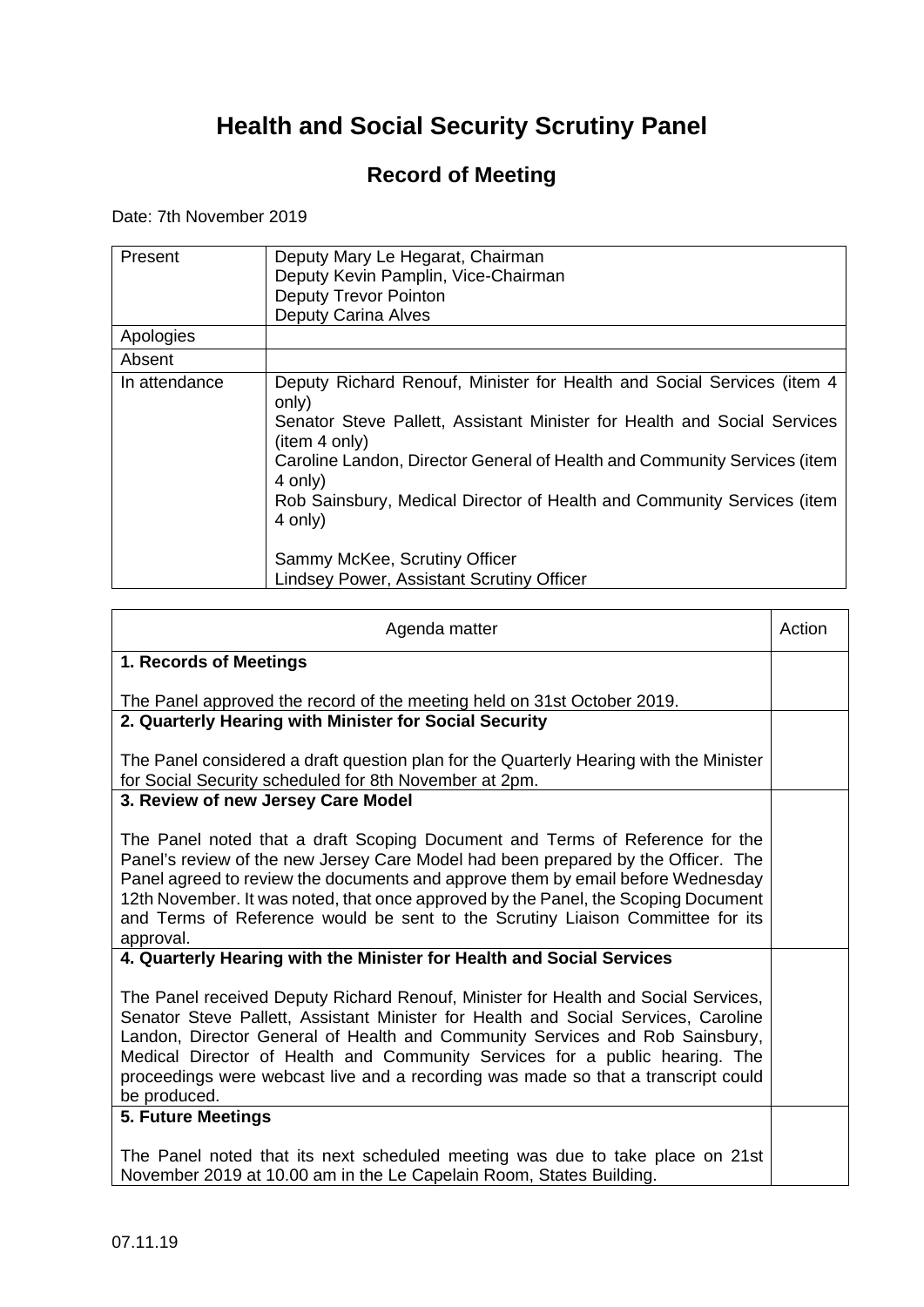### **Record of Meeting**

Date: 8th November 2019

| Present       | Deputy Mary Le Hegarat, Chairman<br>Deputy Kevin Pamplin, Vice-Chairman<br><b>Deputy Trevor Pointon</b><br><b>Deputy Carina Alves</b>                                                                                                                        |
|---------------|--------------------------------------------------------------------------------------------------------------------------------------------------------------------------------------------------------------------------------------------------------------|
| Apologies     |                                                                                                                                                                                                                                                              |
| Absent        |                                                                                                                                                                                                                                                              |
| In attendance | Deputy Judy Martin, Minister for Social Security<br>Deputy Scott Wickenden, Assistant Minister for Social Security<br>Ian Burns, Director General, Customer and Local Services<br>Sue Duhamel, Policy Principal<br>Lindsey Power, Assistant Scrutiny Officer |

| Agenda matter                                                                                                                                                                                                                                                                                                                                                        | Action |
|----------------------------------------------------------------------------------------------------------------------------------------------------------------------------------------------------------------------------------------------------------------------------------------------------------------------------------------------------------------------|--------|
| 1. Quarterly Hearing with the Minister for Social Security                                                                                                                                                                                                                                                                                                           |        |
| The Panel received Deputy Judy Martin, Minister for Social Security, Deputy Scott<br>Wickenden, Assistant Minister for Social Security, Ian Burns, Director General,<br>Customer and Local Services and Sue Duhamel, Policy Principal for a public hearing.<br>The proceedings were webcast live and a recording was made so that a transcript<br>could be produced. |        |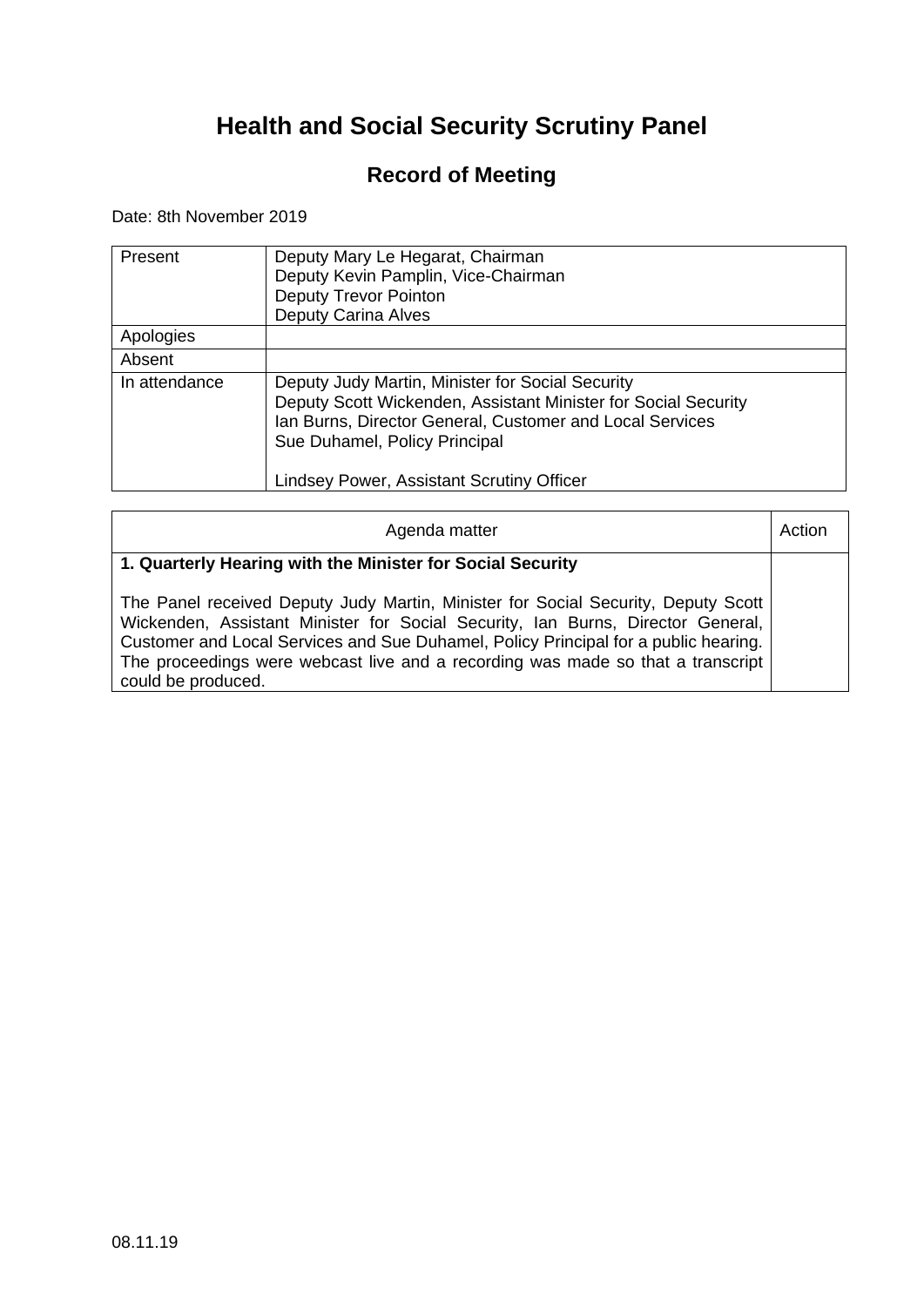### **Record of Meeting**

Date: 21st November 2019

| Present       | Deputy Mary Le Hegarat, Chairman<br>Deputy Kevin Pamplin, Vice-Chairman<br><b>Deputy Carina Alves</b> |
|---------------|-------------------------------------------------------------------------------------------------------|
| Apologies     | <b>Deputy Trevor Pointon</b>                                                                          |
| Absent        |                                                                                                       |
| In attendance | Sammy McKee, Scrutiny Officer<br><b>Lindsey Power, Assistant Scrutiny Officer</b>                     |

| Agenda matter                                                                                                                                                                                                                                                                                                                                                                                                                                                                       | Action    |
|-------------------------------------------------------------------------------------------------------------------------------------------------------------------------------------------------------------------------------------------------------------------------------------------------------------------------------------------------------------------------------------------------------------------------------------------------------------------------------------|-----------|
| 1. Records of Meetings                                                                                                                                                                                                                                                                                                                                                                                                                                                              |           |
| The Panel approved the records of the meetings held on 7th and 8th November 2019.                                                                                                                                                                                                                                                                                                                                                                                                   |           |
| 2. Review of the Jersey Care Model                                                                                                                                                                                                                                                                                                                                                                                                                                                  |           |
| The Panel noted that the Scoping Document and Terms of Reference for the Panel's<br>review of the Jersey Care Model had been approved by the Scrutiny Liaison<br>Committee. It was further noted that a letter had been drafted to the Health and Social<br>Services confirming the Panel's Terms of Reference. The Chair approved the letter<br>and the Officer was requested to circulate it to the Minister and his Officers.                                                    | <b>SM</b> |
| The Panel agreed to launch its review on 2nd December 2019, following the debate of<br>the Government Plan. It was agreed however, that if the debate was to continue into<br>the 2nd December, the Panel would delay the launch of its review until the States had<br>concluded. The Officer was requested to prepare a draft Press Release for approval.                                                                                                                          | <b>SM</b> |
| The Panel identified a list of targeted stakeholders and agreed on the methods that<br>would be used made a call for evidence to the general public. Consideration was given<br>to whether it would be appropriate to prepare a survey for the general public. It was<br>agreed that further consideration would be given to the specific questions that could<br>be asked in a survey that would assist the Panel in its review.                                                   |           |
| The Panel noted a briefing paper on potential advisors that had been circulated prior<br>to the meeting. It was agreed that the list of advisors would be shortlisted to three<br>individuals based on their past experience. It was further agreed to invite the three<br>identified potential advisors to meet with the Panel via video conference on 5th<br>December to help assist with the selection process. The Officer was requested to<br>make the necessary arrangements. | <b>SM</b> |
| 4. Health and Wellbeing Framework and Assisted Dying                                                                                                                                                                                                                                                                                                                                                                                                                                |           |
| The Panel noted that it had recently been offered two briefings; one on the Health and<br>Wellbeing Framework and the other on progress towards public engagement on<br>Assisted Suicide. The Panel agreed to receive briefings on these two subjects and<br>requested the Officer to arrange them for the 5th December.                                                                                                                                                            | <b>SM</b> |
| 5. Future Meetings                                                                                                                                                                                                                                                                                                                                                                                                                                                                  |           |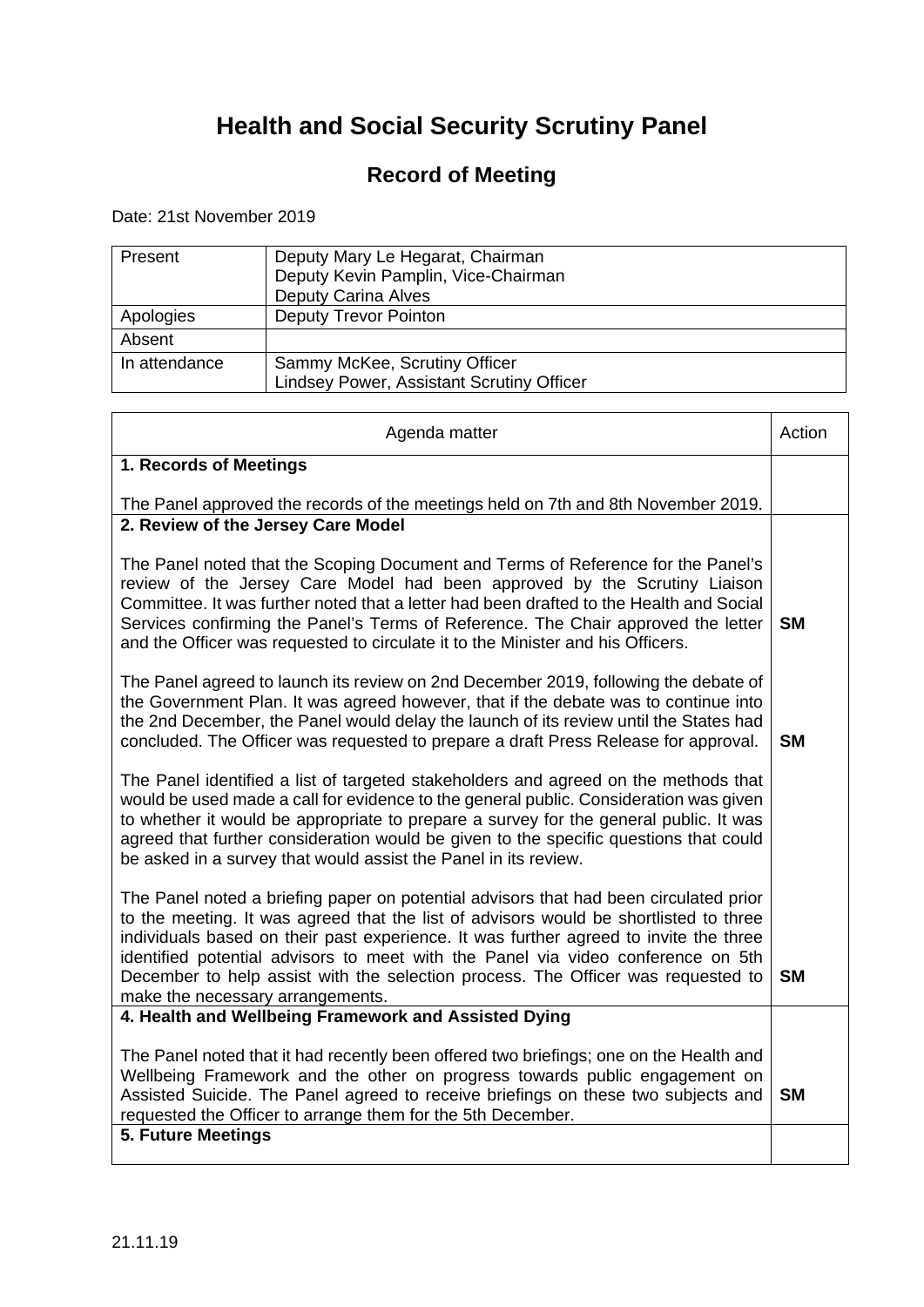| The Panel noted that its next scheduled meeting was due to take place on 5th |  |
|------------------------------------------------------------------------------|--|
| December 2019 at 10.00 am in the Le Capelain Room, States Building.          |  |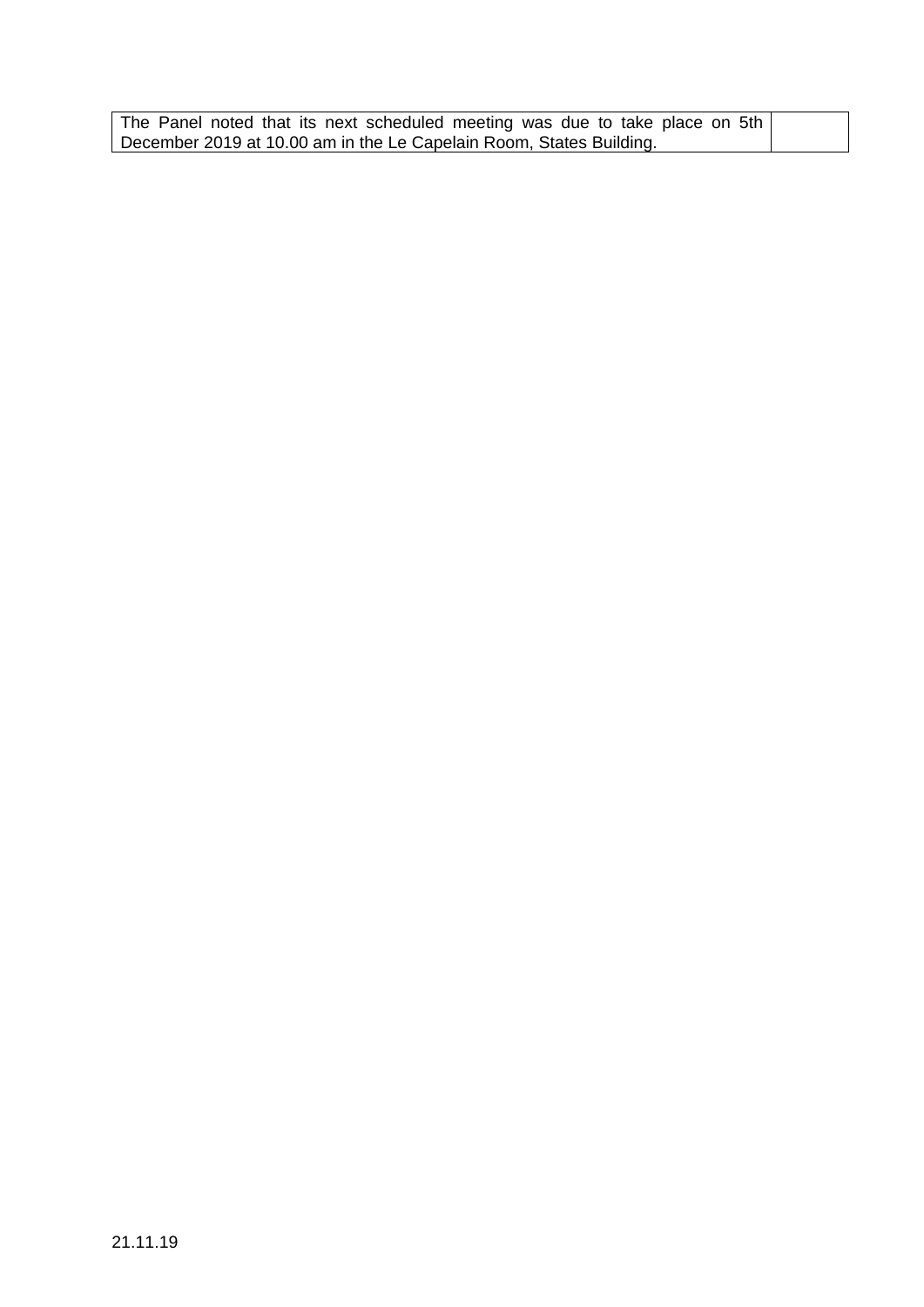### **Record of Meeting**

Date: 5th December 2019

| Present       | Deputy Mary Le Hegarat, Chairman<br>Deputy Kevin Pamplin, Vice-Chairman<br><b>Deputy Trevor Pointon</b>                                                                                                                                                                                                                                                       |
|---------------|---------------------------------------------------------------------------------------------------------------------------------------------------------------------------------------------------------------------------------------------------------------------------------------------------------------------------------------------------------------|
| Apologies     | Deputy Carina Alves                                                                                                                                                                                                                                                                                                                                           |
| Absent        |                                                                                                                                                                                                                                                                                                                                                               |
| In attendance | Senator Steve Pallett, Assistant Minister for Health and Community<br>Services (Item 3 only)<br>Martin Knight, Policy Principle, Health and Community Services (Item 3)<br>only)<br>Megan Mathias, Group Director Policy, Health and Community Services<br>(Item 3 only)<br>Sammy McKee, Scrutiny Officer<br><b>Lindsey Power, Assistant Scrutiny Officer</b> |

| Agenda matter                                                                                                                                                                                                                                                                                                                                                                                                                          | Action    |
|----------------------------------------------------------------------------------------------------------------------------------------------------------------------------------------------------------------------------------------------------------------------------------------------------------------------------------------------------------------------------------------------------------------------------------------|-----------|
| 1. Records of Meetings                                                                                                                                                                                                                                                                                                                                                                                                                 |           |
| The Panel approved the record of the meeting held on 21st November.                                                                                                                                                                                                                                                                                                                                                                    |           |
| 2. Review of the Jersey Care Model ("the Review")                                                                                                                                                                                                                                                                                                                                                                                      |           |
| The Panel noted that its Review of the Jersey Care Model had been launched. It was<br>recalled that the Panel had agreed to send letters to targeted stakeholders seeking<br>submissions in respect of its review. The Officer advised the Panel that a template<br>letter had been drafted and a list of stakeholders had been developed for its<br>consideration and approval. The Panel agreed to approve both documents via email. |           |
| The Panel conducted video and telephone conferences with a number of potential<br>advisers, based on their past experience, in order to establish their suitability to advise<br>the Panel on the Jersey Care Model. After due consideration the Panel agreed upon<br>the appointment of an adviser and requested the Officer to prepare a formal contract<br>of engagement.                                                           | <b>SM</b> |
| The Panel discussed the methods by which it wished to advertise its call for evidence<br>to the general public. It was agreed that the Panel would issue a further press release<br>and display a poster in GP surgeries, the Hospital, Parish Halls and Parish Churches.<br>The Officer was requested to prepare a draft Press Release and Poster for the Panel's<br>consideration.                                                   | <b>SM</b> |
| 3. Health and Wellbeing Framework ("the Framework")                                                                                                                                                                                                                                                                                                                                                                                    |           |
| The Panel received a briefing from Senator Steve Pallett, Assistant Minister for Health,<br>Martin Knight, Policy Principle, and Megan Mathias, Group Director Policy, on the<br>Framework.                                                                                                                                                                                                                                            |           |
|                                                                                                                                                                                                                                                                                                                                                                                                                                        |           |